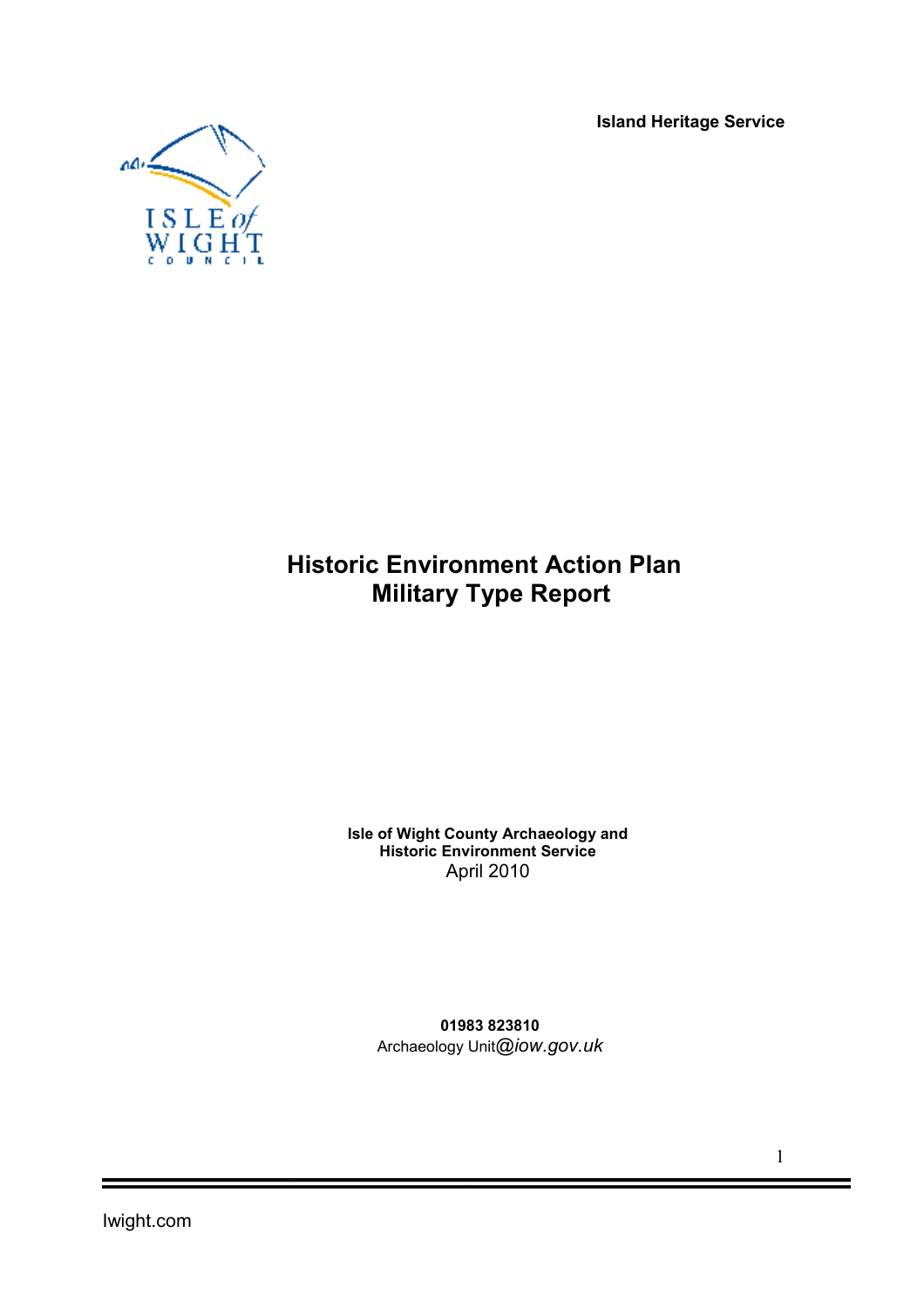## Military HEAP for the Isle of Wight

| 1.0 | <b>INTRODUCTION</b>                                                                                                    | Page 3  |
|-----|------------------------------------------------------------------------------------------------------------------------|---------|
|     |                                                                                                                        |         |
| 2.0 | <b>ASSESSMENT OF THE HISTORIC ENVIRONMENT</b>                                                                          | Page 4  |
|     |                                                                                                                        |         |
| 2.1 | <b>Location, Geology and Topography</b>                                                                                | Page 4  |
| 2.2 | The Nature of the Historic Environment Resource                                                                        | Page 4  |
| 2.3 | The Island's HEAP overview document                                                                                    | Page 4  |
|     |                                                                                                                        |         |
| 3.0 | <b>DEFINING MILITARY STATUS</b>                                                                                        | Page 5  |
|     |                                                                                                                        |         |
| 4.0 | <b>ANALYSIS AND ASSESSMENT OF MILITARY/DEFENCE</b>                                                                     | Page 5  |
|     | <b>ASSETS</b>                                                                                                          |         |
| 4.1 | <b>Principle Historical Processes</b>                                                                                  |         |
| 4.2 | <b>Surviving Archaeology and Built Environment</b>                                                                     | Page 5  |
| 4.3 | <b>Relationship with other HEAP Types</b>                                                                              | Page 7  |
| 4.4 |                                                                                                                        | Page 20 |
|     | Contribution of Military/Defence Type to Isle of Wight Historic<br><b>Environment and Historic Landscape Character</b> | Page 20 |
| 4.5 | <b>Values, Perceptions and Associations</b>                                                                            | Page 21 |
| 4.6 | <b>Resources</b>                                                                                                       | Page 22 |
| 4.7 | <b>Accessibility and Enjoyment</b>                                                                                     | Page 23 |
| 4.8 | <b>Heritage Assets of Particular Significance</b>                                                                      | Page 24 |
|     |                                                                                                                        |         |
| 5.0 | <b>CONSERVATION AND MANAGEMENT</b>                                                                                     | Page 26 |
|     |                                                                                                                        |         |
| 5.1 | <b>Forces for Change</b>                                                                                               | Page 26 |
| 5.2 | <b>Management Issues</b>                                                                                               | Page 28 |
| 5.3 | <b>Conservation Designation</b>                                                                                        | Page 29 |
|     |                                                                                                                        |         |
| 6.0 | <b>FUTURE MANAGEMENT</b>                                                                                               | Page 31 |
|     |                                                                                                                        |         |
| 7.0 | <b>GLOSSARY OF TERMS</b>                                                                                               | Page 32 |
|     |                                                                                                                        |         |
| 8.0 | <b>REFERENCES</b>                                                                                                      | Page 34 |

t

E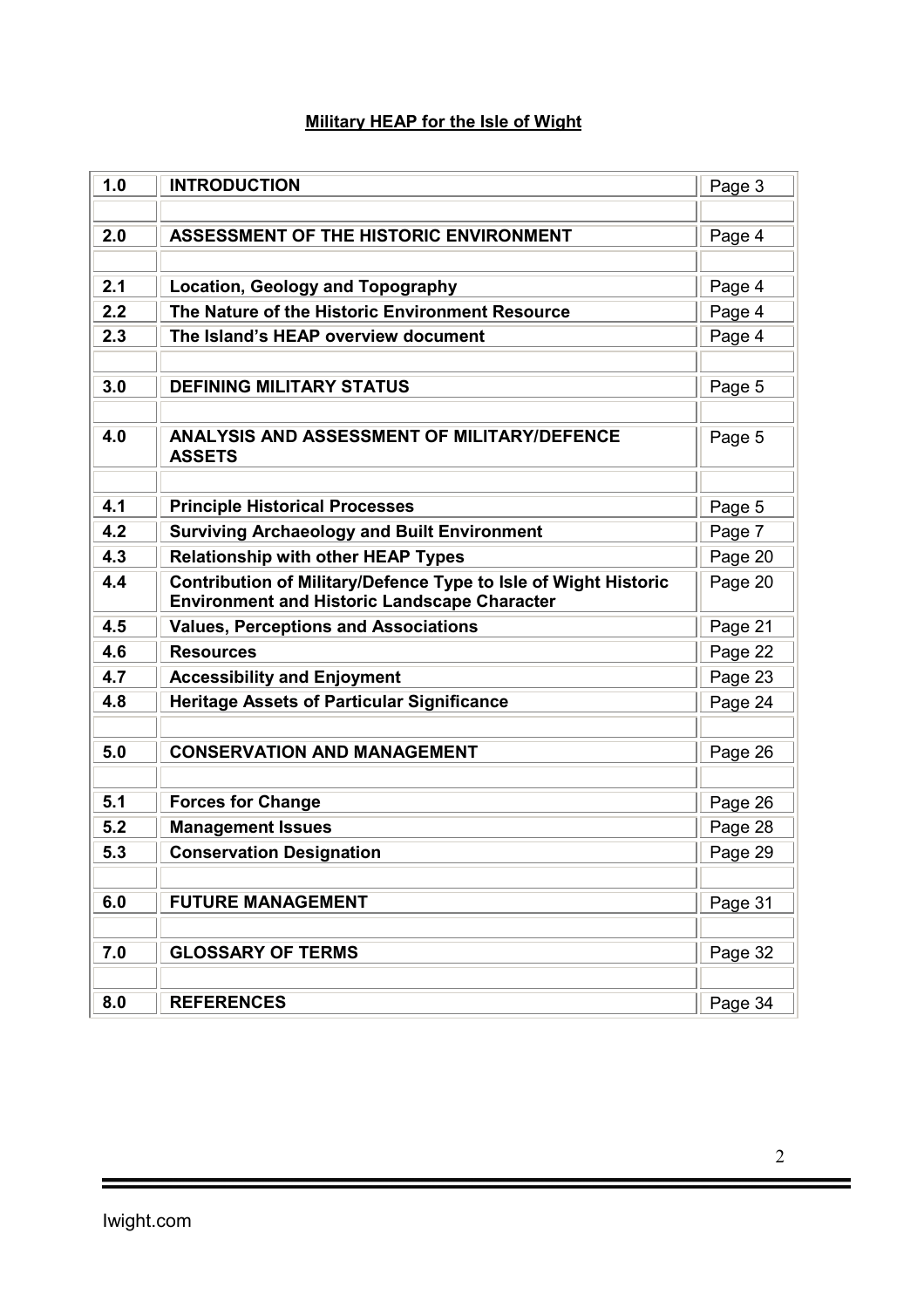## 1.0 INTRODUCTION

The Isle of Wight Historic Environment Action Plan (HEAP) consists of a set of general documents, 15 HEAP Area Reports and a number of HEAP Type reports which are listed in the table below:

| <b>General Documents</b>                    | <b>HEAP Area Reports</b>                        | <b>HEAP Type Reports</b>            |  |  |
|---------------------------------------------|-------------------------------------------------|-------------------------------------|--|--|
| <b>HEAP Map of Areas</b>                    | <b>Arreton Valley</b>                           | Agricultural<br>Landscapes          |  |  |
| Introduction<br>HEAP<br>booklet             | <b>Atherfield Coastal Plain</b>                 | Coastal                             |  |  |
| Isle of Wight Overview                      | Brading Haven and Bembridge                     | Valleys<br>River<br>and<br>Wetlands |  |  |
| Aims<br>Vision,<br>and<br><b>Objectives</b> | East Wight Chalk Ridge                          | Industry, Transport and<br>Trade    |  |  |
| References                                  | <b>Freshwater Isle</b>                          | Military and Defence                |  |  |
| <b>Glossary of Terms</b>                    | Environs<br>Newchurch<br>and<br>Sandown Bay     | Recreation<br>and<br>Tourism        |  |  |
|                                             | Northern Lowlands                               | Religious, Ritual and<br>Funerary   |  |  |
|                                             | South-west Wight Coastal Zone                   | Parkland/Designed<br>Landscapes     |  |  |
|                                             | South Wight Downland                            | <b>Historic Routeways</b>           |  |  |
|                                             | South Wight Downland Edge                       | <b>Rural Settlement</b>             |  |  |
|                                             | South Wight Sandstone<br>and<br>Gravel          | <b>Trees and Woodland</b>           |  |  |
|                                             | The Undercliff                                  | <b>Urban Settlement</b>             |  |  |
|                                             | Thorley/Wellow Plain                            |                                     |  |  |
|                                             | West Wight Chalk Downland                       |                                     |  |  |
|                                             | West Wight Downland Edge and<br>Sandstone Ridge |                                     |  |  |

The documents in the above table will be available at the HEAP webpage hosted by the Isle of Wight County Archaeology and Historic Environment Service at http://www.iwight.com/living\_here/archaeology/heap.asp.

This Military HEAP Type report has been produced to give an overview of the Military Heritage Assets on the Isle of Wight.

Additional Military HEAP Type Actions are included at the end of this report to guide all those organisations and individuals who are involved with the Island's historic environment to help to manage this fragile and finite resource for future generations.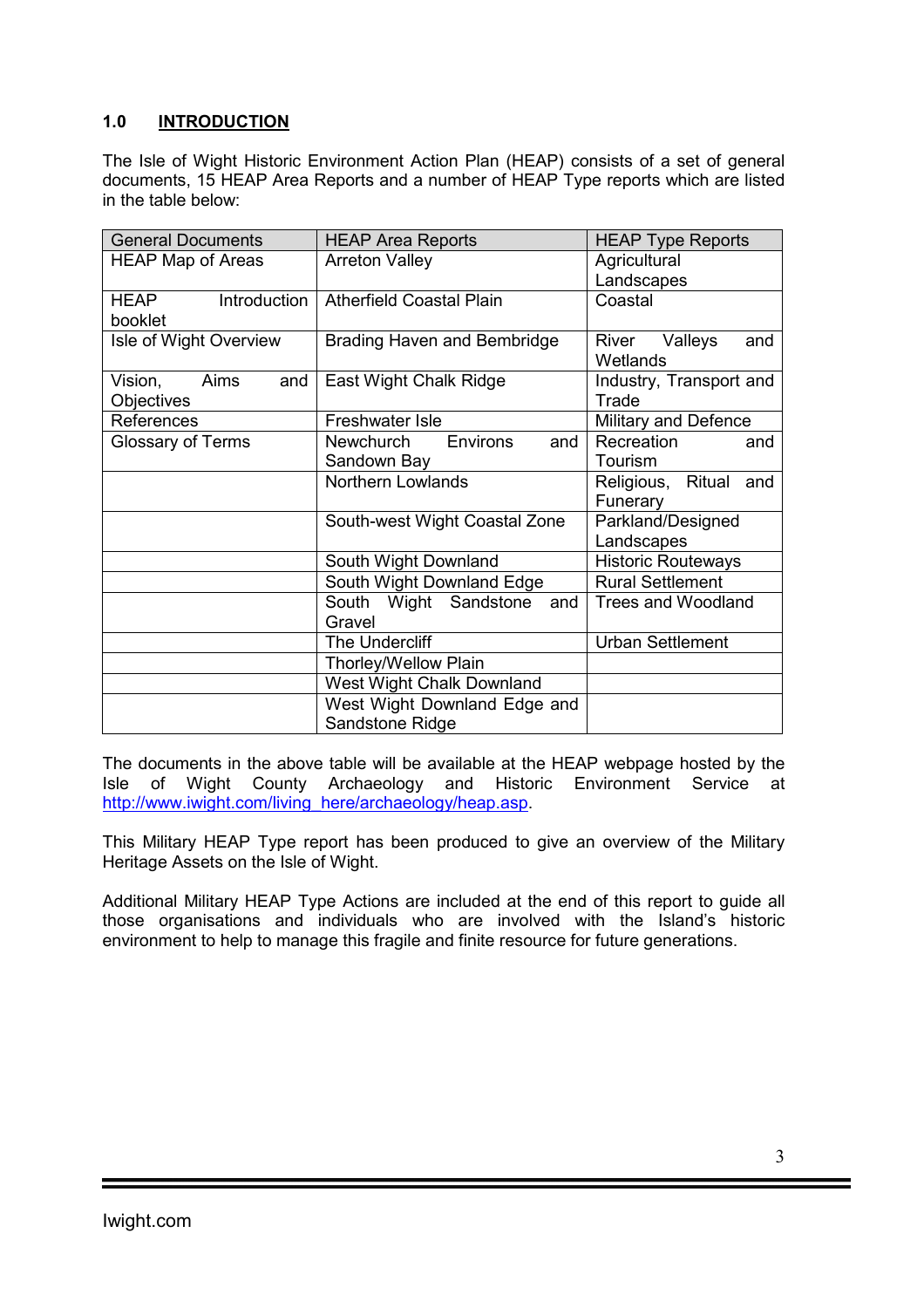## 2.0 ASSESSMENT OF THE HISTORIC ENVIRONMENT

## 2.1 Location, Geology and Topography

- The Isle of Wight lies 5-8 km off coast of Southern England, separated by the Solent and is England's largest island, 380 square km in area, and approximately 36 km long west-east by 22 km wide north-south, with 96 km of greatly varying coast.
- The Island's Solent coast is punctuated by tidal inlets and estuaries, and the southern coast by *chines*. There are 5 estuaries on the north and north-eastern coasts – Eastern Yar, Medina Estuary, Newtown Estuary, Western Yar and Wootton Creek.
- All three main rivers are, or have been, tidal estuaries for part of their length.
- The Island is characterised by a great variety of geology and landscapes.
- The Island's landscape is dominated by a central range of chalk downs running west-east and by a second block of downland in south east Wight. Lower-lying clays, limestones and gravels occur to the north of the central chalk ridge with Greensand and Wealden deposits to the south.
- The topography of the Island has influenced the location of military sites, most of which are found on the coastline at the eastern or western most points of the Island.
- The non-coastal military sites are most commonly located on the chalk downland where they exploit these high promontories for signalling, observation and antiaircraft defence.

#### 2.2 The Nature of the Historic Environment Resource

- The Historic Environment Record (HER) is the definitive database for archaeological remains, built environment and historic landscape character. The Island's HER is held at the Isle of Wight Council Archaeology and Historic Environment Service.
- The Island's Heritage Assets are unique and finite, non-renewable resources, in many cases highly fragile and vulnerable to damage and destruction. They can contain irreplaceable information about our past and the potential for an increase in future knowledge. They are part of our sense of identity and are valuable both for their own sake and for their role in education, leisure and tourism.
- Because of its unique situation as an island, the Heritage Assets of the Isle of Wight fall within three different zones. These include Land-based Heritage Assets, Cliffs which surround some its coastal areas, an Inter-tidal Zone between high and low water marks and a Marine Zone which encompasses the seabed and surrounding waters out to the UK Territorial Limit. The Heritage Assets within these zones are listed on page 4 of the Isle of Wight Heap Overview report which can be found at : http://www.iwight.com/living\_here/planning/images/IsleofWightHEAPOverview.pdf
- 2.3 The Island contains Heritage Assets from every period of the human past and a summary of the range of these is included in the **Island's HEAP overview**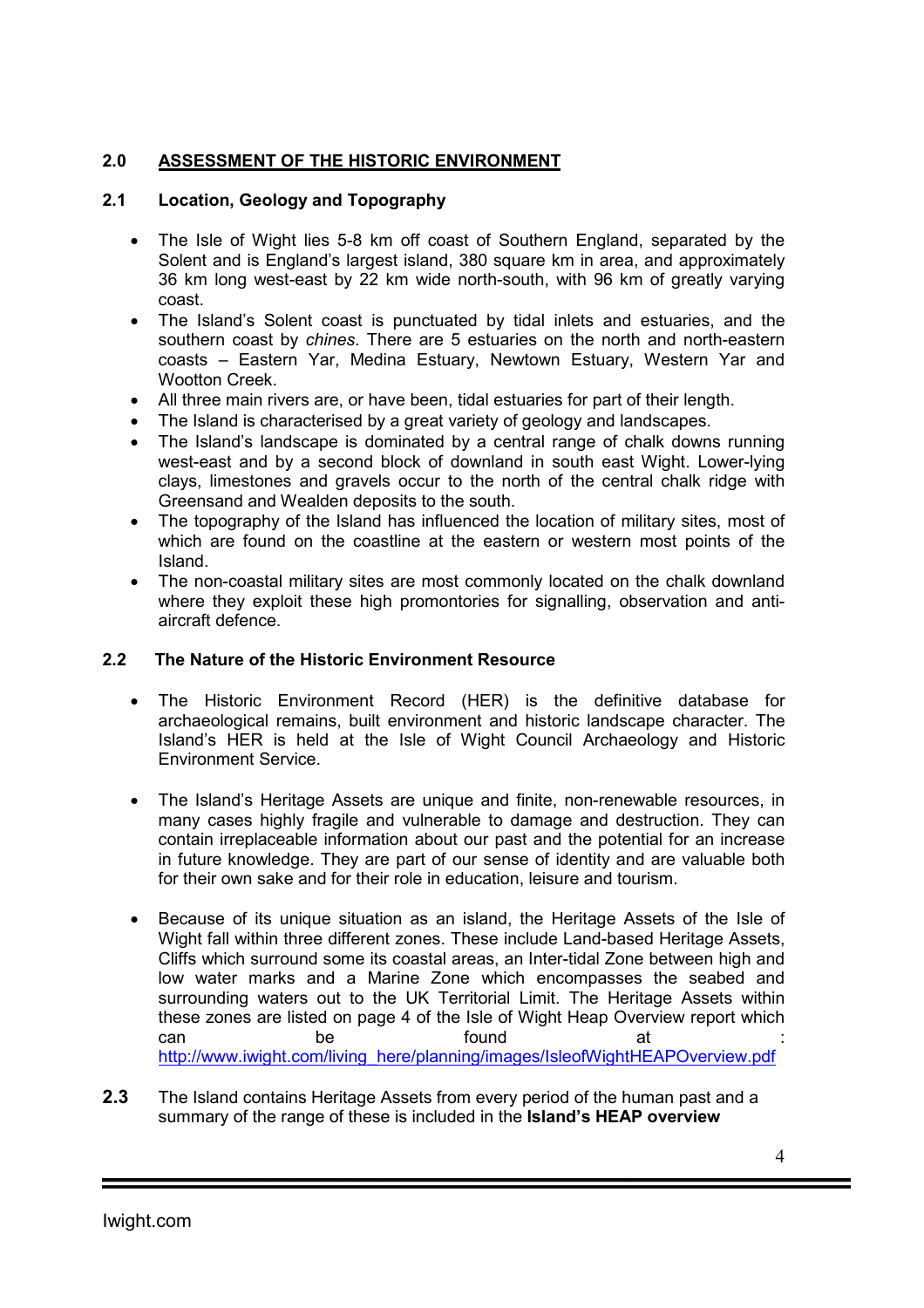document.

http://www.iwight.com/living\_here/planning/images/IsleofWightHEAPOverview.pdf

## 3.0 DEFINING MILITARY STATUS

- The Oxford English Dictionary (1982: 641) defines *Military* as "of, done, befitting soldiers, the army, or all armed forces".
- This HEAP Type will include all aspects of any armed forces during the human occupation of the Island, their personnel, equipment and physical area which they utilised.
- This HEAP Type Report also includes *Defence* as a broadly inclusive Heritage Asset class as set out in the *English Heritage Thesaurus* (http://thesaurus.englishheritage.org.uk/thesaurus.asp?thes\_no=1, accessed July 2010)

## 4.0 ANALYSIS AND ASSESSMENT OF MILITARY/DEFENCES ASSETS

#### 4.1 Principle Historical Processes

- 4.1.1 There are currently no known Military/Defence Heritage Assets on the Island that relate to the Palaeolithic (approximately 500,000 to 10,000 BC), Mesolithic (approximately 10,000 to 4,000 BC), Neolithic (approximately 4000 to 2350 BC) or Bronze Age (approximately 2350 to 701 BC). However, Bronze Age stone axes and arrow heads that have been found on the Island may have been used in warfare but no work has been done to establish this.
- 4.1.2 During the Iron Age (approximately 800 BC to AD 42) there was a period of concerted hill fort construction from 200 BC until the time of the Roman conquest of Britain (AD 43 to 409). Two possible, but as yet unconfirmed, Iron Age defended sites exist on the Island.
- 4.1.3 The Roman conquest of Britain began effectively in AD 43 and this large scale military conquest involved the construction of numerous defensive features including military camps, forts and fortresses, throughout England, Wales and Scotland. Yet, despite a Roman presence of the Island from the  $1<sup>st</sup>$  to the  $4<sup>th</sup>$ century AD currently no known Roman military/defensive features have been identified.
- 4.1.4 Following the retreat of the Roman forces in the late  $4<sup>th</sup>$  and early  $5<sup>th</sup>$  centuries AD the south and east of Britain was invaded by Germanic Anglo-Saxon tribes. During the second half of the  $1<sup>st</sup>$  millennium AD the **Anglo-Saxons** (410 AD to 1065) are known to have been threatened by Viking raids and later Norman invasion and are believed to have made use of, or re-used, already extant defensive structures and sites, such as Iron Age and Roman forts, and to have constructed new defensive structures, *burghs* (the Anglo-Saxon term for a fort). A possible burgh exists at Carisbrooke Castle on the Island but this has not been confirmed.
- 4.1.5 The Medieval period (AD 1066 to 1539) saw massive military/defensive developments in Britain, due to the need to consolidate power after the Norman Conquest of 1066 and to protect from French raids during the Hundred Years' War in the  $14<sup>th</sup>$  and  $15<sup>th</sup>$  centuries. This involved the building of watch-towers, city walls,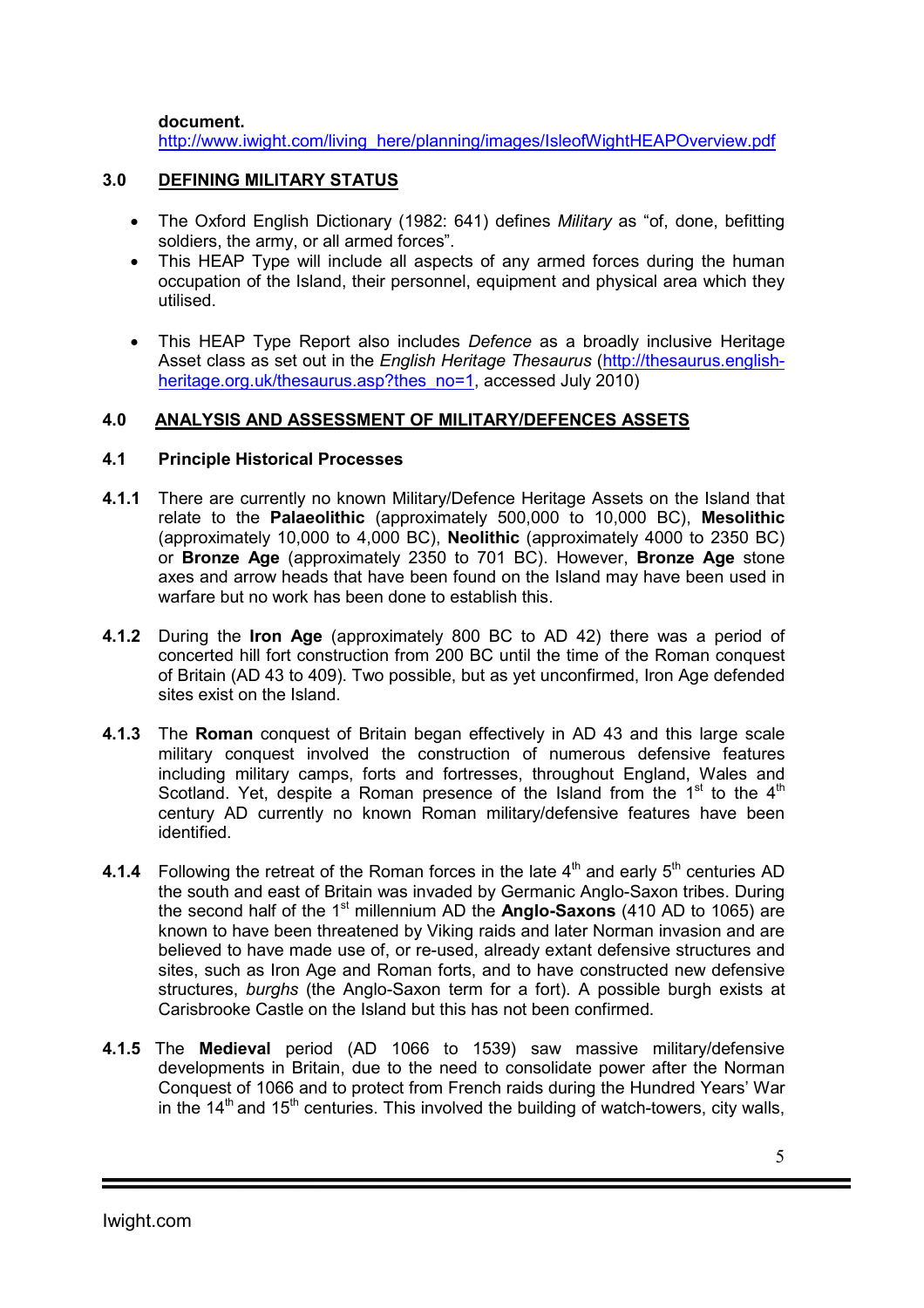naval harbours and *motte and bailey* castles, such as Carisbrooke Castle on the Island.

- 4.1.6 The Tudor period in Britain (AD 1405 to 1603), especially influenced by the reign of Henry VIII (AD 1509 to 1547), saw a decline in medieval defensive castles and the rise of luxurious palaces with living quarters for royalty and nobles with coastal forts built for defence. This reflected growing concern with foreign affairs and potential invasion from France and Spain.
- 4.1.7 In the Post-Medieval period (AD 1540 to 1900) less substantial military defences also existed on the Island.
	- During the English Civil War (AD 1642-1651) King Charles I fled to the Island but was captured and imprisoned in Carisbrooke Castle from 1647 to 1648 before he was eventually sent for trial and execution in January 1649.
- 4.1.8 Towards the end of the  $18<sup>th</sup>$  century, during and after the French Revolutionary Wars (AD 1792 to 1802), the threat of aggression from Napoleon's French Empire was felt to increase and eventually the Napoleonic Wars (AD 1803 to 1815), between various European powers including Britain, occurred. Although these wars took place on the European mainland, new military/defence structures including barracks and batteries and signal stations were built on the Island as part of a south-coast wide network.
- 4.1.9 Continuing invasion threats in the mid 19<sup>th</sup> century led to the construction of Fort Victoria (built AD 1852 to 1855 on the site of Sharpenode Fort), and Fort Albert (built AD 1854 to 1856).
- 4.1.10 The next major building phase in the military development of the Island occurred in the later 19<sup>th</sup> century when the threat of French invasion was again considered high. In 1859/1860 the Royal Commission on the Defence of the United Kingdom recommended the construction a new series of coastal forts and batteries at key coastal locations, such as the Isle of Wight. The Royal Commission was instigated by the then Prime Minister, Lord Palmerston, and they were thus dubbed Palmerston Forts, and later, due to their considerable expense and lack of action, Palmerston's Follies.
- 4.1.11 World War I (1914 to 1918) led to the continued use and reinforcement of the Island's Victorian military/defence sites alongside the construction of new structures.
- 4.1.12 The Island's Victorian defensive fortifications were again utilised during World War II (1939 to 1945).
- 4.1.13 Military developments were not confined to the adaptation of extant sites but also involved new WWII military fortifications and communication features including pill boxes, radar stations, anti-aircraft guns, Royal Observer Corps stations, obstruction defences and the PLUTO pipeline.
- 4.1.14 Since the end of WWII the Island has seen another significant shift in its military development. Changing threats, such as lessening in the likelihood of invasion and an increase in the potential for nuclear attack during the Cold War, meant that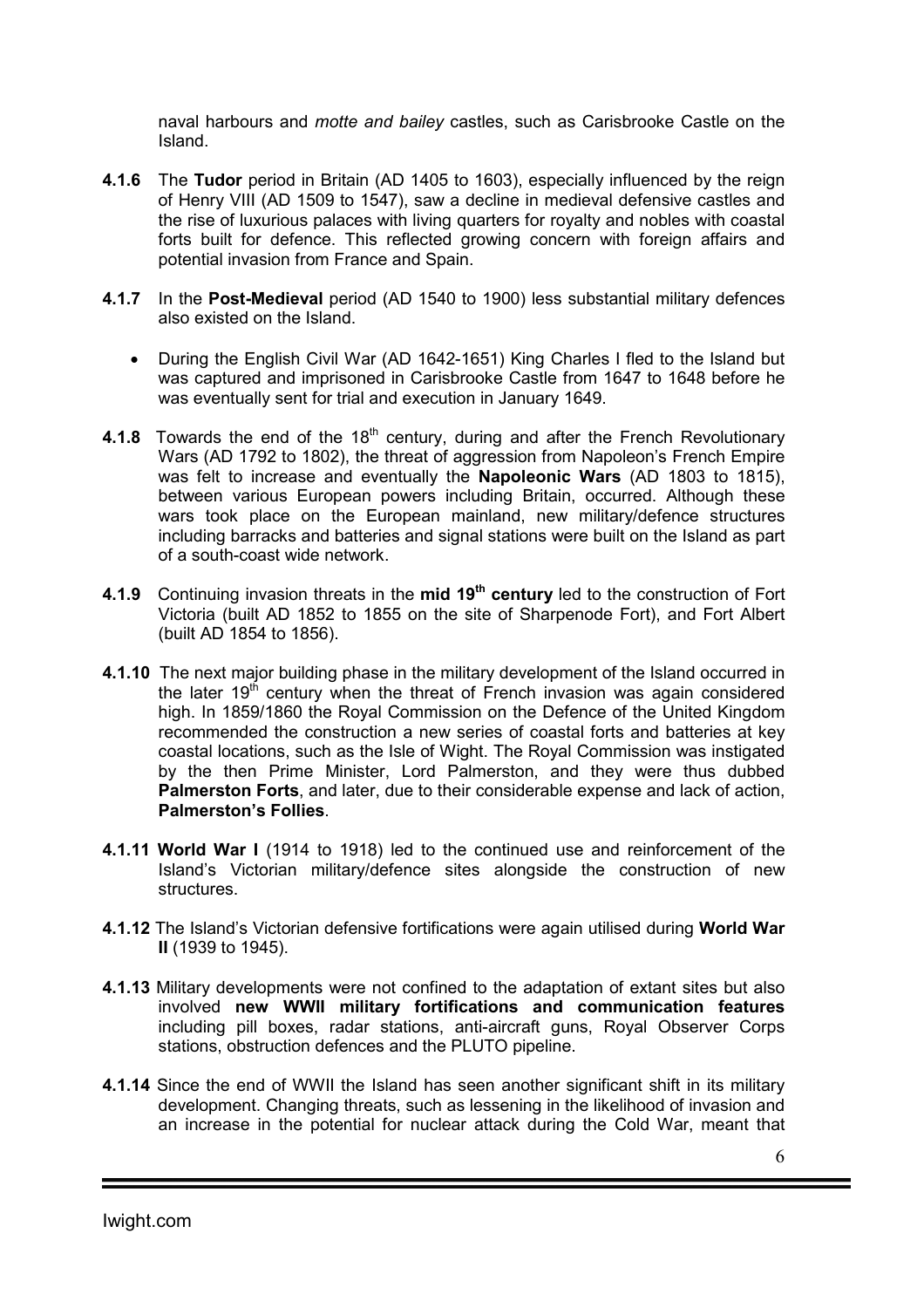many of the Island's military features, such as the Victorian defences, rapidly became obsolete. Although many continued to be used for a few years as practice sites, the post WWII period can best be characterised as a period of functional and structural adaptation and/or destruction, with little new military/defence construction.

## 4.2 Surviving Archaeology and Built Environment

- 4.2.1 The remains of a possible unfinished **Iron Age** hill fort, including an earthwork rampart and ditch, survive at Chillerton Down, a possible defensive-double ditch survives at Yaverland as a sub-surface archaeological feature and the possible remains of a defended site have been identified at Castle Hill, Mottistone. (Basford 1980; Currie 2003)
- 4.2.2 Although confirmed remains of the Anglo-Saxon *burh* beneath Carisbrooke Castle have not been identified, the lower enclosure at Carisbrooke is analogous to burh defences elsewhere and archaeological excavations in 1976-81 identified evidence of earlier settlement at the site that pre-dates the Norman castle (Young 2000; Tomalin 2002).
	- The *Anglo-Saxon Chronicles* record that there was a Danish winter camp on the Island in AD 998 and the Island was chosen as a fleet base by Cnut in AD 1022 and by Harold in AD 1066.
- 4.2.3 Carisbrooke Castle, constructed from Norman times onwards, is the only surviving secular defensive Medieval military structure on the Island. Motte and bailey earthworks at Carisbrooke Castle lie below slightly later stone defences of the  $12<sup>th</sup>$ century, with later medieval additions and an outer artillery fort of late Tudor date (Young 2000: 194-196).
	- The only surviving non-secular medieval defensive structure on the Island is a  $14<sup>th</sup>$ century defensive wall that exists at Quarr Abbey.
	- French raids are known to have occurred on the Island during the  $14<sup>th</sup>$  century and St. Helens is thought to be the point at which the French landed in 1340 (Edwards 1999: 3). In response defensive beacons were sited on the Island's chalk downs and other high points during medieval times to warn of French attacks.
	- Beacons may have been sited on Mottistone Down at Harborough Barrow, at Lavendone alias Garstons Down, near Lorden Copse to the north-east of Shorwell and on Alvington Down alias Bowcombe Down (Basford 1980: 133-134), other beacons were sited at Coombe Tower, Chale Down, Niton, Appuldurcombe, Shanklin, St. Martin's Down and Atherfield Point. The Chale Down Beacon was probably sited close to St. Catherine's Lighthouse and Oratory (Köteritz 1940: Ixxviii).
	- In the  $14<sup>th</sup>$  century a timber defensive structure was constructed on one or two *peels* at 'Shamelhorde' to protect the small landing places at the mouth of the Medina, thought to be East Cowes (Martin 2006).
	- By 1489 a small wooden fort, with a single gun, existed on the coast at Ryde with the expenses met by the Lord of the Manor of Ashey (Martin 2006). It is not clear if this fort relates to the earlier beacon at 'La Wryde'.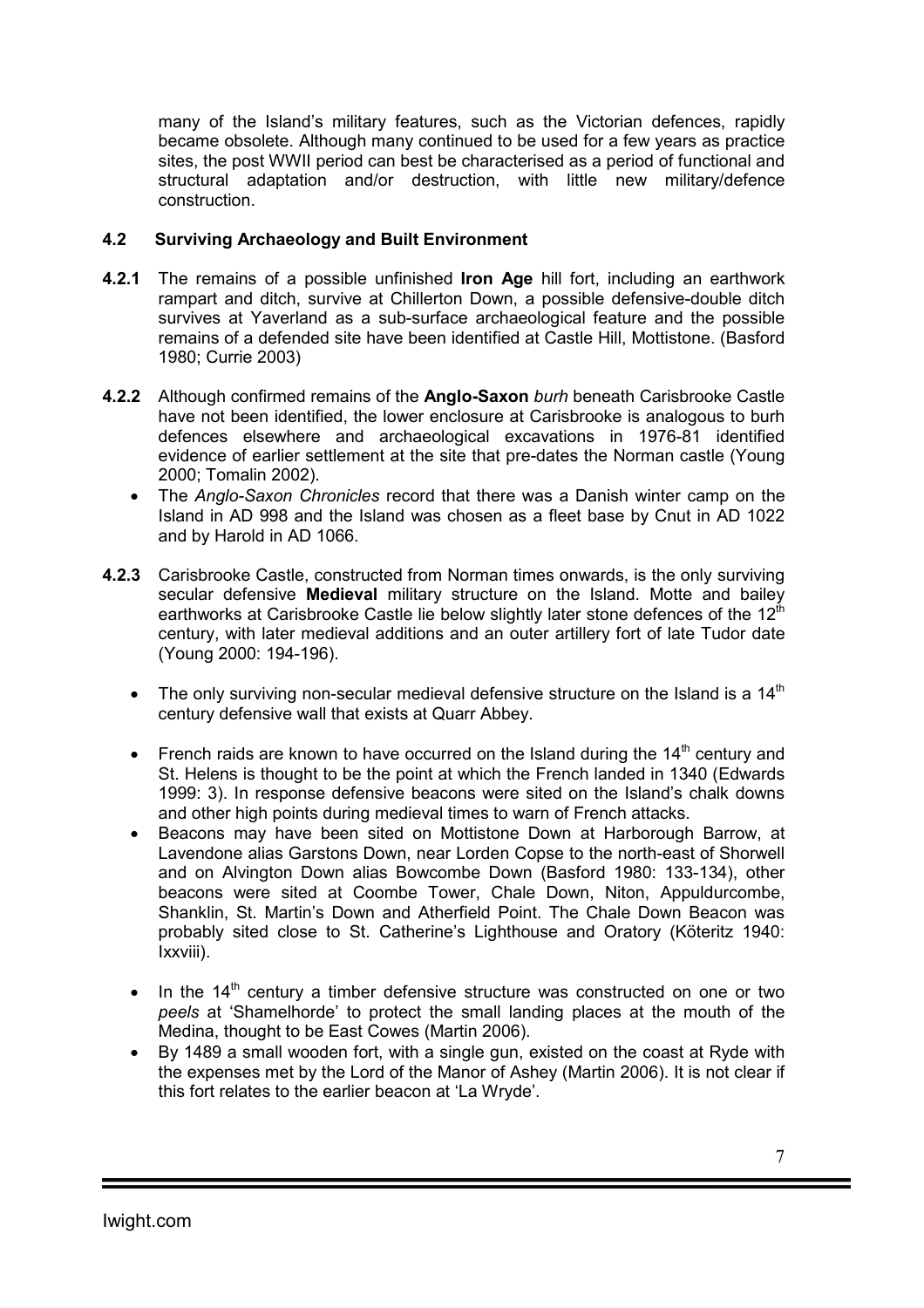- 4.2.4 During the Tudor period the defensive fortifications on the Island shifted in focus from defending/controlling the population and territory of the Island to protecting the growing medieval boroughs of Yarmouth and Newport from French raids with reinforcements such as forts, as at Yarmouth, and town gates (Page 1912; Beresford and Finberg 1973: 121). The Island was also recognised for its strategic significance and the protection it afforded the Naval Portsmouth Docks during the Tudor period and the Tudor defences built on the Island were part of a wider Solent system of defences including Hurst Castle, Calshot Castle and Southsea Castle on the mainland.
	- Four stone Henrician forts were built on the Island in the Tudor period at Yarmouth, East Cowes (built approximately 1540), West Cowes (built 1539 to 1540) and Sandown (built 1537 to 1540); and a timber fort was built in Freshwater Harbour in 1558.
	- Following a French raid in 1543 a stone built artillery castle, with moat and other earthwork defences, was built at Yarmouth and finished in 1547 when it contained three cannon and culverines, and twelve smaller guns (Edwards 1999: 2-3). Yarmouth was the earliest example of an arrow-head bastioned castle in England. The castle was regularly repaired and updated throughout the late 16<sup>th</sup> and early 17<sup>th</sup> century. After 1669, Sir Robert Holmes, Captain of the Island, reorganised the castle's defences, filled in the moat and built what is now the George Hotel over it. The castle remained in use through the Napoleonic Wars and it was not until 1885 that the authorities decommissioned the site (English Heritage Scheduled Monument Assessment).
	- Yarmouth Castle is the only coherent example of a Henrician Tudor Fort surviving on the Island and is largely complete although the moat and outer earthworks are no-longer visible, but have recently been encountered as sub-surface features during 21<sup>st</sup> century developmental work at the George Hotel.
	- The Tudor Fort at Sandown, Sandown Castle, built near the shore, was rapidly undermined by coastal erosion following it's construction and was replaced by a second fort from 1632 (Jones 1968).
	- Elements of Sandown Castle, including masonry remains, may be detectable by boat at exceptionally low tides (Jones 1968). A ditch and earthworks associated with the  $17<sup>th</sup>$  century Sandown Fort survive and further sub-surface remains may exist, having only been in filled during demolition in 1901.
	- East Cowes Castle, it appears, was even less successful as there is no mention of it in the 1547 or 1559 surveys (Kenyon 1979: 76), suggesting that it had been demolished or fallen derelict shortly after its construction.
	- The site of the now demolished East Cowes Castle is yet to be established but recent development led archaeological work has identified a substantial stone wall and Tudor ceramics in the area of Castle Street, which warrants further investigation.
	- West Cowes Castle was more successful, surviving in use until the  $17<sup>th</sup>$  century when it was mostly demolished and the remains substantially remodelled (Kenyon 1979: 67-68).
	- Elements of West Cowes Castle have been incorporated within the structure of the Royal Yacht Squadron.
- 4.2.5 Other Tudor defences on the Island included:
	- At the western end of the Island: Worsley Tower, an octagonal stone gun tower (Cantwell 1985: 3); and Sharpnode Fort, a square timber and earthen construction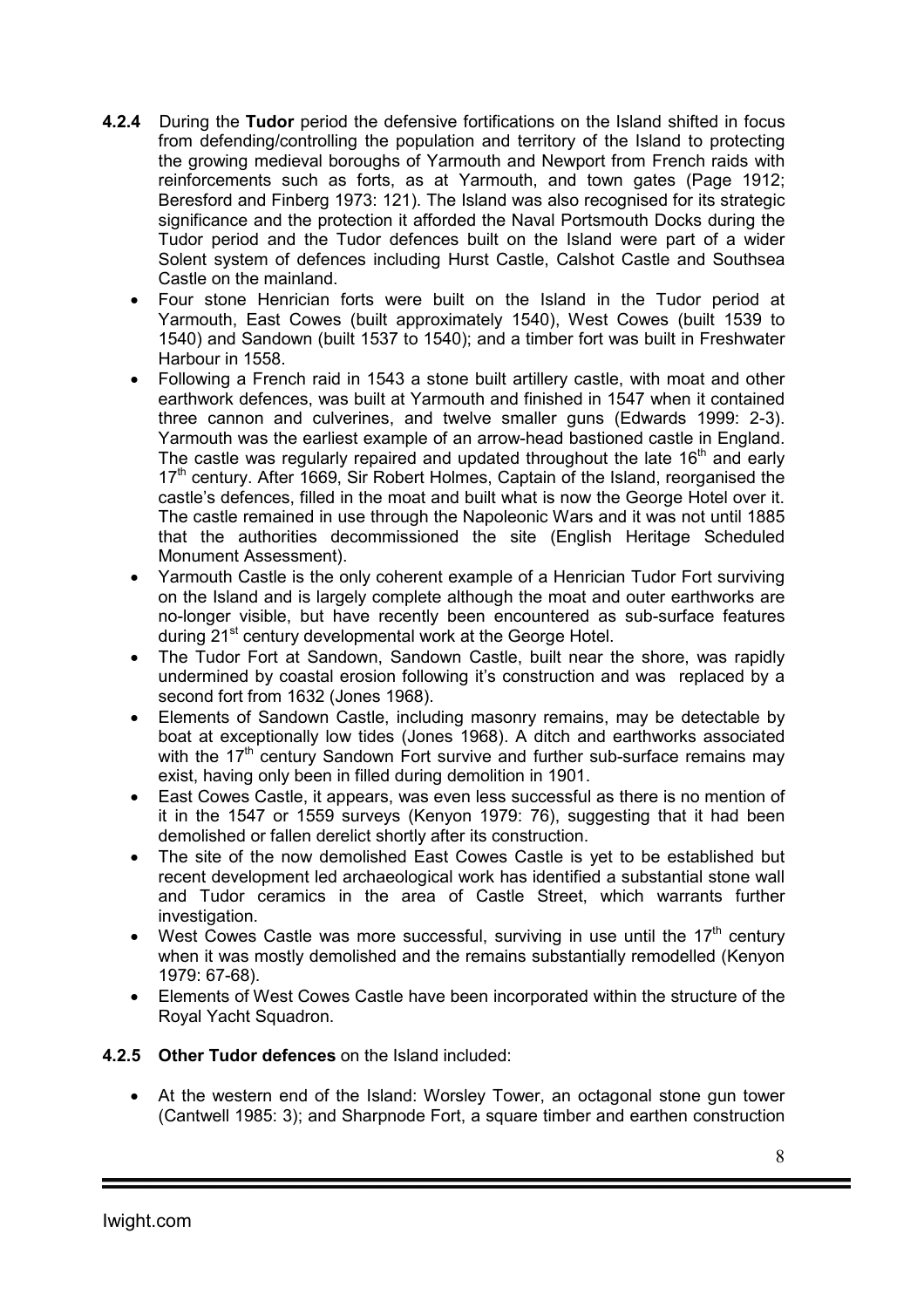(Martin 2006), built in 1547 and rebuilt as Carey's Sconce in 1587 (Cantwell 1985: 7).

- A small fort is believed to have been located at Gurnard, built around 1600, although the fort disappeared from records by the end of the  $17<sup>th</sup>$  century. Small forts also existed at Nettlestone and St. Helens, dating from the  $16<sup>th</sup>$  century or earlier, which remained in use until the  $17<sup>th</sup>$  century. A small fort "Brinn Bridge" was also reportedly located on Bembridge Isle, having been mentioned in the  $17<sup>th</sup>$ century (Hooper 1989 cited by Martin 2006; Worsley 1781 cited by Martin 2006; Martin 2006).
- An excavation of a Roman Villa at Gurnard in 1868 revealed what is thought to be the rampart from 17<sup>th</sup> century Gurnard Fort (Smith 1883 cited in Martin 2006). However, since then much of the site has been lost to coastal erosion and the extent of any surviving remains must have been drastically reduced.
- Well preserved fortifications constructed in the late  $16<sup>th</sup>$  century survive at Carisbrooke Castle as an excellent example of defence works of this period, standards including a *bastioned trace* of late Tudor date that surrounded the castle (Young 2000: 189-200).
- A Cowdry engraving entitled "*The Encampment of the English Forces near Portsmouth*" depicts a gun battle at Yarbridge including the presence of timber stockade, a possible battery and the Henrician fort at Sandown (Martin 2006).
- A small Henrician Fort or military storehouse is also believed to have existed at Freshwater Gate (Kenyon 1979).
- The Tennyson Monument on Tennyson Down is on the site of the Nodes Beacon. A beacon is first recorded on Freshwater Down in 1638 and earthwork banks close to the Tennyson monument could be associated with this beacon.
- 4.2.6 In response to the threat of French raids many of the Island's urban areas developed Post-Medieval local defences:
	- At the time of the building of Yarmouth Castle, Yarmouth had four gates: Quay, or Sea, Gate; Outer Town Gate; Inner Town Gate and Hither Gate (Page 1912: 286; Winter 1981: 22), but the precise date of their construction is unknown (Edwards 1999: 8).
	- There are also suggestions that further defences were constructed in the 17<sup>th</sup> century to protect the landward side of Yarmouth, such as earthworks and small forts (Blome 1673 cited in Martin 2006).
	- At Yarmouth, "In… 1662… the Governor of the Island cut a passage around the eastern side of the town, thus making it an island, with a view to rendering it more capable of being fortified" (Blome 1673), the last mention of which was in 1789.
	- John Speed's Map of 1611 shows a gate called Towngate protecting and controlling access into Newport from the north at the northern end of St. James' Street, which was formally known as Forest Gate (Tomalin and Scaife 1988: 77) but there is no evidence of a town wall at this time (Edwards 1999: 6). Although not shown on Speed's map, it is also believed that gates existed at the southern end of St. James' Street (Page 1912: 254; Edwards 1999: 6), to the west at Carisbrooke Gate, and Sea Gate by the Quay (Edwards 1999: 6). Again the precise dates for the construction and demolition of these gates are not known.
	- The Island also defended itself from French attacks by storing cannon at parish churches from the early  $16<sup>th</sup>$  century. The guns were not for use at each individual location but formed part of an "integrated Island network ready to meet attack wherever it might occur" (Thompson 2009: 107). Cannon are known to have been held at Arreton (from 1613 to before 1838), Brading (from 1549 to 1832),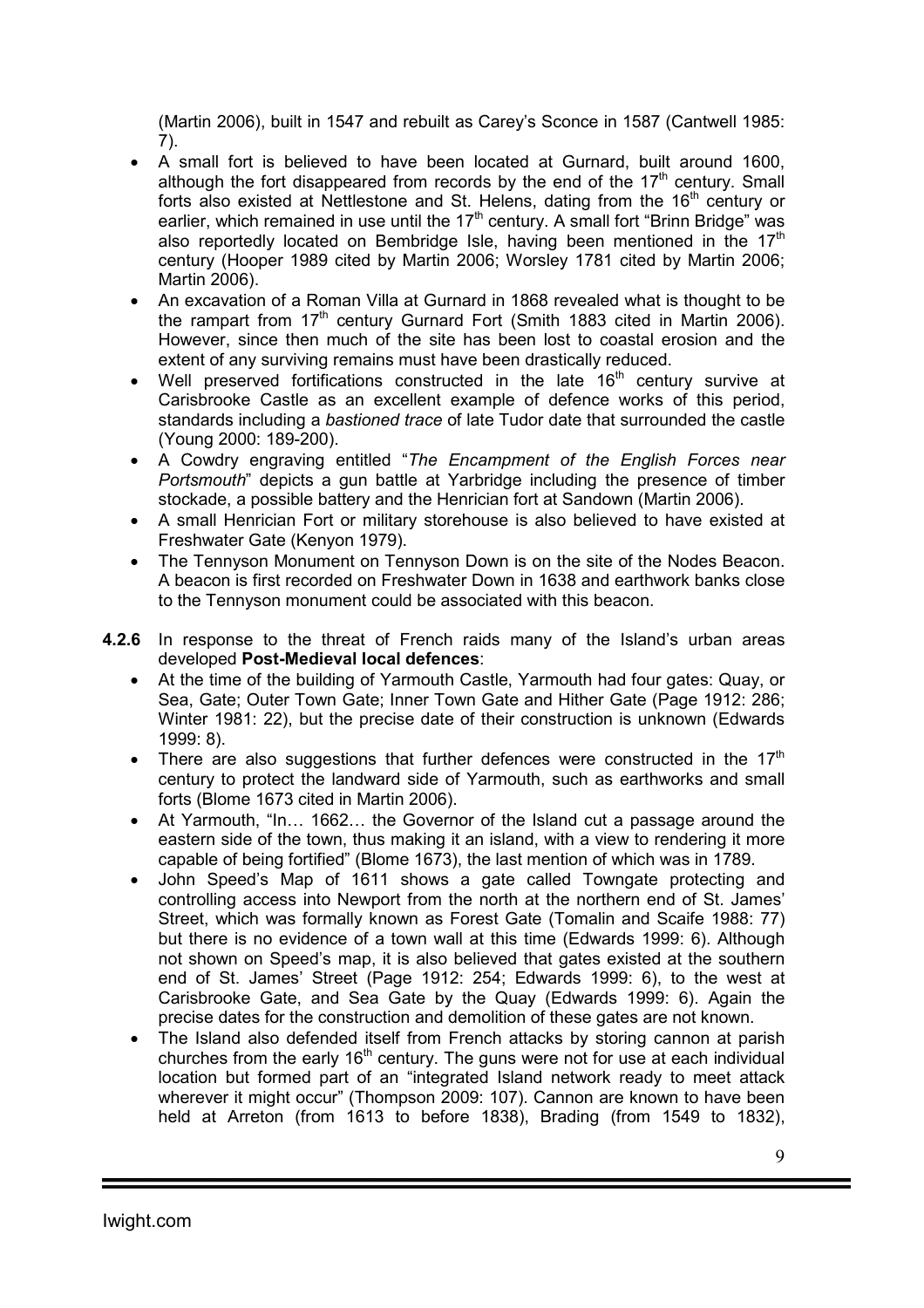Brighstone (from 1545 to after 1793), Calbourne (date of acquisition unknown, to 1808), Carisbrooke (from 1549 to 1850), Chale (from 1547 to 1777), Freshwater (from 1549, date of disposal unknown), Gatcombe (date of acquisition unknown, date of disposal unknown), Godshill (date of acquisition unknown, to after 1777), Mottistone (from 1547 to after 1794), Newchurch (date of acquisition unknown, to after 1794), Newport (date of acquisition unknown, date of disposal unknown), Niton (date of acquisition unknown, date of disposal unknown), Shalfleet (from 1546-50 to 1808) and Shorwell (from 1629 until before 1838).

- Physical evidence of the Island's parish cannons, first established in the  $16<sup>th</sup>$ century, survive at Arreton (cannon), Brading (cannon, now moved to Nunwell, and gun house), Brighstone (traces of the gun house), Carisbrooke (gun, now in Carisbrooke Castle), Gatcombe (possible gun house) and Shorwell (gun and traces of gun house) (Thompson 2009).
- 4.2.7 During the late  $18<sup>th</sup>$  and early  $19<sup>th</sup>$  century, due to **Napoleonic** threats, the Island's military was updated and military activity increased.
	- A new battery was built at Sconce Point and a barracks at Colwell Chine (Margham 1992: 119); a battery was built at Cliff End; barracks were built on Royal Heath, to the south of the agricultural settlement at Sandham; land was taken out of Parkhurst Forest for Albany Barracks in the late 18<sup>th</sup> century; barracks existed briefly at Compton during the Napoleonic Wars but were dismantled by 1840; barracks also existed at Freshwater Down (Albin 1818).
	- Drill halls existed on the Island at Cowes, now demolished, and at Drill Hall Road Newport, still surviving and a prisoner of war camp is believed to have existed at Redway Farm.
	- An 1816 document lists coastal signal stations at Needles Point, Mottistone Down, St. Catherine's Tower, Dunnose in Bonchurch, Bembridge Down, Priory, and Ryde. Unfortunately, with the exception of St. Catherine's Tower (believed to be St. Catherine's Oratory or the Salt Cellar) the exact location of the other signal stations is unknown (Public Records Office Kew).
	- Illustrations by Charles Tomkins show signal stations at Wootton Creek (1796), High Down (1809) and Ashey Down (1798), and an illustration by George Brannon depicts a signal station at Freshwater Cliffs (1840).
	- A small private fort, Worsley's Battery, was also built in the late  $18<sup>th</sup>$  century, on the cliff top, overlooking Mount Bay, near St Lawrence. This stone built fort with six guns was depicted in use until the mid  $19<sup>th</sup>$  century (Martin 2006). Today this fort is rapidly deteriorating due to coastal erosion and what remains, earth and stoneworks, are heavily overgrown.
	- The Royal George, a Royal Navy warship, capsized undergoing repairs at Spithead in 1782 and despite salvage attempts the wreckage survives across a wide area of the seabed (Pritchard and McDonald 2001: 87).
- 4.2.8 The Hoy Monument was erected on Chale Down to commemorate the visit of Tsar Alexander following his successes in the Napoleonic Wars against Napoleon. A second tablet was added to the monument in 1857 to commemorate those who fell during the Crimean War.
- 4.2.9 Although the threat of French invasion was felt to subside in the mid  $19<sup>th</sup>$  century, due to the strategic importance of the Island, the Island continued to be defended with new military features.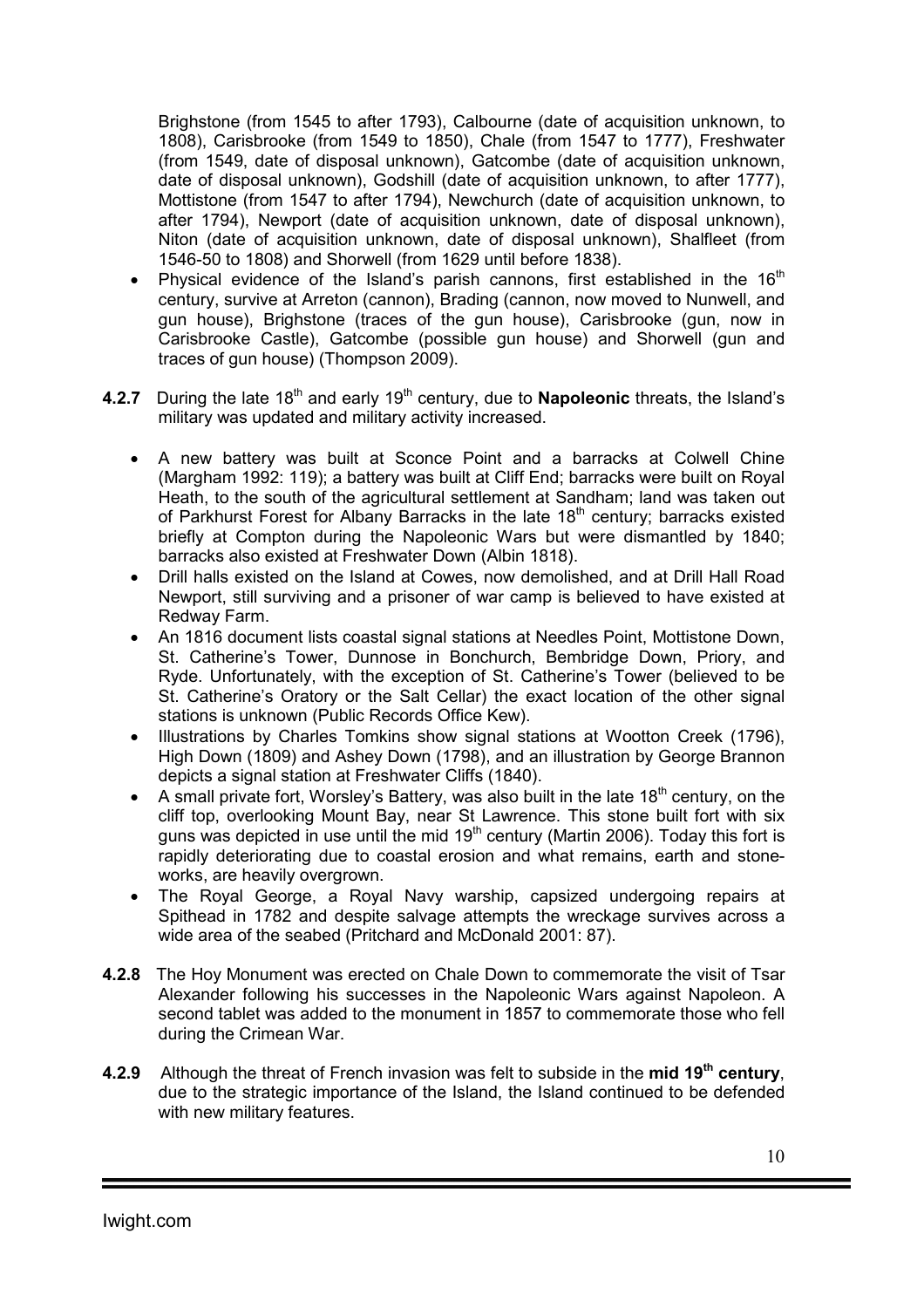- Fort Victoria (built from 1852 to 1855) was disarmed in 1876 and was used as a barracks before the Royal Engineers took over the building in the same year and converted it into a submarine depot, leading to substantial structural alterations. An experimental "see-saw" searchlight pit was built in 1888 with an underground engine room to provide power to the west of the fort (Sanders 1998: 117-118).
- The large barrack blocks at Fort Victoria were demolished in 1969 but the sea– facing casements survive today. Other surviving features include an experimental searchlight pit, built in 1888, west of the fort alongside a poorly preserved searchlight to the east, and portions of the submarine mining depot's tramway (built in 1891), and a test room for detonating mines (David Moore, accessed online June 2010).
- Fort Albert (built from 1854 to 1856), originally housed 29 guns, but in 1887 it was disarmed when its small size meant it became redundant as a gun platform for new larger weaponry. Instead the fort was adapted to an infantry barracks. From 1886 to 1888 part of the fort was adapted to hold a Brennan Torpedo installation, one of the world's first guided torpedo's and one of only three operational stations in the UK (David Moore, accessed online June 2010).
- Today Fort Albert is externally complete, as are some of the internal divisions, but the interior has been converted for private residential use. The original large outer doors survive and should be retained. Unfortunately nothing remains of the Brennan torpedo launching station, although a brick built reservoir in the hillside to the rear, believed to be related to the needs of the torpedo station, still survives (Saunders 1998).
- 4.2.10 The later 19<sup>th</sup> and early 20<sup>th</sup> century saw a period of concerted military/defence construction on the Island in response to Lord Palmerston's fear of French invasion that formed part of a wider British defence network along the south coast.
	- Three sets of Palmerston Forts were built on, or around, the Island, the first at the eastern end of the Island to protect the eastern entrance to the Solent, the second at the western end of the Island to protect the western entrance to the Solent and the third set built offshore in the Solent.
	- The forts and batteries to the east include: Sandown Fort (Granite Fort) (built 1861 to 1864), Sandown Battery (built 1861 to 1863), Yaverland Battery (built 1861 to 1864), Redcliff Battery (built 1861 to 1863), Bembridge Fort (built 1862 to 1867), Steynewood Battery (built 1889 to 1893), Culver Battery (built 1904 to 1906), Puckpool Battery (built 1862 to 1865) and Nodes Point Battery (built 1901 to 1904). An earthwork battery was also built at St. Helens Duver and can be seen on the 1866 OS Map.
	- The forts and batteries to the west include: Freshwater Redoubt (built 1855 to 1856), Old Needles Battery (built 1861 to 1863), Warden Point Battery (built 1862 to 1863), Cliff End Battery (built 1862 to 1863 on top of an earlier Napoleonic Battery), Golden Hill Fort (built 1863 to 1868), Hatherwood Battery (built 1865 to 1869), and New Needles Battery (built 1893 to 1895).
	- The Solent Forts include: Spitbank Fort (built 1861 to 1878), St Helens Fort (built 1867 to 1880), Horse Sand Fort (built 1865 to 1880) and No Man's Land Fort (built 1867 to 1880). (David Moore, accessed online June 2010)
	- Many of the Palmerston defences survive in good condition on the Island, including from the eastern group: Yaverland Battery; Bembridge Fort; and Steynewood Battery; while less complete elements of Sandown (Granite) Fort; Culver Battery; Sandown Battery; Nodes Point Battery, and Puckpool Battery exist. Unfortunately, Redcliff Battery has almost completely disappeared due to cliff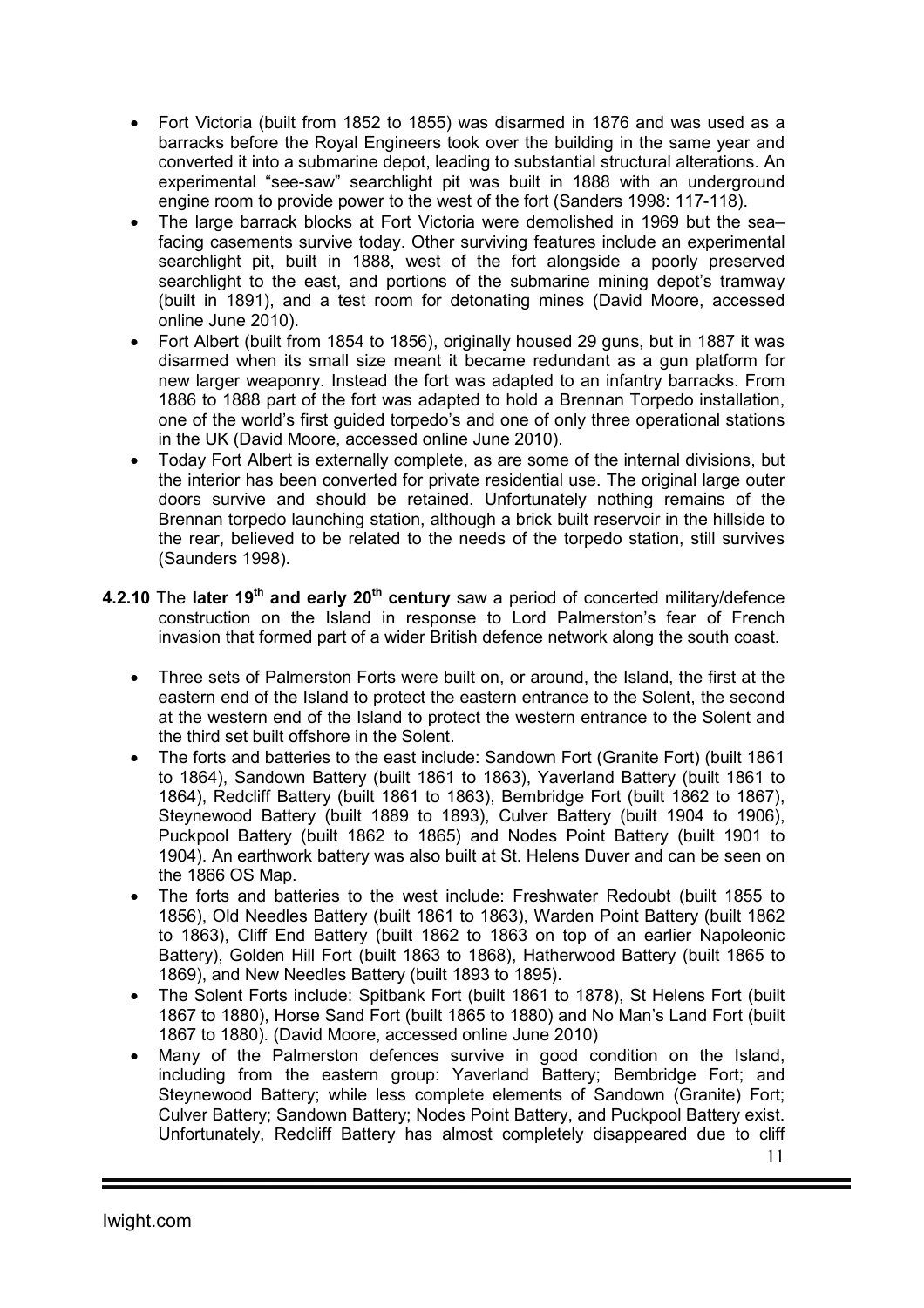subsidence. Earthworks associated with the smaller St. Helen's Battery also survive.

- Although "Militia Artillery Barracks" are shown at Sandown on the OS 1862 map, most of the buildings have since been demolished with the Heights Leisure Centre built atop, but council offices still occupy one former barracks block. The remains of the associated Sandown Barracks Battery are now incorporated in Battery Gardens.
- The Victoria Barracks in East Cowes, built in 1872, housed Queen Victoria's troops. These have recently been used as offices for Westland Aerospace.
- Of the western Palmerston group the most structurally complete of the Palmerston Forts are The Old Needles Battery; New Needles Battery and Golden Hill Fort; with surviving elements of Freshwater Redoubt; Hatherwood Battery; Bouldnor Battery; Warden Point Battery and Cliff End Battery.
- All of the Solent Forts (St. Helens Fort, No Man's Land Fort, Horse Sand Fort and Spitbank Fort) survive although their location and private ownership make them difficult to assess.
- 4.2.11 A fourth set of Palmerston Forts was planned for the Island and these were to be located on the south west coast to prevent landings on this long exposed coastline. However, the cost of these works was deemed too high and instead a Military Road (currently mostly on the line of the A3055) was constructed from Freshwater to Chale in the 1860s to provide rapid access to the southern coast from the western fortifications allowing defence of chines and beaches against possible invasion.
	- The Military Road followed the course of an existing track from Whale Chine to Chale, passing Walpen Manor. This track is marked on the OS 1893 map.
	- A brick viaduct was built to carry the road over Grange Chine in the  $19<sup>th</sup>$  century and still carries the road today.
	- The road was metalled and partially rerouted in the 1920s.
	- Although sections of the Military Road from Chale to Freshwater have already been lost to coastal erosion the current road still largely follows the original route and the viaduct at Grange Chine still survives.
	- Other Military Roads were also constructed including: at Headon Warren; from Colwell Common to Fort Warden (now called Fort Warden Road); from Fort Victoria to Cliff End Battery; from Freshwater Bay to Fort Redoubt; and from Bembridge to Culver Down, most of which survive today as public rights of way.
	- Military boundary stones were placed along the course of the Island's military roads.
- 4.2.12 During the Victorian Period a series of small rifle ranges were established on the island and many of these are depicted on early OS maps such as at Cowes, Cliff End, Linstone, Gurnard, Parkhurst, Binstead, St. Boniface Down, Brading, Sandown, West Cliff and St. Helens, structural remains of buildings associated with a  $20<sup>th</sup>$  century rifle range survives at Newtown.
- 4.2.13 A second phase of signal stations was built on the Island in the later 19<sup>th</sup> and early  $20<sup>th</sup>$  century.
	- St. Catherine's Point, Yarmouth and The Needles signal stations were originally owned by Lloyds, a private company, but in time of war, were given over to the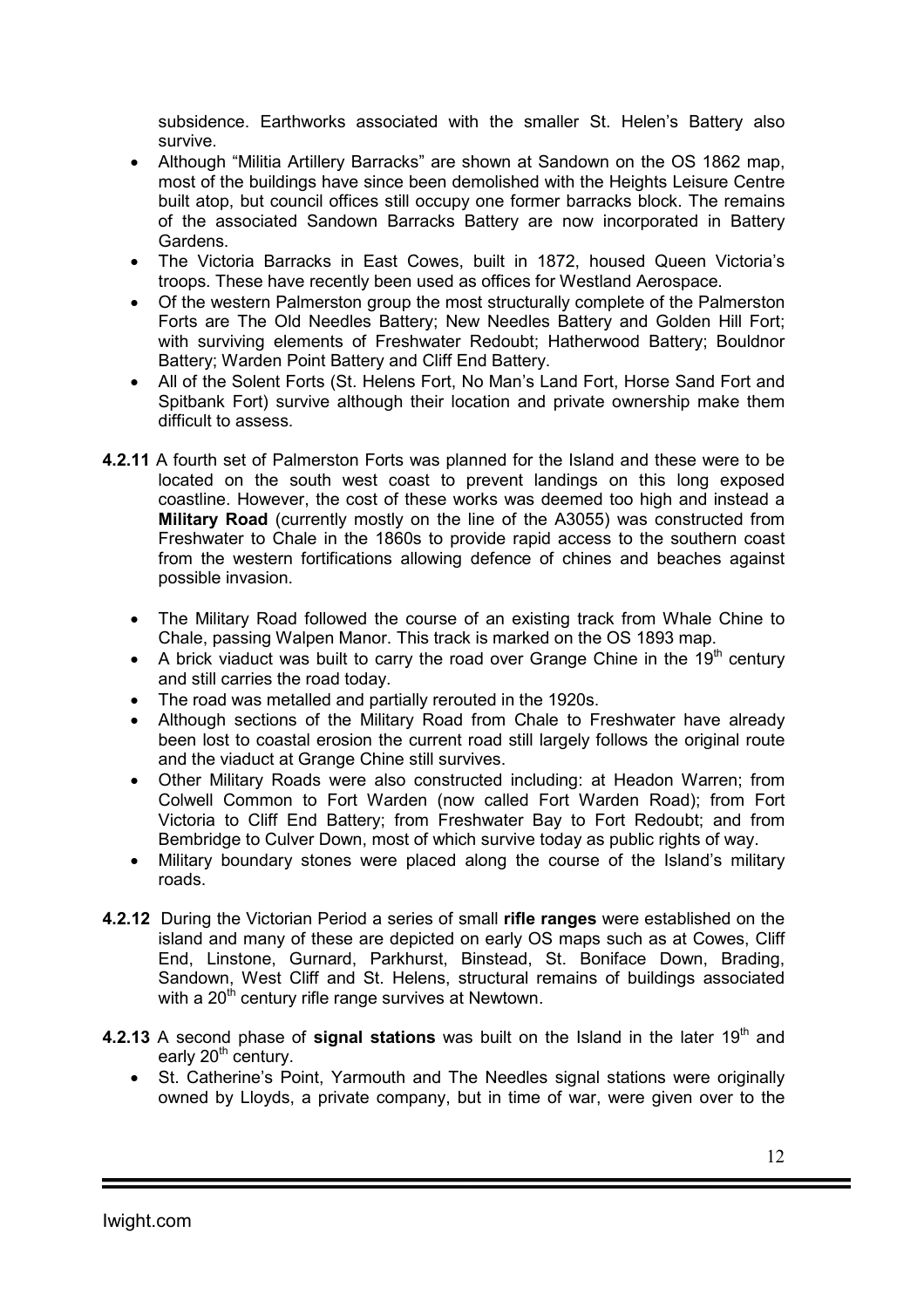Admiralty. In 1912 Lloyd's license expired and the board of trade and the Admiralty took control.

- The Yarmouth signal station, originally called Spottiswoode's, began signalling in 1888, St. Catherines Point signal station began signalling in 1877 and The Needles signal station began signalling in 1904.
- In 1900 Neville Maskelyne tested his wireless telegraphy at St. Catherine's Point and in 1901 Marconi established wireless telegraphy contact between Poldhu and St. Catherine's Point signal station.
- Both St. Catherine's Point and The Needles signal stations are known to have still been operational by the start of WWII but nothing is known of their post-1945 history.
- Other signal stations are reported to have existed at Mottistone Down; Dunnose; Bembridge Down; Priory, Ryde; and Culver Down (Beryll Skelly, letter, 1998, HER back up files).
- 4.2.14 The South African Wars, The Boer Wars (1880 to 1881 and 1899 to 1902), produced a lot of casualties and in 1900 the Frank James Hospital, East Cowes, that was originally built as an almshouse for aged and disabled sailors, was used as a convalescent home for invalid soldiers before being converted to a cottage hospital after the war (Jones 1989). Today it is still in use as an old people's home.
- 4.2.15 During WWI many of the existing military defences were updated and new ones were constructed:
	- Western defences: Fort Victoria remained a submarine mining depot; Fort Albert was used as a practice battery for Golden Hill School of Gunnery; the lower battery of Freshwater Redoubt was armed; Old Needles Battery became a gun test site; Warden Point Battery remained in use; Cliff End Battery was used as a gun emplacement; Golden Hill Fort was used as an infantry training depot; and New Needles Battery was adapted for new guns and remained operational.
	- Eastern defences: Sandown (Granite) Fort was used as a practice battery; Sandown Barrack Battery was used as a practice site; Yaverland Battery was used as a gun emplacement; Culver Battery was used as a barracks and a store by various army units until; Puckpool Battery was armed as a coastal depot; and Nodes Point Battery was in use as a gun emplacement.
	- The Solent Forts were updated with new artillery and search lights.
	- WWI anti-aircraft guns were installed on Culver Down, Egypt Point, Cowes, Nodes Point, Bembridge, Whippingham and Ryde (Dobinson 1996a: 287-288).
	- Aerial photographs from the 1920s and 1930s show a complex of WWI military practice slit-trenches on Bowcombe Down, and possible practice trenches at Linstone Chine, Freshwater, Redcliff, Yaverland and Brading Down.
	- The remains of a complex of probable WWI practice slit-trenches may still exist on Bowcombe Down but are likely to have been heavily damaged by ploughing in the 1970s; a series of possible practice trenches survive on Brading and Yaverland Down.
	- A Royal Navy Cadet Works (Engineering), Osborne Naval College, were established at with Osborne Estate from 1903 to 1921 (Caws and Brinton 1984). Today the site is occupied by gas works.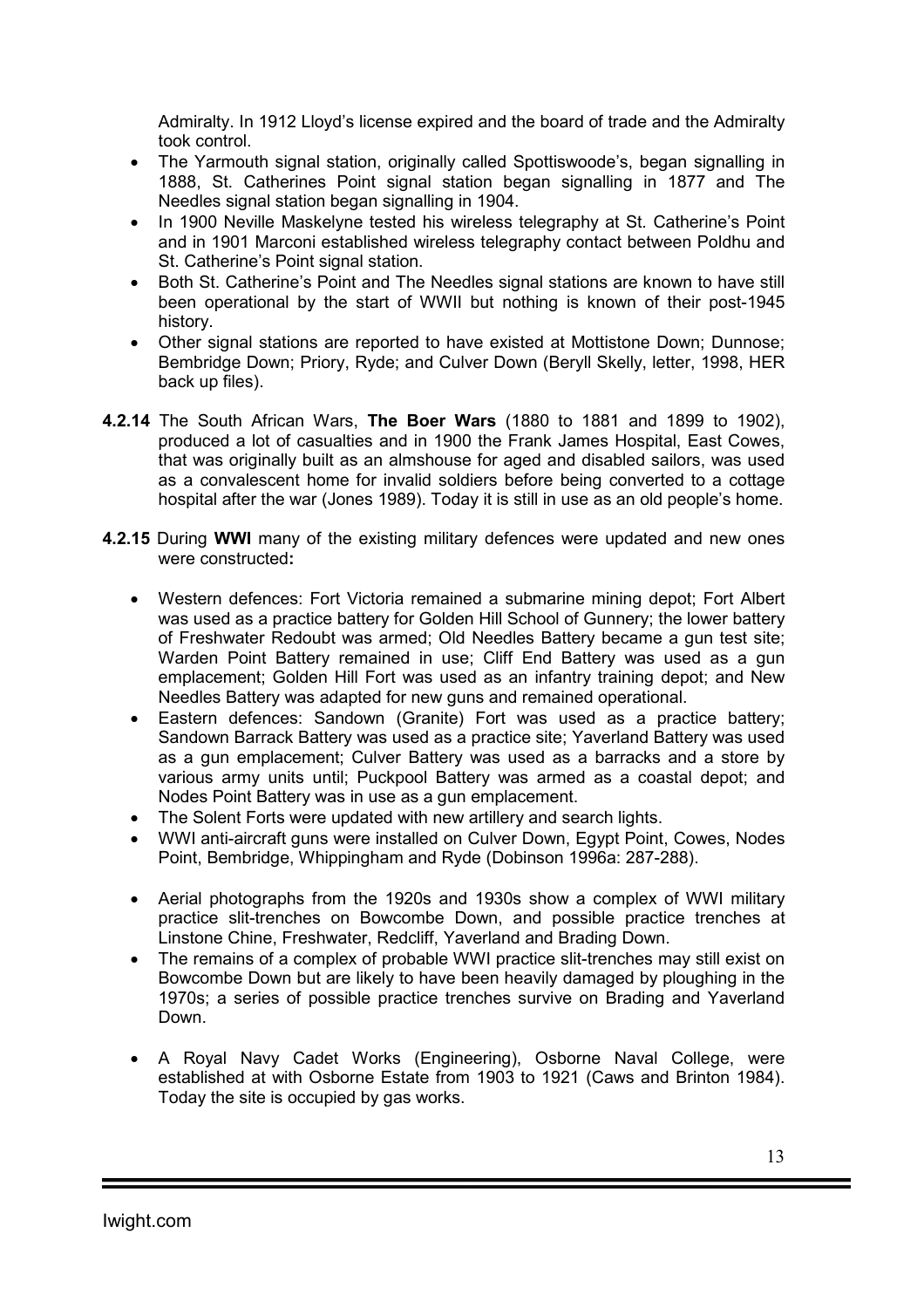- The secondary wings of Osborne House became an officer's convalescent home during WWI called Edward VII Retirement Home for Officers and this continued to provide residence for retired officers of the British Armed Services until 1990 (Struthers 2004).
- The Island had Auxiliary Home Hospitals during WWI at Cowes, Northwood House; Newport, Seely Red Cross Hospital, Gatcombe and Red Cross Hospital, Quay Street; Ryde, Hazelwood and The Castle; and at St. Lawrence, the Underwath. This list is based on The Report of the Joint War Committee of the British Red Cross Society and the Order of St John (HMSO 1921).
- During WWI there was a scheme to build prefabricated forts that could be towed off-shore to close the English Channel. However, by the end of the war only one tower was completed and this was towed out to its present position to act as a lighthouse where it survives today as Nab Tower (Hague and Christie 1975: 134).
- The Island also played a role for the RAF and the aircraft industry during WWI.
- At Somerton an airfield was used for testing RAF aircraft; in 1918 Bembridge RFC Forelands was used as a WWI airfield base for anti-submarine patrols but was abandoned in early 1919; J.S. White and Co. started building land-planes in addition to their sea-planes during WWI and they used a field at Three Gate Cottages, Northwood to test their planes (http://daveg4otu.tripod.com/iowweb/som.html# accessed 07/12/2009); and an airfield existed west of Home Farm, Brading which was used by the Royal Flying Corps 1918-1919.
- A WWI seaplane base was at Bembridge Point, established in 1915 until 1919 and was abandoned in 1920.
- A seaplane base hanger from Bembridge the seaplane base now survives as the roof of an amusement arcade on Shanklin Esplanade.
- The remains of a possible signal station (visible on a 1928 aerial photograph) survive on Culver Down as four groups of five concrete pads.
- After WWI many communities erected a war memorial that listed those killed in the Great War. These commonly took the form of stone built crosses on plinths, but also included wooden crosses, lynch gates, plaques on cemetery walls, and plaques and windows within churches.

4.2.16 Many of the Island's existing military defences were again updated during WWII:

- In July 1940 the Island formed a sub-area within the military's Hampshire Area and was itself divided into the West Sector and East Sector, with the additional Needles Promontory Sector, and the Rear Boundary Outpost Sector that included Freshwater Bay (CBA 2004: 3).
- The West Sector: Fort Victoria was used as a store and from 1941 to 1943 it served as the barracks for the 72<sup>nd</sup> Coast Training Regiment; Old Needles Battery was reactivated during WWII with new guns and radar; Golden Hill Fort was used as a depot for the British and Canadian infantry, following the war it became a barrack for waterborne troops and juniors until 1962; Hatherwood Battery site was used by the Royal Navy as part of the Indicator Loop stations; New Needles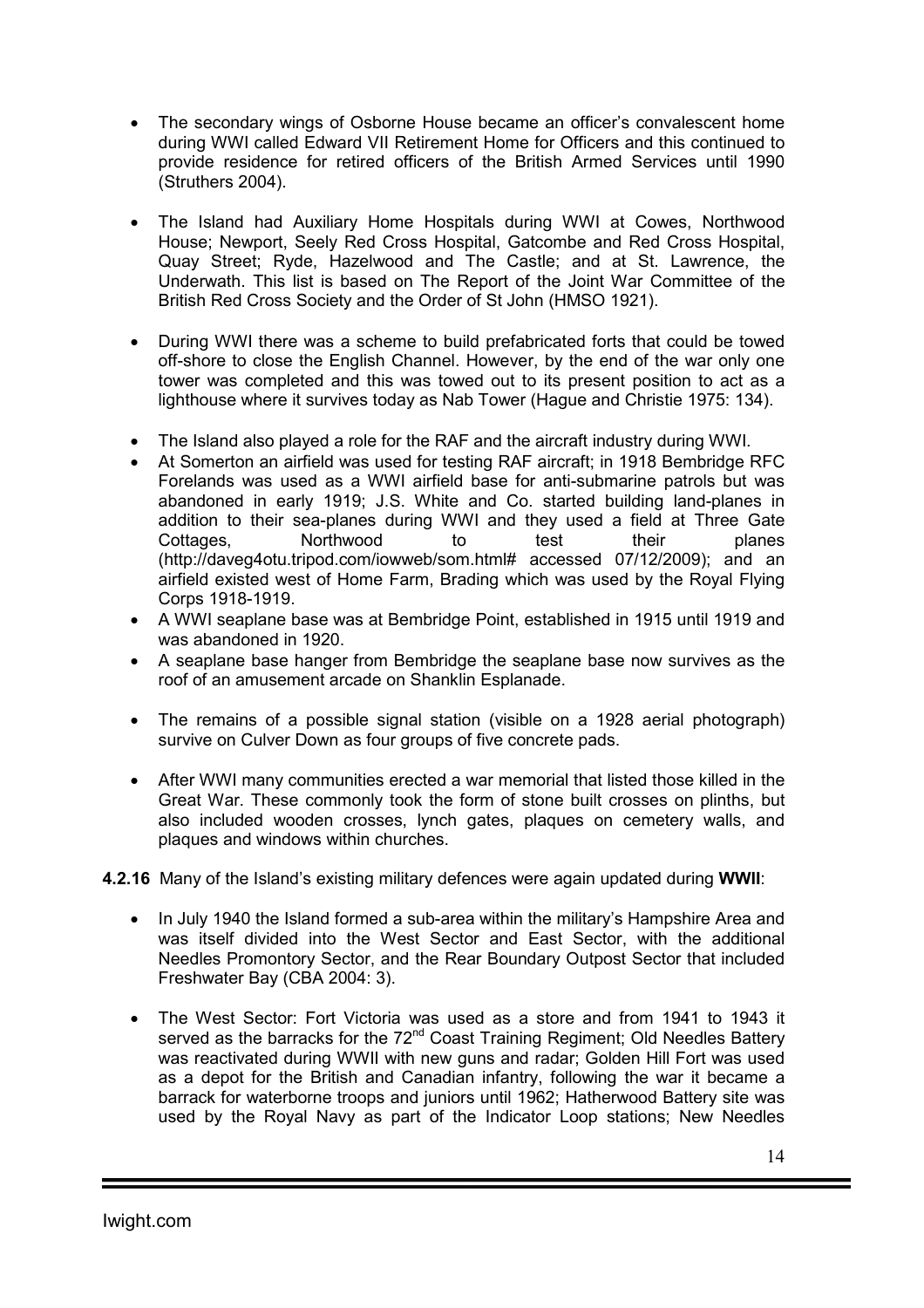Battery was updated with radar and guns and was used for counter bombardment against block ships attempting to close the Needles passage (David Moore, accessed online June 2010).

- The East Sector: Sandown Battery was used to shelter one of the terminals for the PLUTO (Pipe Lines Under The Ocean) pipeline in 1943 (see following section); although no guns were at Yaverland Battery at the start of WWI, having been reduced to practice status, the site was re-armed in 1943 and was manned by the Home Guard, continuing in use a coastal artillery practice site after the war until 1956 when the site was sold; Culver Battery continued to be used as a gun emplacement during WWII and remained as a practice artillery site until 1956 when it was disarmed and sold; during WWII Puckpool Battery (having been previously disarmed after WWI) became a military training station; Nodes Point Battery continued to be used during WWII and following the war was used as a practice site until 1956 when its guns were scrapped (David Moore, accessed online June 2010).
- The Solent Forts were still operational in WWII being updated with the latest artillery. They were finally disarmed in the 1950s (David Moore, accessed online June 2010).
- **4.2.17** A variety of new WWII anti-invasion defences were also constructed on the Island:
	- Bouldnor Battery was constructed in the build up to WWII, from 1937 to 1938, to protect new anchorage at Yarmouth and although armaments were removed after the end of the war the site was used for military practice from 1951 to 1955.
	- Substantial structural remains of Bouldnor Battery and an associated anti-tank pill box, and a bullet-proof brick pill box, today lie in a forestry plantation, the area in front of which has recently been cleared for ecology conservation, indirectly improving the setting of the battery as it has restored its sea views.
	- In 1941 a 'stop line' known as the Yar Line was built following the River Yar from Freshwater Bay to Thorley, south of Yarmouth. The principle defence on the line was the type 22 infantry pill box, but additional earthwork defence posts, barbed wire entanglements and roadblocks are presumed to have existed (CBA 2004: 3).
	- Pill boxes are hardened field defences that were designed for simple construction and local defence, including light anti-aircraft positions, observation posts and searchlight positions.
	- On the Island pill boxes' principle purpose was to defend the beaches from a seaborne attack and to protect the larger fixed defences (CBA 2004: 3).
	- Pill boxes are known to have been placed at Freshwater Causeway; Chilton Chine; Blackbridge Road; Grange Chine; Afton; Shanklin Chine; Sandown Battery; Bembridge; St Helens Church; St Helens Duver; Freshwater Marsh; Verwood Cottages, Forest Road; Ventnor Down; Yarbridge; Hill Farm; Yaverland; Sandown Bay Holiday Centre; Osborne Steps, Shanklin; Bembridge Forelands; Shide; Bouldnor; Fort Warden; Cliff End; Culver Battery; St Boniface Down; Rookley; Hope Road, Shanklin; Albion Hotel, Freshwater Bay; and Freshwater Bay beneath the cliffs. Although many more are likely to have existed on the Island.
	- Pill boxes are one of the most frequent and visible surviving WWII features: Three Type 22 hexagonal pillboxes survive at the southern end of the Yar Line including: one at Afton, now in use as a flower box in the car park of a garden centre; one at Black Bridge on Afton down that is heavily overgrown; and the best example, at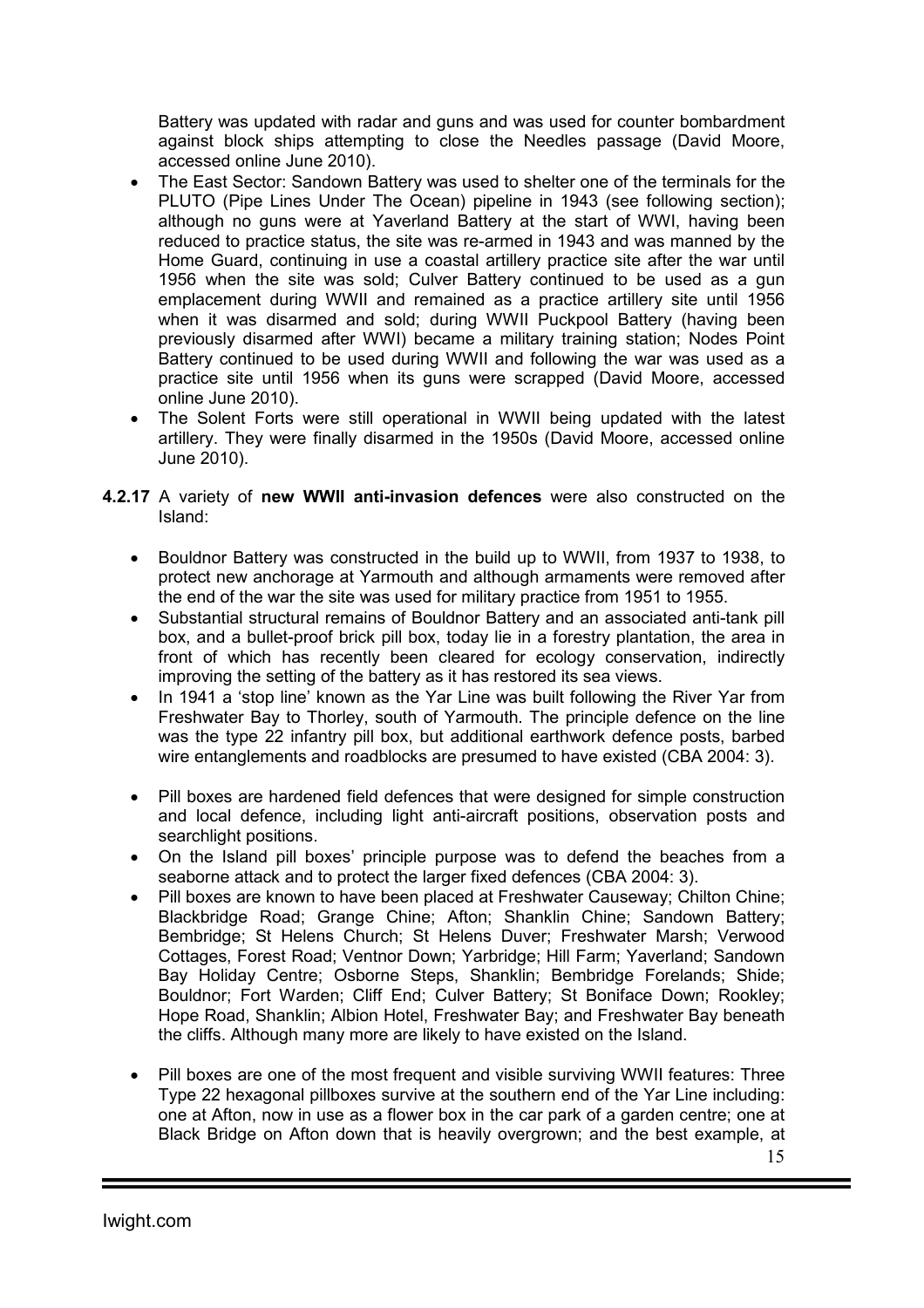The Causeway (CBA 2004: 6). A Type 22 pill box also survives at Verwood Cottages, Forest Road, Carisbrooke.

- A Type 23 pill box survives in excellent condition by the side of the road at Yarbridge; a Type 23 pill box survives at Hill Farm, Brading.
- A rare square pill box, the only one of its kind on the Island, being of a prefabricated type, survives at Chilton on the north side of the Military Road.
- Concrete defences were installed at Grange Chine along the Military Road to prevent a possible enemy landing.
- An overgrown observation post/pill box that contains a subterranean multi-angled passageway, constructed of red brick and concrete survives at Grange Chine; and a brick built pill box also survives at Rookley.
- A prominent rectangular pill box survives on top of the casement at Sandown (Granite) Fort. Other rectangular pill boxes include: one built into the northern side of the revetment by Shanklin Chine; one on Bembridge beach that is largely buried by shingle; one within the ruins of St. Helens Church; one built of concrete and stone incorporated into the seawall at St. Helens Duver; and now incorporated into the sea wall at Forelands, Bembridge.
- A square two storey structure that acted as a pill box and observation post for the Royal Observer Corps survives at Pan Down.
- A polygonal pill-box that also housed an observation tower for use by The Wrens survives in a damaged condition on Rew Down, Godshill; polygonal pill boxes also survive on Ventnor Down and at Osborne Steps, Shanklin.
- Three pill box bases survive outside the west side of the perimeter wire fence of Ventnor radar station.
- Two damaged pill boxes survive inside the confines of Fort Warden and three survive outside.
- A rare Alan Williams Turret survives at Wroxall Cross in good condition, although it is overgrown, and two others survive at Bembridge Fort.
- *Spigot Mortar* bases were located during WWII on Culver Down; West High Down; and Bembridge Fort.
- A spigot mortar base survives on Culver Down.

#### 4.2.18 WWII anti-invasion defensive obstructions included:

- A tank trap consisting of a series of holes across the road covered by concrete slabs at Castle Road, Newport; road blocks in Freshwater at Gate Lane, Afton Road, The Causeway, Blackbridge Road and Freshwater Bay; barbed wire obstruction at Freshwater Bay; and anti-aircraft obstruction trenches on Tennyson Down and Sandown Airport, and possibly on Afton Down. Anti-boat obstacles are also recorded on the beach at Freshwater Bay, and anti-tank scaffold in the western half of the Bay in 1941 (CBA 2004: 3). At Linstone Chine a line of 23 stones are shown on the 1939 OS map that probably acted as a tank barrier or similar; and at Seaview a submarine barrier existed consisting of old railway metals embedded in concrete at angles with large spiked buoys chained together (Searle 1989: 124).
- Remains of a WWII tank-trap, a concrete slab with an iron handle, survives in the gutter on Castle Road, Newport.
- At Newtown two Naval coastal bombing decoys were installed by 1942 (Dobson 1996) although no remains of them are visible today, although remains of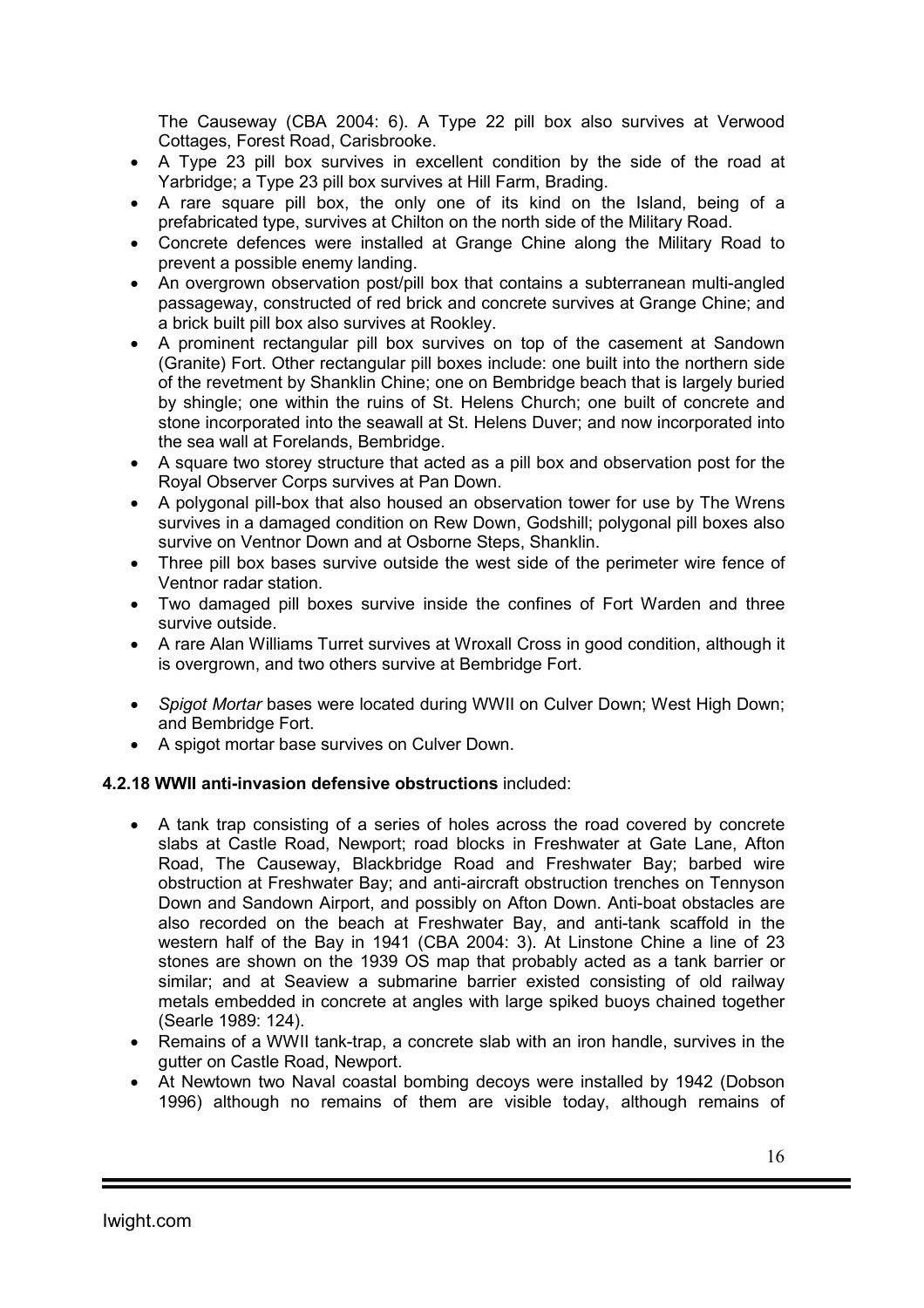corrugated iron Nissan huts were still surviving in 1999 and these may be related to the decoys.

- 4.2.19 WWII anti-air-invasion Military/Defence Heritage Assets:
	- In 1941 there were orders issued by 35 Searchlight Regiment for its batteries to redeploy resulting in a series of new searchlight positions at Cowes; Gunville; Sainham; Mottistone; Hamstead; Middleton; Little Thorness; Ashey; Foreland; Wootton; Ryde Golf Course; Atherfield; Compton; Calbourne and Arreton (Dobinson 2000: 22).
	- WWII anti-aircraft guns were positioned on Culver Down; Nodes Point, Bembridge; The Needles; Cliff End, Freshwater; No Man's Land Fort; Cowes; Shanklin; Forelands, Bembridge; Blackgang Chine; and Yarmouth (Dobinson 1996b: 711, 795).
	- A few WWII anti-aircraft gun emplacements survive in a damaged state on the Island including: one in the garden of a house in Pump Lane, Bembridge; two on Culver Down; two at Nodes Point, Bembridge; two at the Needles and four at Forelands, Bembridge.
- 4.2.20 Protection from air attack for residents and military staff either involved improvised arrangements or more formal structures such as air-raid shelters:
	- Air raid shelters were built by industries generally associated with the war effort for their employees, for example at: former Sanders Roe Factory, East Cowes; Medham, Northwood; Newport Harbour; former SARO Works, Folly Lane, Whippingham, amongst many other sites, and many smaller air raid shelters were constructed in residential areas.
	- An air raid shelter at Newport harbour is now used as a harbour master's workshop and the remains of eight air raid shelters survive at the site of the former SARO works, Folly Lane, Whippingham. There are also numerous surviving smaller air raid shelters in residential areas.
	- A subterranean concrete air-raid shelter survives at Medham, Northwood.
	- Royal Observer Corps underground bunkers survive at Freshwater Bay Golf Course (incorporated into a round barrow), at Newport, Sandown and at Niton.
	- Two bunkers used as emergency communication centres during WWII have been exposed during gravel extraction in Havenstreet.

4.2.21 The Island played an important WWII early warning role:

- Ventnor Radar station, on the summit of Wroxall Down, was built shortly before the start of WWII in 1939. Ventnor was an important radar station in WWII, being part of the south coast chain of stations acting as early warning sites for enemy attack by air. It was bombed in August 1940 but was operating again by November of that year and the site continued to be used for civil and military air control after the war. St. Boniface Down radar station was built by the army within a separate compound within the boundary of Ventnor Radar Station, and both were to become part of the Chain Home Low system. A buried reserve for Ventnor Radar Station was established in 1940 at Paradise, Ventnor.
- Culver Battery was the site of a number of War Office experiments with Chain Home Low radar in 1940 (Dean 1994: 11).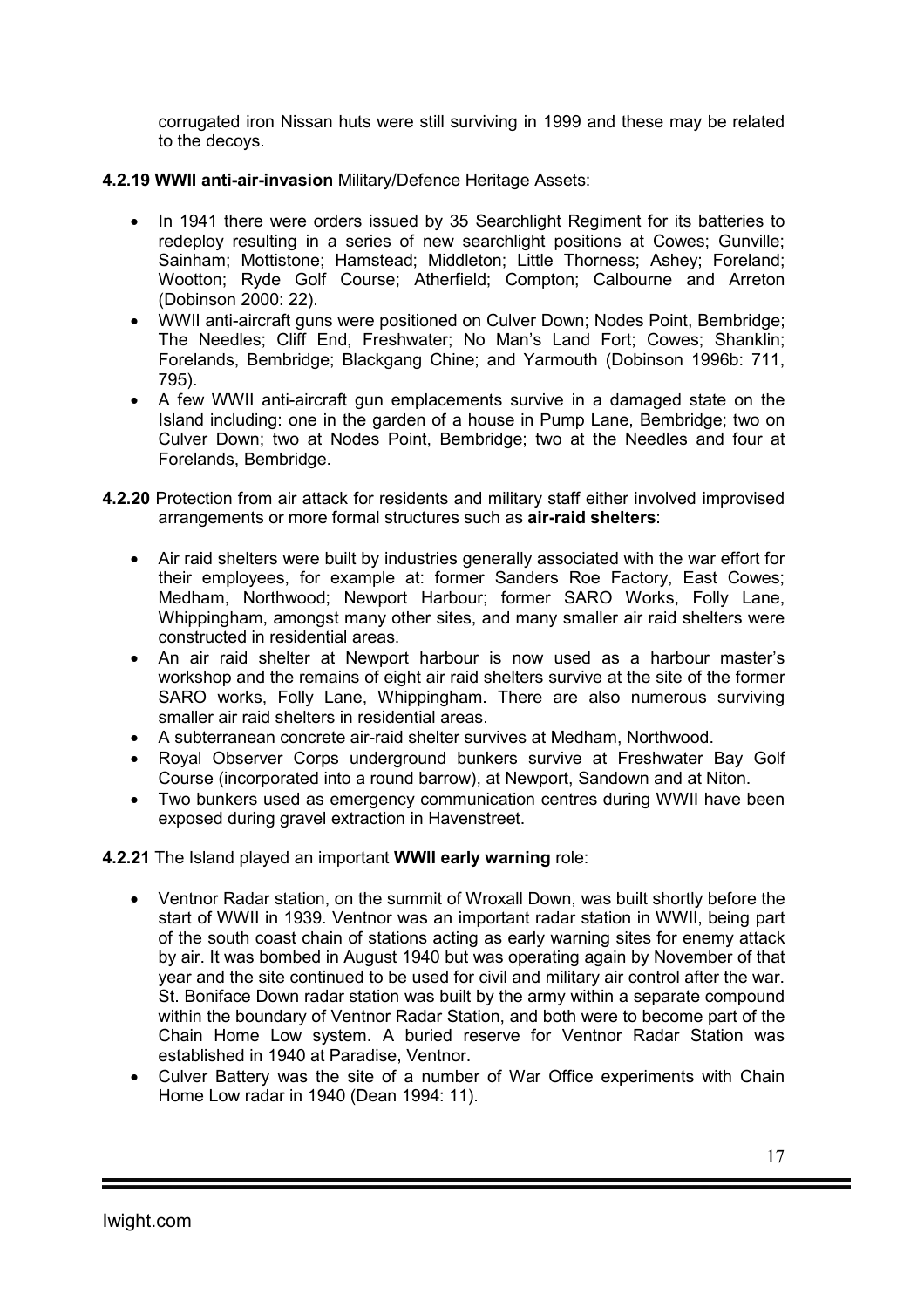- The first official Chain Home Low station in the country was established on the Needles in 1941 and closed in 1945.
- A radar station was established at St. Lawrence in 1941 but was non-operational by 1947. A wartime radar station also existed at Blackgang Chine.
- Remains of St. Lawrence WWII Radar Station survive on the edge of Old Park, including two bunkers, the base of two towers and sentry posts.
- Royal Observer Corps observation posts were constructed before and during WWII, including: St George's Down, Arreton; Atherfield; Brighstone; Brook Bay; Freshwater; Luccombe Bay; The Needles; Newport; Niton; Sandown; Seaview; and Woody Point (Dobinson 2000b: 223-227). Many of these structures were towers made of wood but more substantial underground bunkers were also constructed.
- A severely damaged lookout post, built from red bricks with a flat roof that was manned by the Home Guard during WWII, survives at Gurnard Cliffs.
- 4.2.22 Military camp sites existed on the Island at: Macketts Lane where a line of military Nissan huts are visible on aerial photographs taken in 1946, although many other camps are likely to have existed on the Island these are poorly recorded.
- 4.2.23 The Island also had a limited role in British air attack during WWII:
	- The airfield at Somerton, previously used in WWI, was used as a testing site in the inter-war period and was used as an emergency landing strip in WWII. During WWII all other Island airfields were closed and anti-landing obstacles were constructed [http://daveg4otu.tripod.com/iowweb/jsw.html# accessed 07/12/2009].
- 4.2.24 Military aircraft were also lost over the Island during WWII, which crashed on the Island or in the surrounding waters.
	- These aircraft were lost as the result of a variety of circumstances including practice in bad weather, such as an RAF crash into a hill near the Hermitage, Whitwell; mistaken identity, such as a returning RAF plane shot down by antiaircraft guns at Puckpool; and as a result of battle, such as a RAF Hurricane which crashed at Cranmore.
	- Crash sites also include those of enemy planes that were shot down (Leal 1989; Gilliam 2002).
	- The Historic Environment Record, based on the work of Leal and Gilliam, records 222 of these WWII crash sites in various states, some having been archaeologically excavated at a much later date, such as the Cranmore site, some left as graves, and others cleared shortly after the crash, alongside many of whose condition is unknown.
- 4.2.25 During WWII prisoners of war were held on the Island in camps at Lower Hamstead, the layout of which can be seen on RAF aerial photographs, and in 1941 Fort Warden became an Italian Prisoner of War Camp.
	- Although mostly destroyed, elements of the prisoner of war camp at Lower Hamstead survive in the form of gun emplacements on the south side of the road and further remains may survive but the site is heavily overgrown.
- 4.2.26 The Island provided a land base for the WWII infrastructure necessary for Operation Neptune and the allied invasion of Europe.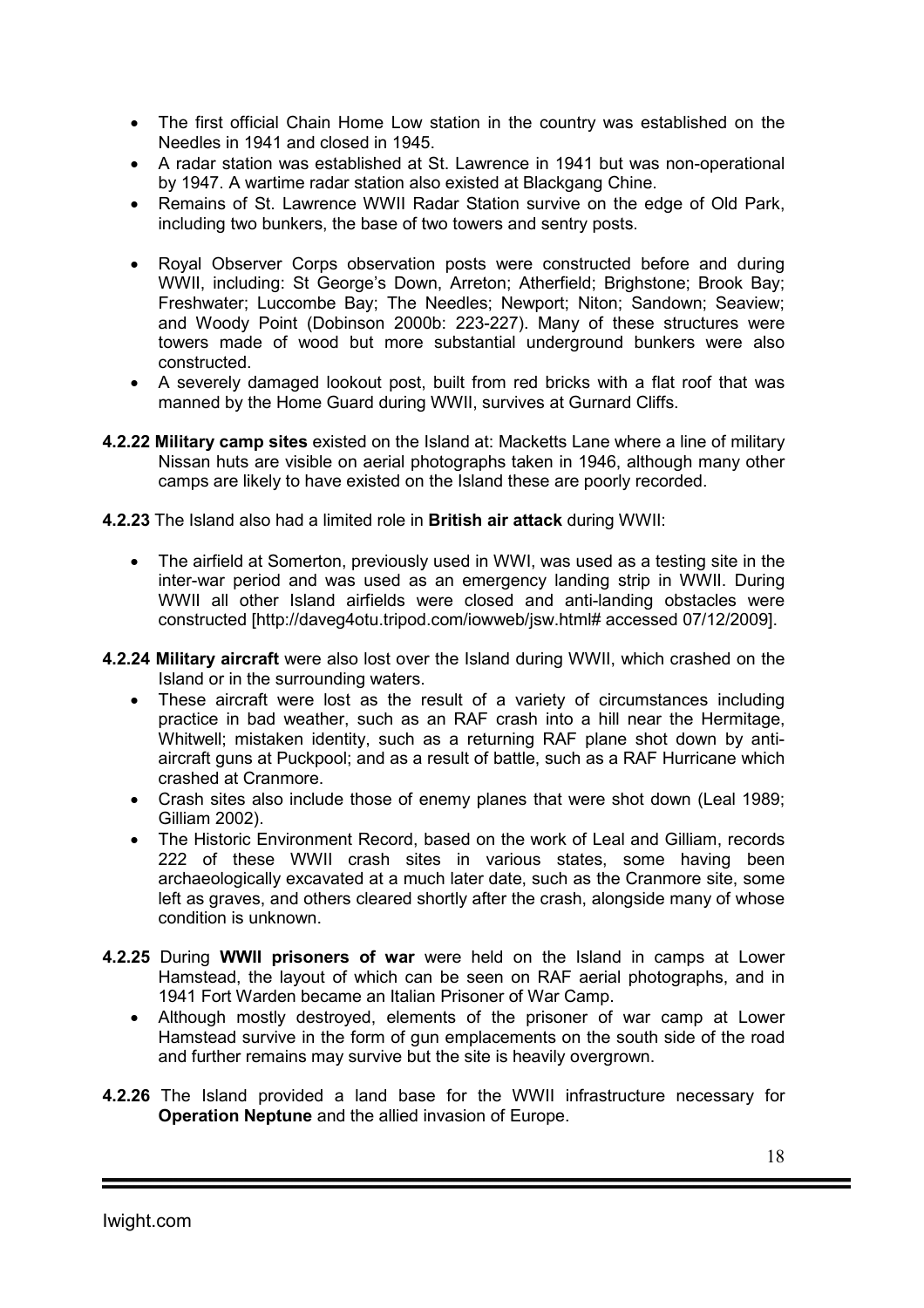- Operation PLUTO (Pipe Lines Under The Ocean) was initiated to supply oil from Britain to the allies in France and involved the construction of pipelines across the Island to Shanklin Chine and Sandown Bay, which were the first operational PLUTO pipelines in WWII. The construction of the pipelines involved pump stations on the coast and disguised markers, running north-south following the line of the pipes, across the centre of the Island. Pump houses for PLUTO were also disguised at Brown's Golf Course and Granite Fort, Sandown
- A concrete platform believed to be part of Operation Neptune landing training survives today south of Newtown Estuary.
- 4.2.28 The significant WWII landscape character of the Freshwater area has been highlighted by the Council for British Archaeologies (CBA) Defence Areas Project:
	- 1941 Aerial photographs and German maps of Freshwater Bay area show a gun emplacement in a field at the bottom of Tennyson Down and a "fortified installation" alongside a pill box close to the Albion Hotel and the position of various roadblocks (CBA 2004: 3-4).
	- 1946 Aerial photographs show anti-landing trenches to the west of Freshwater Bay (CBA 2004: 4).
	- Today WWII anti-aircraft trenches exist on Tennyson Down, although many have been in filled; possible anti-aircraft trenches survive on Afton Down.
	- A number of WWII structures exist around Freshwater Bay including: an observation post between the Albion Hotel and Fort Redoubt, which can be viewed from the beach below; a number of concrete cylinders survive at the western end of Freshwater Bay that formed part of the WWII sea defences; a large concrete base to the north of Fort Redoubt that was possibly part of a gun emplacement; and a series of anti-landing trenches survive on Tennyson Down (CBA 2004: 5).
- 4.2.29 Island buildings were requisitioned during WWII, such as Nash's East Cowes Castle that was taken over by the British Army. Unfortunately the building was so poorly maintained during this period that following the war it was demolished to make way fro new housing. Lloyd and Pevsner (2006) record this as the greatest architectural loss to the Island in the last century. Other troop accommodation in the area included Barton Manor, Woodhouse Farm and other parts of Whippingham (Sarah Burdett East Cowes Heritage Centre pers. comms. 2010)

## 4.2.30 Surviving 20<sup>th</sup> century submerged maritime military remains include:

• P-12, a Royal Navy patrol boat sunk a short distance off Culver in 1918 following a collision; a UB-81 German submarine lost in 1917 that is now split in two just aft of the conning tower; a surrendered German submarine that developed a leak and sank off Eastney Point; a Royal Navy torpedo gunboat lost in 1918, two miles north east of Bembridge that is now buried in mud; Baden, a German Battle Cruiser, scuttled off St. Catherine's in 1921; a torpedo recovery vessel lost near the deep-water channel at Spithead, now sitting on a muddy seabed; WWII Royal Navy Tank landing crafts to the south-west of St. Catherine's Point and to the north-west of the needles; a WWII Royal Navy anti-Submarine yacht mined 2 miles north west of the Nab Tower, now very broken up; WWII iron pontoons to the north-west of Seaview that are believed to have been lost during Operation Neptune; LCT 1068, a British Landing Craft, sank off Stokes Bay following ship target trials in 1947 and now lies in three bits; U 1195, a German submarine lies on her starboard side 12miles southeast of Sandown (Pritchard and McDonald 2001).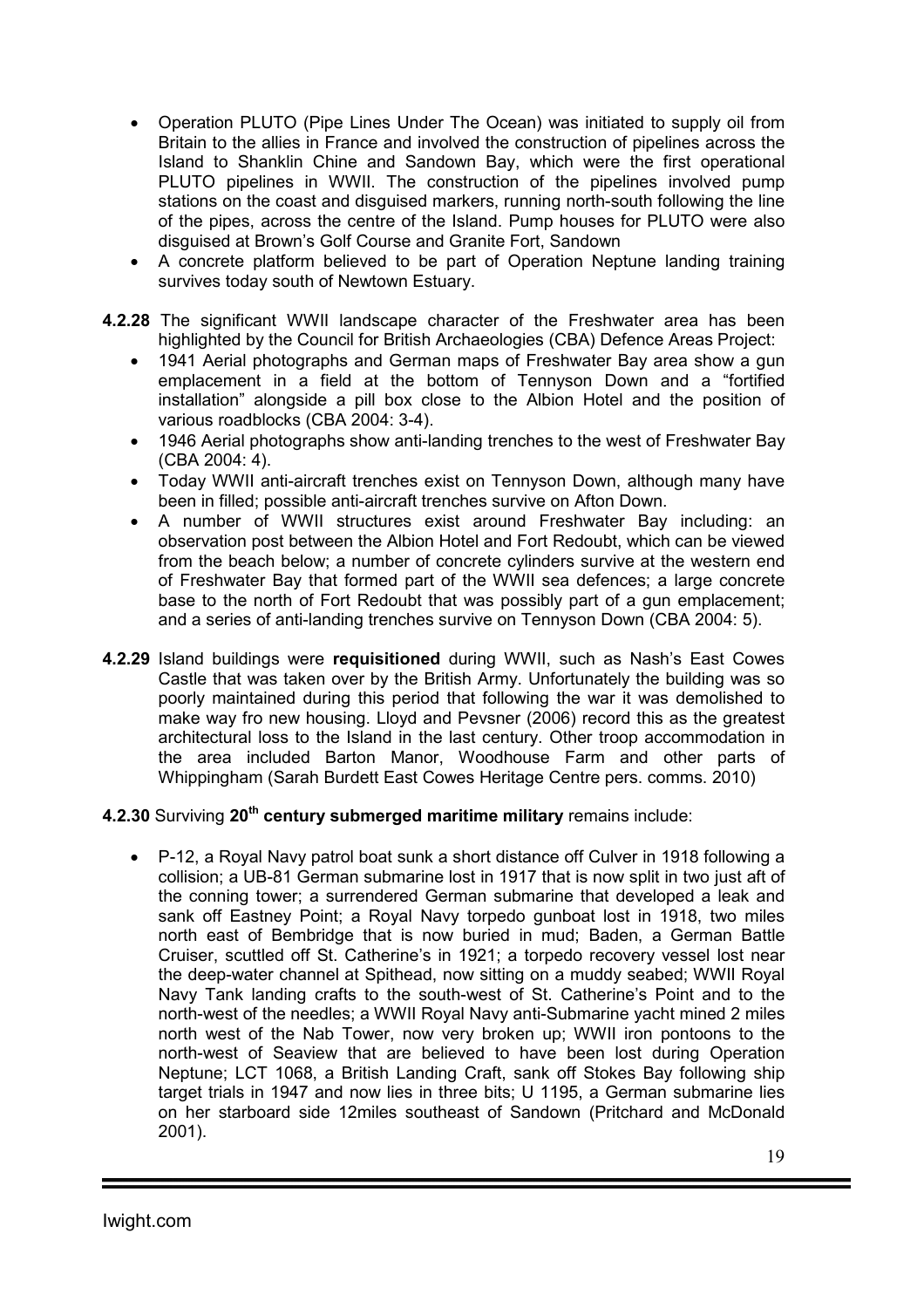- These military vessels survive alongside a variety of non-military vessels that were lost whilst under attack during the world wars or were sunk by mines.
- Also submerged is the WWII submarine barrier at St. Helens that survives in a severely damaged state.
- 4.2.31 Many bomb craters exist across the island alongside other impact remains, examples of these recorded on the HER survive at Arreton and Bembridge where there are bomb craters, and at Northwood Cemetery where gravestones were broken, trees damaged and railings bent by bomb damage.
- 4.2.32 After 1945 many of the WWI war memorials were extended to show the names of those lost in WWII, and since then have continued to be extended to include more recent conflicts such as Northern Ireland, as at Wootton. New WWII memorials were also constructed such as at Upper Chine, Shanklin; and new memorials have been erected in recent times, such as the Burma Star memorial window erected in St. Georges Church, Arreton in 1992.
	- War Memorials survive, generally in good condition in every community across the Island. The memorials listed on the HER include:
	- Sandown Esplanade; Camphill, Newport; Havenstreet; Binstead; Ventnor Park; Old Village, Shanklin; Whitwell; Brighstone; St. Thomas' Square, Newport; Totland; Arreton; St. Lawrence; St. James' Church, Yarmouth; St. Mary's Church, Carisbrooke; Brading; St. Andrews Churchyard, Chale; Niton; Church Hill, Godshill; Porchfield; St. Boniface Church, Bonchurch; Calbourne; All Saints Church, Ryde; Yarmouth Town Hall; Upper Chine, Shanklin; Mount Joy Cemetery; St. Michael's Church, Shalfleet; Ryde Town Hall; St. George's Church, Arreton; Bembridge; St. Mary's Church Brook; Church of St. Peter and St. Paul, Mottistone; Northwood Park, West Cowes; Parkhurst Military Cemetery; St. James' Churchyard, East Cowes; Ashey Cemetery; St. Helens Church; St. Mildred's Church, Whippingham; All Saints Church, Newchurch; St. Swithins Church, Thorley; and St. John's Church, Wroxall.
	- St. Nicholas' Chapel within Carisbrooke Castle lists every Island resident who lost their lives in WWII.
	- There are many memorial gravestones in graveyards although these are poorly reported.
- 4.2.33 There are a small number of Cold War Heritage Assets on the Island:
	- Carisbrooke Very High Frequency (VHF) Fixer Station built by the Royal Air Force in 1951 as part of the Rotor Programme to modernise the UK's radar defences but the site had been returned to agricultural use by 1969.
	- A bunker complex, related to the radar station, on Ventnor Down, which was converted for use as a shelter in case of a nuclear strike during the Cold War and the radar station itself was updated with a 1950s Rotor radar station and 1960s to 1990s Linesman radar station.
	- Between 1955 and 1971 New Needles Battery was a testing site for the 'Black Knight' and 'Black Arrow' rockets developed by a Cowes based engineering firm, Saunders Roe (Medland 1995: 79-83).
	- The remains of nuclear shelter bunkers still exist on Ventnor Down but unfortunately Ventnor Radar Station, above, has recently been demolished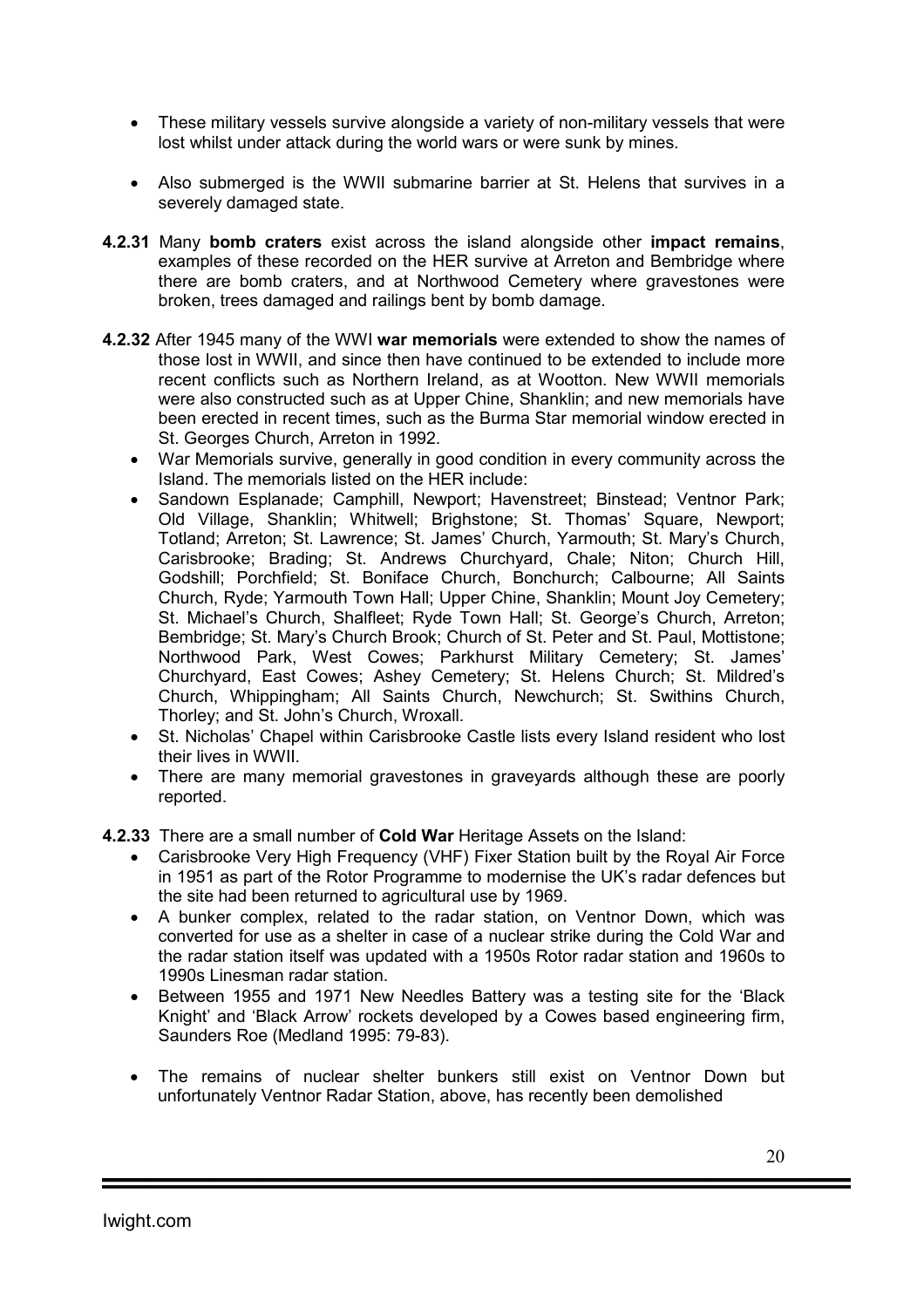- The bases of the two test stands, pump-house and linking causeway for the rocket testing facility at New Needles Battery survive as a publicly accessible Cold War monument within National Trust land (Cocroft 2001).
- 4.2.34 During the mid to late 20<sup>th</sup> century many of the Island's existing Military/Defence Heritage Assets have fallen out of use as military/defence sites and have been demolished or redeveloped for alternative functions:
	- Sandown Zoo was established within Granite Fort in the 1950s.
	- Construction of Camp Hill Prison in 1912 and of Albany Prison on the site of Albany Barracks in the 1960s
	- Fort Victoria was decommissioned by the army in 1962 and in 1969 the Isle of Wight Council demolished 90% of the structure, leaving behind the seaward casement which is now a tourist and educational facility.
	- Fort Albert was sold in 1965 and has since been converted into private luxury flats; No Man's Land Fort is now a private residence; Freshwater Redoubt became a private residence in 1936 and it remains so today; Cliff End Battery site has been used for holiday bungalows since the site was sold in 1951; and Fort Warden, which became a holiday camp shortly after WWII, has since had a residential estate built over it.
	- Yaverland Fort is currently being redeveloped as a recreational facility and attraction at Sandown Bay Holiday Park; the remains of Nodes Point Battery are now used as utility and residential buildings within Nodes Point Holiday Park.
	- Bembridge Fort was brought by the Isle of Wight Council in 1965, then by the National Trust in 1967 and today the fort is occupied by an engineering firm.
	- Culver Battery is now a public viewing point and picnic area within National Trust land; Old Needles and New Needles Batteries are tourist attractions owned by the National Trust; and Puckpool Battery is a public garden, as is Sandown Barracks Battery.
	- Golden Hill Fort became an industrial estate from 1969 to 1984, was opened as a craft and business centre with a museum from 1985, became a public site from 1989, and is now a private residential redevelopment site.

## 4.3 Relationship with other HEAP Types

- The Military/Defence HEAP Type is strongly related to the Coastal HEAP Type and is affected by factors identified within the Climate Change HEAP Type Report; and less directly associated with the Routeways HEAP Type and Industrial HEAP Type. These relationships are detailed below:
- Surviving Military/Defence Heritage Assets are predominantly found on the Island's coastline and therefore the Military/Defence HEAP Type Report has a clear relationship with the Coastal HEAP Type.
- The Climate Change HEAP Type identifies the Island's coastline as a key area that is highly vulnerable to Climate Change and its potential erosive affects. As the majority of surviving Military/Defence Heritage Assets are situated on the coastline these issues are of direct relevance.
- Many of the Island's Military/Defence Heritage Assets are also currently occupied as either residential, industrial or commercial properties, which in response to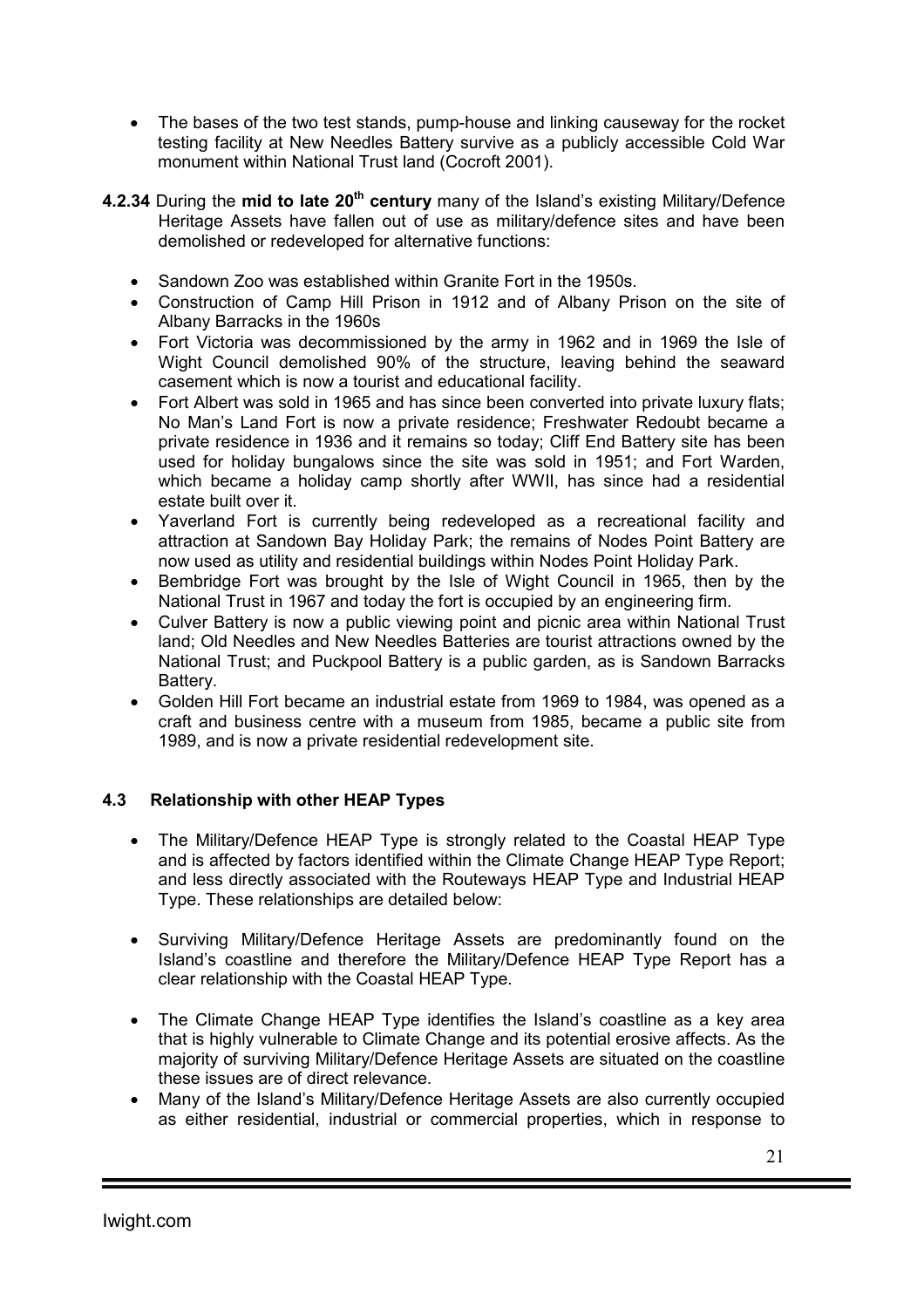contemporary concerns regarding Climate Change, such as modernisation to increase energy efficiency, may require structural adaptation to increase energy performance in these historic buildings.

- A series of route ways on the Island were constructed in the later  $19<sup>th</sup>$  century as military roads to link the Palmerston fortifications and to rapidly access the unfortified south-west coastline. The latter of these being one of the longest, best known and most highly valued route ways on the Island. Thus, this sub-class of Military/Defence Heritage Assets is related to the Route Ways HEAP Type.
- Many industries flourished on the Island during WWI and WWII and thus the Military/Defence HEAP Type is indirectly related to the Industrial HEAP Type.

#### 4.4 Contribution of Military HEAP Type to Isle of Wight Historic Landscape **Character**

- The European Landscape Convention (ELC) defines landscape as "an area perceived by people whose character is the result of the action and interaction of natural and/or human factors." (Cited by PPS5).
- Historic Landscapes are those that have been shaped by 'human factors' and may vary widely in their component structure.
- Historic Landscape Characterisation (HLC) is a high-level assessment of subregional landscape character, supported by English Heritage and Natural England.
- The Island's HLC highlights the military contribution to the landscape of specifically: Carisbrooke Castle within the West Wight Chalk Downland; the contribution of the  $19<sup>th</sup>$  and  $20<sup>th</sup>$  century military fortifications on Bembridge and Culver Down within the East Wight Chalk Ridge HLC Area; and the related fortifications within Freshwater Isle HLC Area, including the prominent Hatherwood Point Battery, Fort Albert and Fort Victoria.
- The Solent group of Palmerston Forts are a dominant feature of the Solent's historic maritime landscape.
- The Military Road between Freshwater and Chale is responsible for the post-late  $19<sup>th</sup>$  century, sparse, linear development of holiday camps and tourist developments along its route that runs parallel to the south-west coastline.
- Military/Defence Heritage Assets, including sites such as radar stations, pill boxes, searchlight posts, signal stations and anti-aircraft emplacements, alongside the prehistoric mortuary features and historic aggregate extraction features, dominate the built/archaeological landscape character of the Island's downland.
- The Council for British Archaeology (CBA) has recognised the contribution of  $20<sup>th</sup>$ century military sites to historic landscape character of the Island through their Defence Areas Project that included the military landscape of Freshwater Bay (CBA 2004).

#### 4.5 Values, Perceptions and Association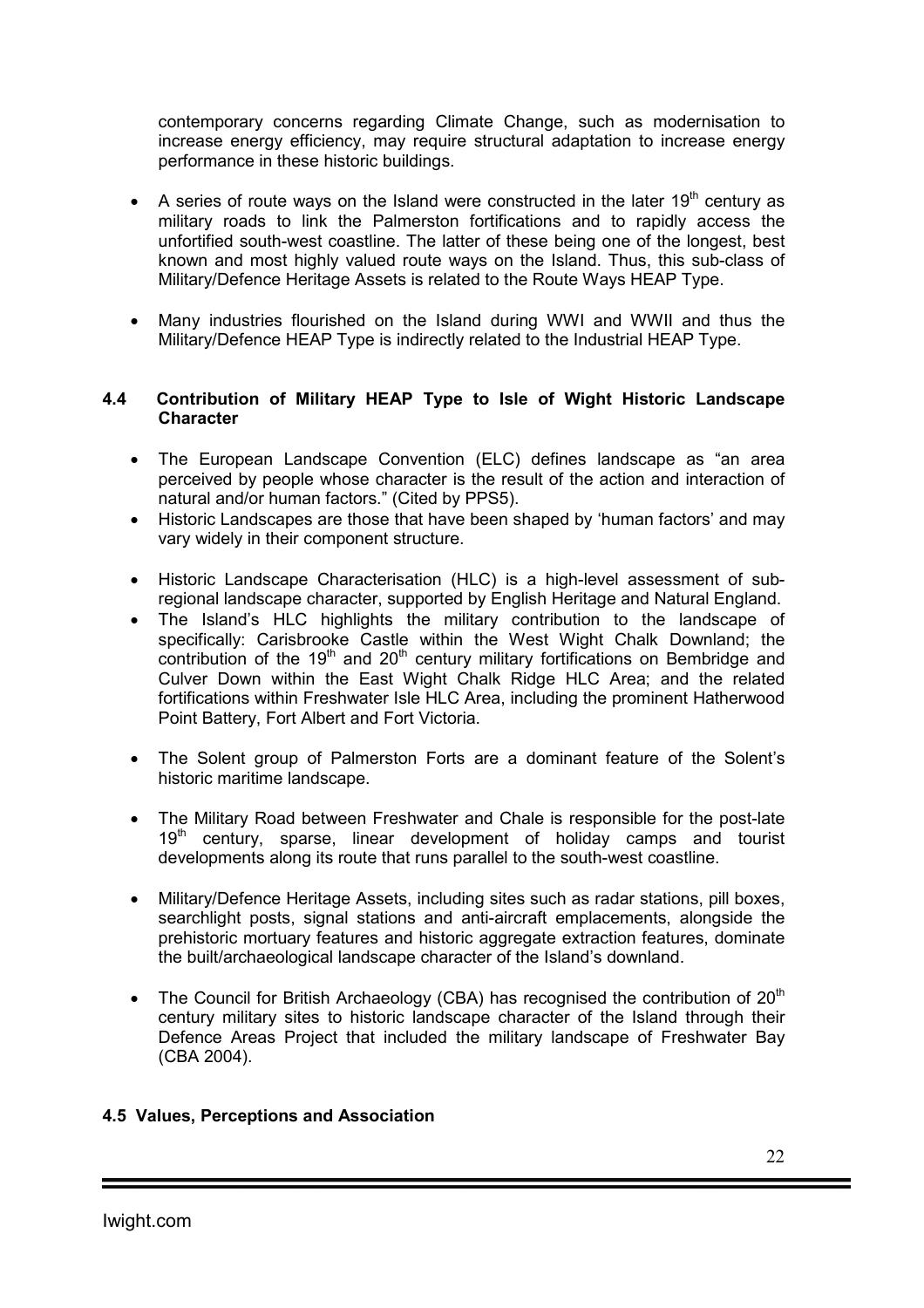- Since the early Medieval period the Island has been at the forefront of British and European military technology. This not only changed the physical landscape of the Island but has also contributed to the historic demography of the Island as mainland troops married Islanders and began families.
- Military/defence sites can often be undervalued by the local community largely because the majority of physical remains within the landscape are considered to be "modern". However, their importance is demonstrated by the high number of these sites on the Island that have received legal protection.
- Military/Defence Heritage Assets that relate to events within living memory have value to older generations who may have served or lived on the Island at the time.
- More specific associations are summarised below:
- Carisbrooke Castle is an iconic symbol of the Isle of Wight and its history. The castle is also one of the Island's most popular education and tourist attractions.
- The history of the Island's Palmerston fortifications are poorly understood within the public sphere and are often assumed to be  $20<sup>th</sup>$  century military installations associated with WWI or WWII; although these sites are highly valued as publicly accessible sites, used for picnics and other recreational activities, such as at Battery Gardens and Puckpool Park.
- The Military Road between Chale and Freshwater is a highly valued scenic and access route appreciated more for its tourism potential and the access it provides to the local community than its historic significance.
- The pill box on The Causeway in Freshwater "has merged with its setting and is clearly now an accepted addition to the overall landscape history of this area" (CBA 2004: 6).
- War Memorials possess a strong local resonance and are often well maintained by the local community being used for specific and popular annual remembrance services and ceremonies.
- "Despite belonging to a period still well within living memory, [Military Aircraft] crash sites have significance for remembrance, commemoration, their cultural value and the information they contain about both the circumstances of the loss and of the aircraft." (HELM website accessed June 2010).

#### 4.6 Resources

- The Historic Environment Record (HER) is the basic resource for archaeology, built environment and historic landscape character information and is managed by the Isle of Wight County Archaeological Historical Environment Service.
- The Isle of Wight County Records Office is the basic resource for historical documentation, including records relating to the military history of the Island.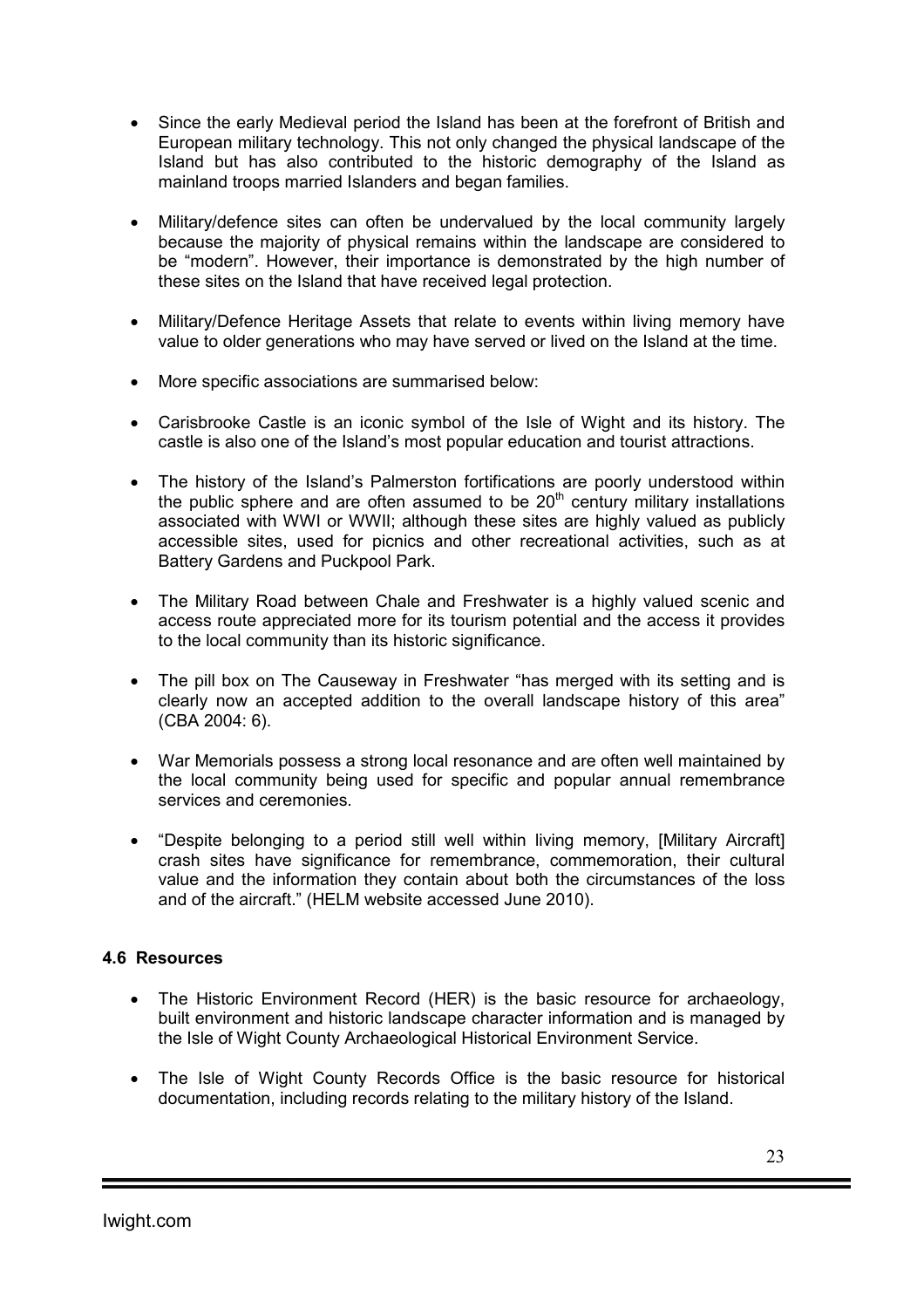- The Council for British Archaeology's (CBA) Defence of Britain Project took place from April 1995 to March 2002 and recorded nearly 20,000 twentieth century military sites in the United Kingdom. The database produced can be accessed via the Archaeology Data Service (http://ads.ahds.ac.uk) and all relevant data has been incorporated into the Island's HER.
- Following the Defence of Britain Project, the CBA carried out the Defence Areas Project from 2002 to 2004 to "examine in more detail anti-invasion defence works that form a coherent and legible grouping and survive well in landscapes largely unchanged from those of 1940/41." The purpose was "to promote people's understanding and enjoyment of these defence landscapes and to encourage them to think of World War Two archaeology at landscape scale."
- Freshwater Bay was the only area from the Island included in the study of 73 areas in the UK and the final report can be accessed via the Archaeology Data Service website (http://ads.ahds.ac.uk).
- The United Kingdom National Inventory of War Memorials is a charity "working to compile a list of all war memorials in the UK and to promote their appreciation, use and preservation." (www.ukniwm.org.uk)
- The Island also has its own memorials resource (www.isle-of-wightmemorials.org.uk).
- Independent organisations, such as the Palmerston Fort Society (www.palmerstonforts.org.uk), and educational charities, provide invaluable online resources for interested parties and support for fellow enthusiasts and professionals alike.
- Private researchers also provide an important resource such as Rob Martin's "Minor Fortifications of the Isle of Wight" (http://www.btinternet.com/~rob.martin1/fort/home.htm).
- Local history groups provide are an important resource for detailed locally specific historical information.
- There is an active community of authors who publish Island history books that  $include 20<sup>th</sup>$  century photographical material.
- Aerial photographs taken during WWII by the RAF and Lufftwaffe provide an invaluable resource for evidence of WWII structures on the Island.
- Military museums provide an educational and tourism resource where information on the international, national and Island based military/defence history is displayed.
- On the Isle of Wight military/defence exhibits exist at the Military Museum http://www.isleofwight.com/militarymuseum/; at Carisbrooke Castle Museum http://www.carisbrookecastlemuseum.org.uk where alongside the castle's history there is an exhibit for the Isle of Wight Rifles, the Island's volunteer battalion; at Shanklin Chine where the Heritage Centre records some of the Island's  $20<sup>th</sup>$ century military history; and at Bembridge Heritage Centre http://www.bembridgeheritage.org.uk .

## 4.7 Accessibility and Enjoyment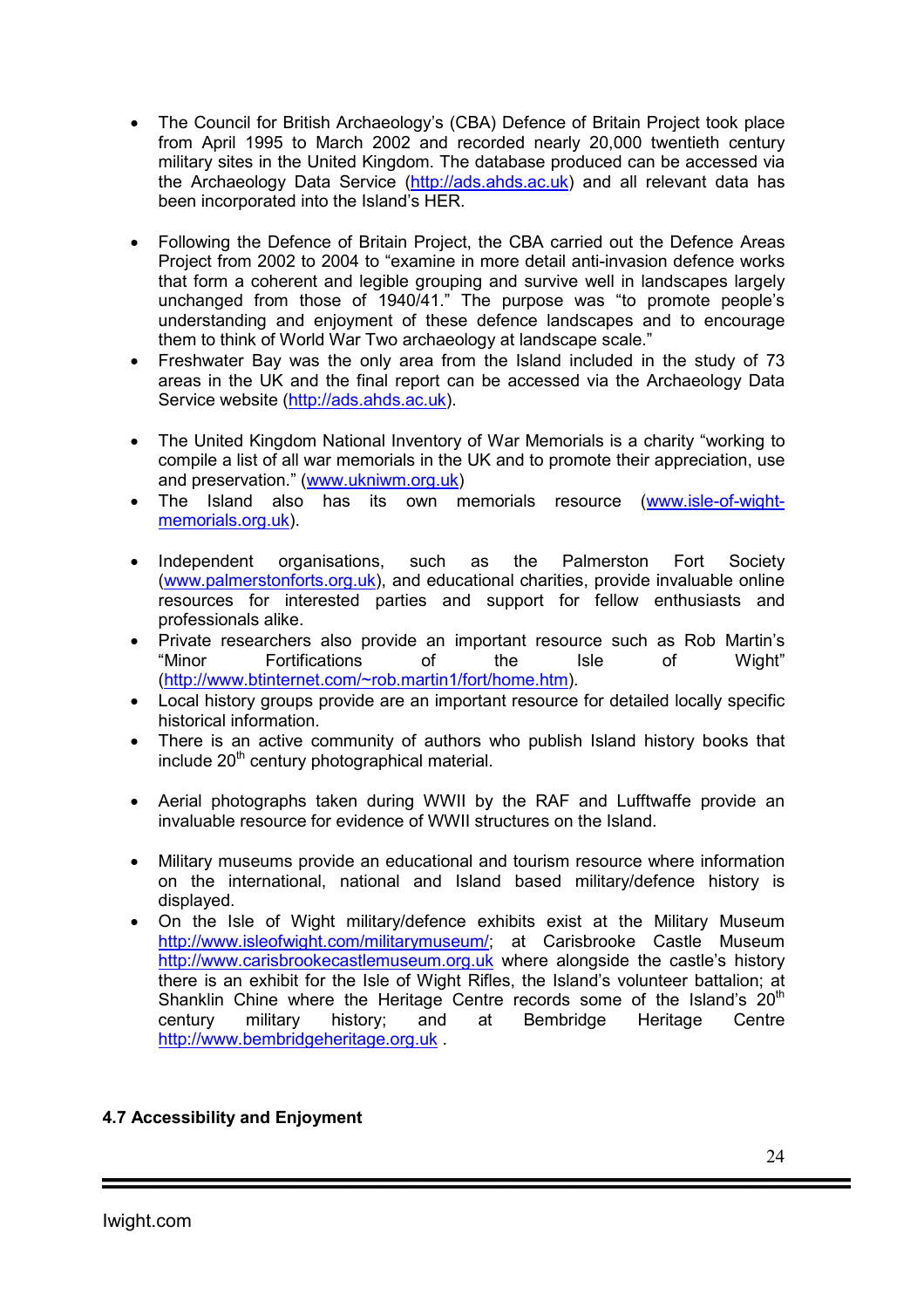- English Heritage encourages increased accessibility to, enjoyment of and educational opportunities within, the historic environment (e.g. *Easy Access to the Historic Environment* 2004; *Easy Access to Historic Landscapes* 2005) in line with the requirements of the Disability Discrimination Act.
- Due to the pre-dominance of Military/Defence Heritage Assets on the Island's coastline or on the chalk downland, much of which is owned by the National Trust, many of these sites can easily be accessed by public footpaths, such as the Coastal Path that runs roughly parallel to the Island's coast.
- Other sites are contained on private land and may not be accessible or even visible from neighbouring public spaces. The interior of built structures on public and private land are often very restricted partly due to the nature and condition of the buildings that restricts their suitability for public access.
- Many other sites have been specifically adapted for public access as tourist and educational attractions.
- The most prominent of these on the Island is Carisbrooke Castle. The castle is currently managed by English Heritage and the interior is open all year round to the paying public, whilst the outer defences can be accessed for free along public footpaths. The castle also runs a variety of educational events and presents educational information to the public through its museum.
- Quarr Abbey is a working monastery owned by the Order of St Benedict who host occasional open days when it is possible to view the  $14<sup>th</sup>$  century defensive wall.
- Of the Tudor Forts on the Island Yarmouth Castle is the only site that survives as a building open to the public. The castle is currently managed by English Heritage and contains educational materials.
- The Palmerston Forts and their associated structures, such as the Military Road, offer a range of access amenity and education opportunities.
- Although the Solent group of Forts are not easily accessible and can usually only be viewed from a distance from land or boat, the terrestrial western and eastern group are more accessible.
- At the western end of the Island Fort Victoria, The Old Needles Battery, Hatherwood Battery and The New Needles Battery are all open to the public.
- Fort Victoria is owned by the Isle of Wight Council and can be visited as part of the Fort Victoria Country Park. Within the old fort buildings now exists a marine aquarium, a planetarium, a café, the Underwater Archaeology Centre, a model railway and a countryside ranger base.
- The Old Needles Battery has been restored by the National Trust and also provides views of The Needles, an iconic geological feature of the Island.
- The ruined remains of Hatherwood Battery exist on National Trust land to the east of Alum Bay.
- The New Needles Battery was acquired by the National Trust in 1975 and is free to enter. Both of the Needles Batteries offer educational visits and activities.
- Freshwater Redoubt is a private residence and is not open to the public but can be viewed from the surrounding paths and Freshwater Bay.
- At the eastern end of the Island Puckpool Battery, Nodes Point Battery, Culver Battery, Redcliff Battery, Yaverland Battery, Sandown Fort and Sandown Barrack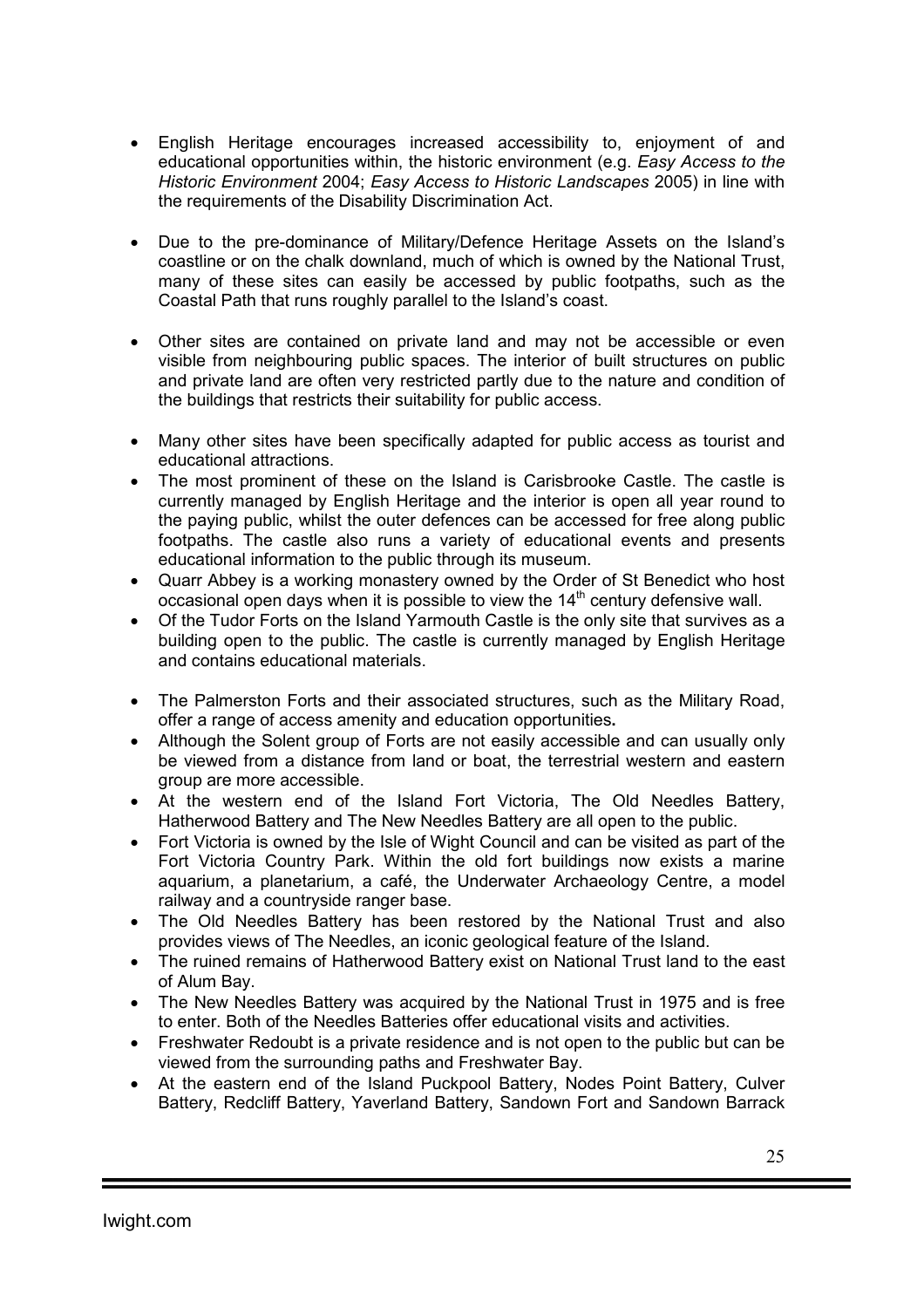Battery are all accessible by the public. The parade ground at Culver Battery is now used as a car park.

- Puckpool Battery is currently owned by the Isle of Wight Council and is part of Puckpool Park.
- Nodes Point Battery is included within Nodes Point Holiday Park and parts of it have become utilised for administrative or residential use.
- Culver Battery is situated within National Trust land and is currently used as a viewing point and picnic area.
- Elements of Redcliff Battery's concrete gun positions are still visible and accessible along the Coastal Path.
- Yaverland Fort is currently incorporated within Yaverland Holiday Camp but it is hoped public access will be included in future development applications.
- Sandown Fort now forms part of the Isle of Wight Zoo and can be viewed from the road or as a visitor to the zoo. In June 2010 as part of the D-Day anniversary celebrations Sandown Zoo opened a PLUTO exhibit displaying a surviving pump.
- Sandown Barrack Battery is currently owned by the Isle of Wight Council and since the end of the 1920s has been used as a public flower garden on the cliff edge.
- Today the Military Road (A3055) that once linked the western Palmerston Forts with the south west coast of the Island still follows much of its original route and offers spectacular views to car and bus passengers and access to the south west coast for tourists. .
- Many of the WWII pill boxes are sited on publicly accessible land, such as the National Trust Estate, e.g. on Ventnor Downs, or are present along public thoroughfares such as at Yarbridge (where an information board has been placed by Brading Town Council). A pill box has also been incorporated into the car park of a supermarket in Freshwater and now serves as a decorative feature with flower boxes.
- Bouldnor Battery, built in the late 1930s, is situated within Forestry Commission land that is accessible to the public and a recent Hampshire and Wight Wildlife Trust project in conjunction with the Forestry Commission has cleared the area at the front of this structure, to establish heathland, which has restored the battery's Solent views.
- The CBA's (2004: 8) Defence Area Project at Freshwater Bay identified a footpath with boarded walks through Afton Marsh Nature Reserve that gives leisure access to view the pill boxes at Afton and The Causeway.

## 4.8 Heritage Assets of Particular Significance within each HEAP Area

- 4.8.1 "Significance" is a key term within Planning Policy Statement 5 (PPS5). This document sets out the Government's policy on the conservation of the Historic Environment. It defines the significance of heritage assets as being their value to this and future generations because of their historic, archaeological, architectural or artistic interest:
	- Heritage assets with historic interest provide a material record of our rich history and can provide emotional meaning for communities from their collective experience of a place;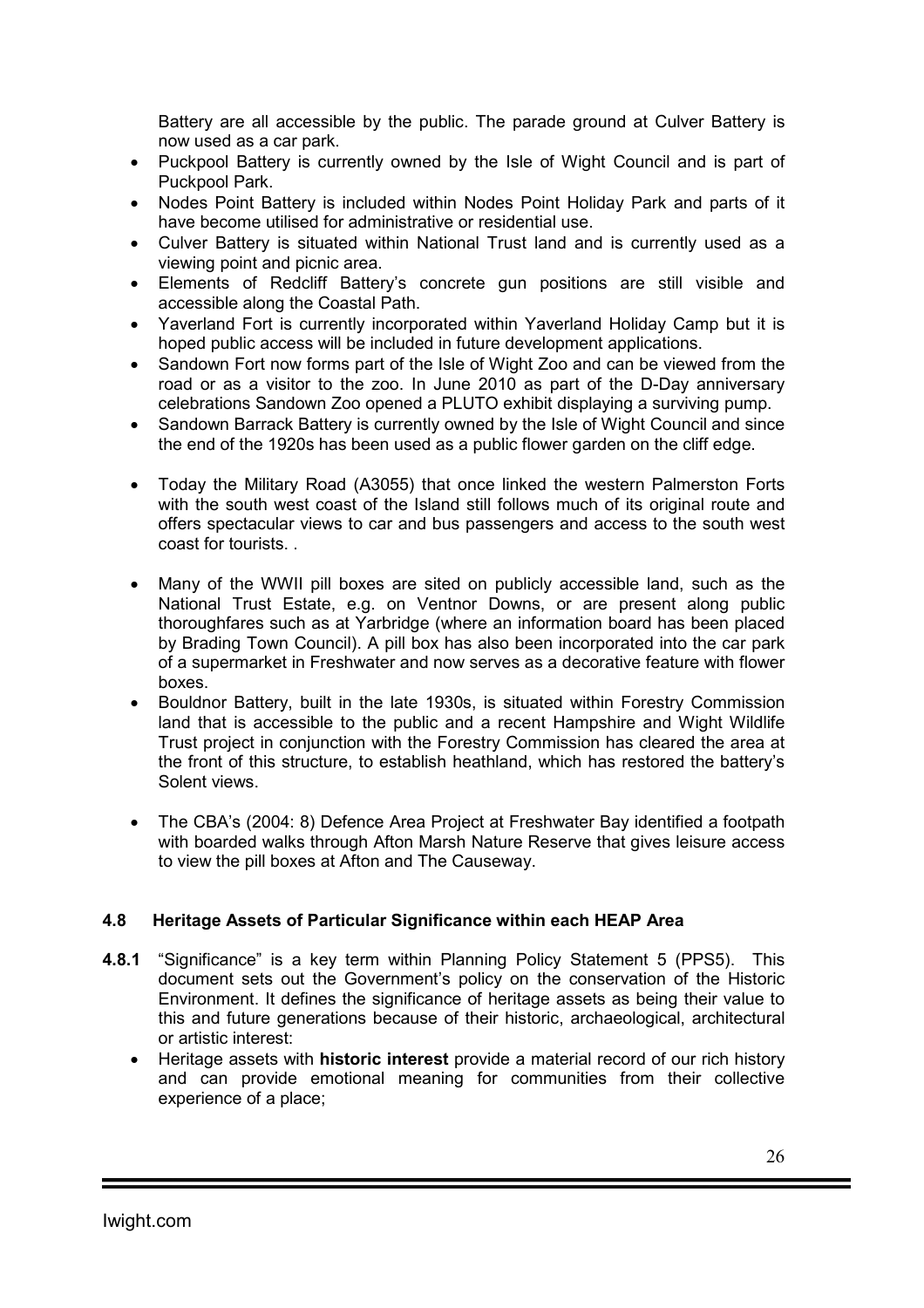- Heritage assets with archaeological interest are the primary source of evidence about the evolution of places and the people who lived, worked and died in them;
- Heritage assets with architectural and artistic interest are evidence of the design and general aesthetics of a place, including construction, craftsmanship and decoration of structures and buildings.
- 4.8.2 The significance of every heritage asset is that it holds meaning for society over and above its functional utility. The Government's Practice Guide which accompanies the PPS 5 defines three aspects of the Significance of heritage assets:
	- The nature of the significance is vital to understanding the best means of conservation;
	- The **extent of the fabric** that holds the interest assists the understanding of how adaptable the asset may be to improve prospects for long term conservation;
	- The level of importance is fundamental to decision making and determination of what conservation policies should be applied to the heritage asset.
- 4.8.3 These three aspects have been used to identify "Heritage Assets of Particular Significance" within each HEAP Area using the following parameters:
	- Nature of significance (e.g. Nationally important; unique to the Island; Typical example of type; Significant research potential);
	- Extent of fabric (Excellent survival; Excellent preservation; Part of a unique of special military landscape);
	- Level of importance (Nationally rare; rare to the Island);
	- "Heritage Assets of Particular Significance" often coincide with sites which are already protected by national designations but are not dependent on them.
- 4.8.4 Surviving Military/Defence Heritage Assets of particular significance within each HEAP Area include:
	- **Northern Lowlands:** the Tudor fort at Yarmouth is the only complete fortification of this period remaining on the Island; Puckpool Battery is part of the Palmerston landscape; the defensive wall at Quarr Abbey is the only example of a Medieval non-secular defensive feature on the Island; pill boxes exist at Verwood Cottages, Forest Road, Hill Farm, Bouldnor; and a rare surviving underground Royal Observer Corps station exists at Newport.
	- Atherfield Coastal Plain: the Military Road (A3055) that passes through this area is a key part of the Palmerston/Victorian military/defence landscape.
	- Thorley/Wellow Plain: There are currently no known Heritage Assets of Particular Significance within this HEAP Area.
	- West Wight Chalk Downland: Chillerton Iron Age Fort is the only likely example of this type of structure from this period on the Island; Carisbrooke Castle records military/defence developments from throughout the  $2<sup>nd</sup>$  millennium AD, above earlier potential Saxon and possible Roman deposits, and is one of the most iconic buildings on the Isle of Wight; Needles Old Battery, Needles New Battery, Freshwater Redoubt and the Military Road (A3055) are part of the Palmerston landscape; locally rare underground Royal Observer Corps posts survive on Freshwater Down and one on Pan Down; a locally rare example of a Spigot Mortar Base survives on West High Down; a pill box survives at Shide.
	- South Wight Downland Edge: There are currently no known Heritage Assets of Particular Significance within this HEAP Area.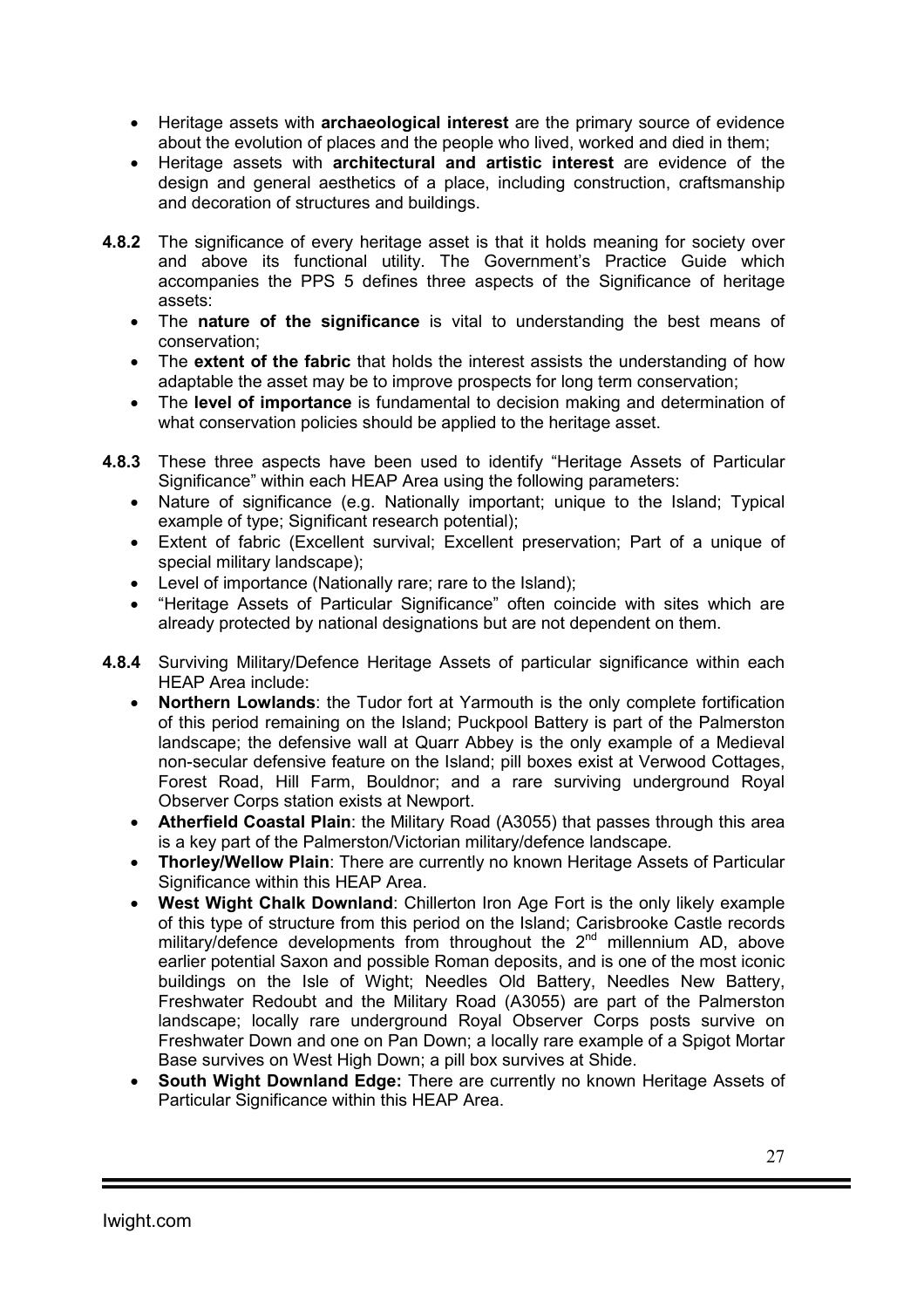- South Wight Downland: Ventnor Radar Station, one of the surviving Chain Home Stations; an Allan Williams Turret at Wroxall Cross, one of only three of these nationally rare metal WWII features on the Island (the other two being at Bembridge Fort); pill boxes at Rew Down and Ventnor Down; and a Royal Observer Corps station at Niton.
- South Wight Sandstone and Gravel: The Military Road (A3055) briefly passes through the south of this area and a pill box survives at Rookley.
- South-West Wight Coastal Zone area includes: The Military Road and associated viaduct at Grange Chine; pill boxes at Chilton Chine and Grange Chine.
- Undercliff: The battery at Mount Bay is a rare surviving example of a privately built defensive structure of the late  $18<sup>th</sup>$  century; the remains of a WWII Radar Station on the cliff edge at St. Lawrence south of Old Park that was at the forefront of radar technology in the UK.
- Newchurch Environs and Sandown Bay: Sandown Barracks Battery, and the nearby Sandown Barracks; pill boxes at Shanklin Chine and Osborne Steps on Shanklin Esplanade.
- Arreton Valley: There are currently no known Heritage Assets of Particular Significance within this HEAP Area.
- West Wight Downland Edge and Sandstone Ridge: The Military Road (A3055) briefly passes through this area.
- East Wight Chalk Ridge: Bembridge Fort and Culver Battery.
- **Brading Haven and Bembridge Isle:** Sandown (Granite) Fort, Yaverland Fort, Nodes Point Battery, Steyne Wood Battery, St Helens Battery and Fort, Bembridge Fort; pill boxes at Sandown Bay Holiday centre, St. Helens Church, Yarbridge, Yaverland and Bembridge Foreland; military trenches at Yaverland and Redcliff; a Royal Observer Corps site at Sandown Bay Holiday Camp.
- Freshwater Isle: Fort Victoria, Fort Albert, Fort Redoubt, Golden Hill Fort, Cliff End Battery, Warden Point Battery, Hatherwood Battery and Sharpnor Fort; pill boxes at Black Bridge Road, Fort Warden, Freshwater Causeway, Afton, Cliff End and Freshwater Marsh; the Military Road between Fort Victoria and Cliff End survives; and a Royal Observer Corps site at Freshwater.

## 5. CONSERVATION AND MANAGEMENT ISSUES

#### 5.1 Forces for Change

- Forces for change on Heritage Assets can affect the fabric (physical character), setting (physical surroundings) and perception (how they are valued) of Historic Assets.
- The setting of Heritage Assets is the surroundings in which it is experienced.
- Elements of the setting may make a positive, neutral or negative contribution to the significance of the asset. This is especially important for Military/Defence Heritage Assets on the Island because many have been sited for the distant and expansive views their locations afford.
- 5.1.1 Climate change is expected to cause damage to the coastline and lowland areas through sea level rise and flooding. This process is likely to have a major impact on Military/Defence Heritage Assets because many of these are located around the coast.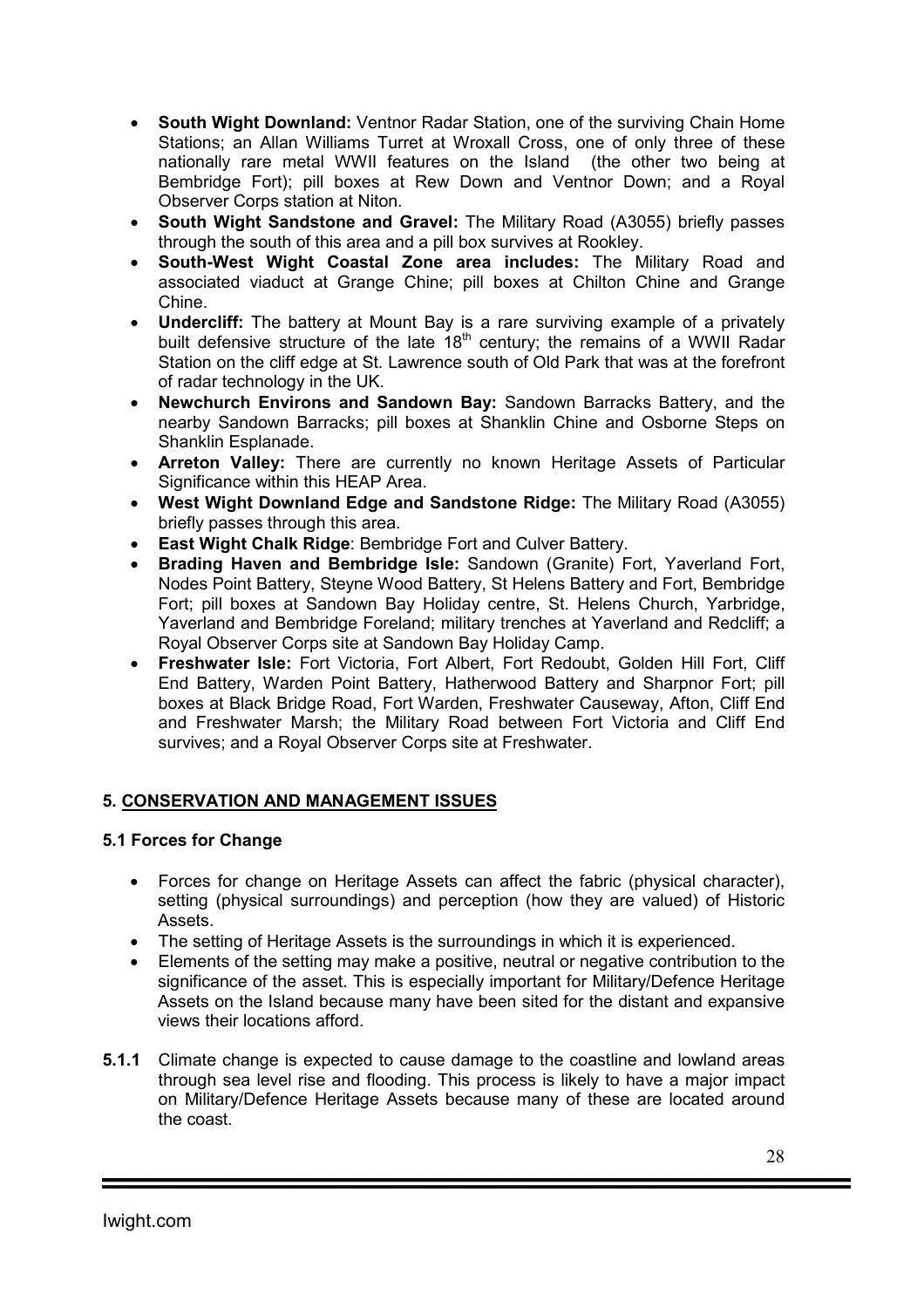- Climate change is also likely to encourage the modernisation of buildings to make them more energy efficient and this may impact upon the significant features, both internal and external.
- Similarly ongoing coastal erosion produced by the combination of high energy sea action, unstable geology and natural water drainage is resulting in the continual loss of Military/Defence Heritage Assets.
- The Island's Shoreline Management Plan (SMP) forms a high level strategy that influences which areas of the shoreline will be defended and those that will not based on a range of cost/benefit assessments that includes consideration of the Island's Heritage Assets.
- 5.1.2 Residential, commercial and industrial development has the potential to both enhance and damage the significance of Military/Defence Heritage Assets.
	- The UK government's new Planning Policy Statement 5 (PPS5) for the historic environment PPS5 gives equal standing to the consideration of both statutory and non-statutory Heritage Assets within the planning process.
- 5.1.3 The Island's Highways Private Finance Initiative (PFI) project is intended to last 25 years starting from 2013 and will include the management and maintenance of the entire Island's adopted road network, resulting in substantial upgrading of the network.
	- Resulting Highways Works will thus have a substantial impact of the Island's military roads.
	- The Isle of Wight County Archaeology and Historic Environment Service and the Conservation and Design Team have contributed management and conservation requirements of contractors working on the Highways PFI through the "Considering the Island's Natural and Historic Environments, Landscape, Highways and Public Realm" the AONB-led Guidance document.
- 5.1.4 Agricultural changes involving ploughing in areas previously used as pasture will damage Military/Defensive earthworks unless these are avoided and tree planting, or where trees have been allowed to colonise, may cause considerable damage to include Military/Defence Heritage Assets and negatively affect their setting.
- 5.1.5 The industrial extraction of minerals maybe particularly damaging for archaeological remains. This may directly affect Military/Defence Heritage Assets on the Island's downland, where quarrying is most common. The English Heritage Historic Environment Forum has published *Mineral Extraction and Archaeology: a Practice Guide* (2008) to provide guidance on minerals planning and archaeology.
- 5.1.6 Changing tourism patterns may lead to rebuilding, redesign and redevelopment of coastal holiday parks, many of which include Military/Defence Heritage Assets and this will have an impact on their integrity and setting.
- 5.1.7 The Island's promotion as a location for large scale summer events such as music festivals and concerts creates specific concerns for Military/Defence Heritage Assets that survive at these sites.
- 5.1.8 The Military Road between Freshwater and Chale is at extreme risk of failure at a number of locations along its route, most significantly between Compton and Freshwater, which is likely to fail within the next 50 years as a result of deep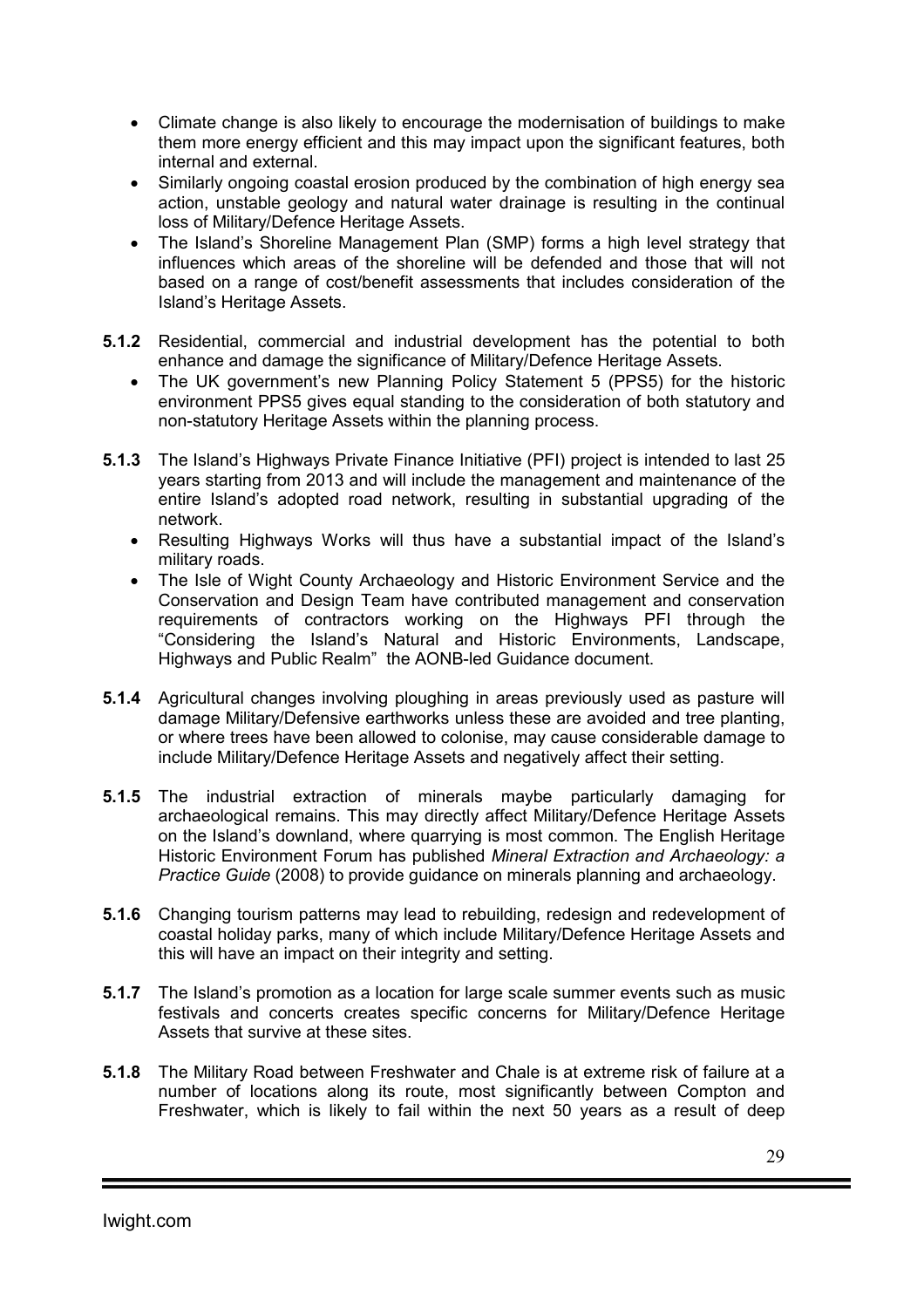cracks in the chalk strata, and at Brook where in early 2010 the route was reduced to single file traffic due to coastal erosion.

5.1.9 As recreational diving increases so does the potential for damage, intentional or unintentional, to submerged remains and therefore consideration should be given to the designation of the most significant and/or vulnerable military wreck sites as Protected Places.

#### 5.2 Management Issues

- 5.2.1 Despite PPS5's recognition of both statutory and non-statutory designations the importance of Listed Building and Scheduled Monument status should not be underestimated. Where appropriate Military/Defence Historic Assets should be assessed for inclusion in statutory designation processes.
	- The CBA's (2004: 9) Defence Areas Project at Freshwater Bay recommends that the surviving WWII anti-invasion defence works in the Island's West Sector be considered of national importance.
	- Only two out of forty four war memorials on the Island have statutory status.
	- Only two military wreck sites around the Island are currently afforded designated status as Protected Places, there are currently no Controlled Sites in the Island's waters.
	- A 2001 English Heritage commissioned assessment of Cold War Monuments by the Monuments Protection Programme (Cocroft 2001) recommended the three identified Island Cold War sites, two radar stations on Ventnor Down and the rocket test site on West High Down, be scheduled.
- **5.2.2** It will be important to manage tourism led developments to ensure that they sufficiently enhance the monument or retain its structural integrity, public accessibility and significance as a Heritage Assets.
- 5.2.3 Although outdoor events can have a positive impact through the generation of finances to improve maintenance and restoration of the assets, alongside increasing public enjoyment of these assets, large numbers of people at these potentially vulnerable sites, combined with the construction of new facilities to accommodate the events may negatively and permanently impact on the significance of these assets and consideration must be given to balancing these needs.
- 5.2.4 Whilst the Military Road is of high local value, for economic, accessibility and historical reasons, its long-term preservation at these vulnerable locations may not be possible and the impact of any rerouting on other Heritage Assets should be considered and mitigated.
- 5.2.5 Many of the Military/Defence Heritage Assets are under threat of erosion and proactive management will be needed to identify those that can be affordably protected within a cost/benefit evaluation to retain the integrity of these assets and their public accessibility, but where sites under threat are identified that cannot be protected a process of preservation by record should be attempted.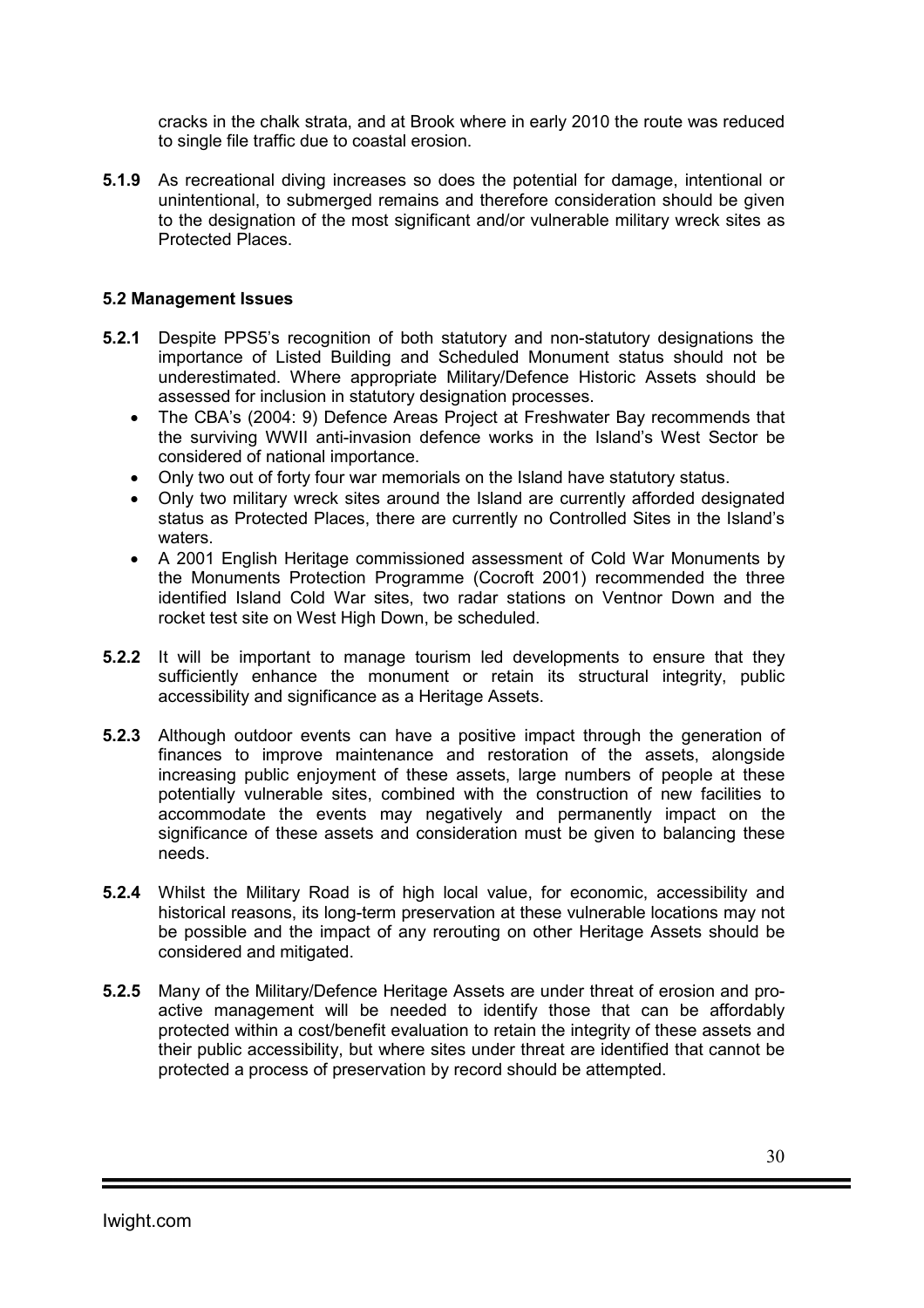- 5.2.6 Public access to Military/Defence Heritage Assets must be managed in a way that affords protection to the site from the effects of pedestrian erosion whilst allowing sufficient safe access for recreation, aesthetic and education value.
- 5.2.7 Public accessibility of non-formally managed sites such as pill boxes, air raid shelters and anti-aircraft emplacements on open land via footpaths also may result in the littering and vandalism of these sites. Consideration must be given to whether internal access to these structures should be maintained or prevented.
- 5.2.8 The CBA's Defence Areas Project (2004) has identified a lack of public information displays regarding the WWII defences in Freshwater Bay, although a sign does exist in the car park.
	- A similar lack of interpretative displays of Military/Defence Heritage Assets is generally replicated across the Island, with notable exceptions such as the Yarbridge pill box near Brading, and new interpretative boards should be considered in future management plans.

## 5.3 Conservation Designations

- Many of the Island's existing Military/Defence Heritage Assets are protected by conservation designations.
- 5.3.1 Listed Building status is assigned by English Heritage to buildings of special architectural or historic interest and this legal status prevents these buildings from being demolished or altered without permission from the local authority and English Heritage.
	- Military/Defence Listed Buildings on the Island include: Yarmouth Castle, Carisbrooke Castle, West Cowes Castle, Quarr Abbey (including the defensive wall), St. Helen's Fort, No Man's Land Fort, Old Needles Battery, Fort Albert, Freshwater Redoubt, Fort Victoria, Golden Hill Fort, Warden Point Gun Emplacement, All Saints Church War Memorial and Calbourne War Memorial.
- 5.3.2 Scheduled Monument status is assigned by English Heritage to nationally important archaeological sites, which may include sites already assigned Listed Building status. This legal protection prevents any alteration of a site without English Heritage consent and also considers any developments within the landscape of which the site is a part that may affect the significance of its historic setting.
	- Military/Defence Scheduled Monuments on the Island include: Yarmouth Castle, Chillerton Hill Fort, Carisbrooke Castle, Sandown Barrack Battery, Quarr Abbey (including the defensive wall), St. Helen's Fort, Bembridge Fort, Yaverland Fort, No Man's Land Fort, Puckpool Mortar Battery, Old Needles Battery, Golden Hill Fort, Bembridge Fort, Bouldnor Battery (including a pill box).
- 5.3.3 Submerged sites have specific management concerns and associated legislation:
	- Any additions or alterations to marine sites must be made in accordance with the Island's Marine Statement and Marine Plan.
	- Military wreck sites are protected from unauthorised interference.
	- The Protection of Wrecks Act 1973 provides protection for designated wrecks including an exclusion zone, which makes it an offence to tamper with, damage or remove any objects or parts of the vessel, or carry out any diving or salvage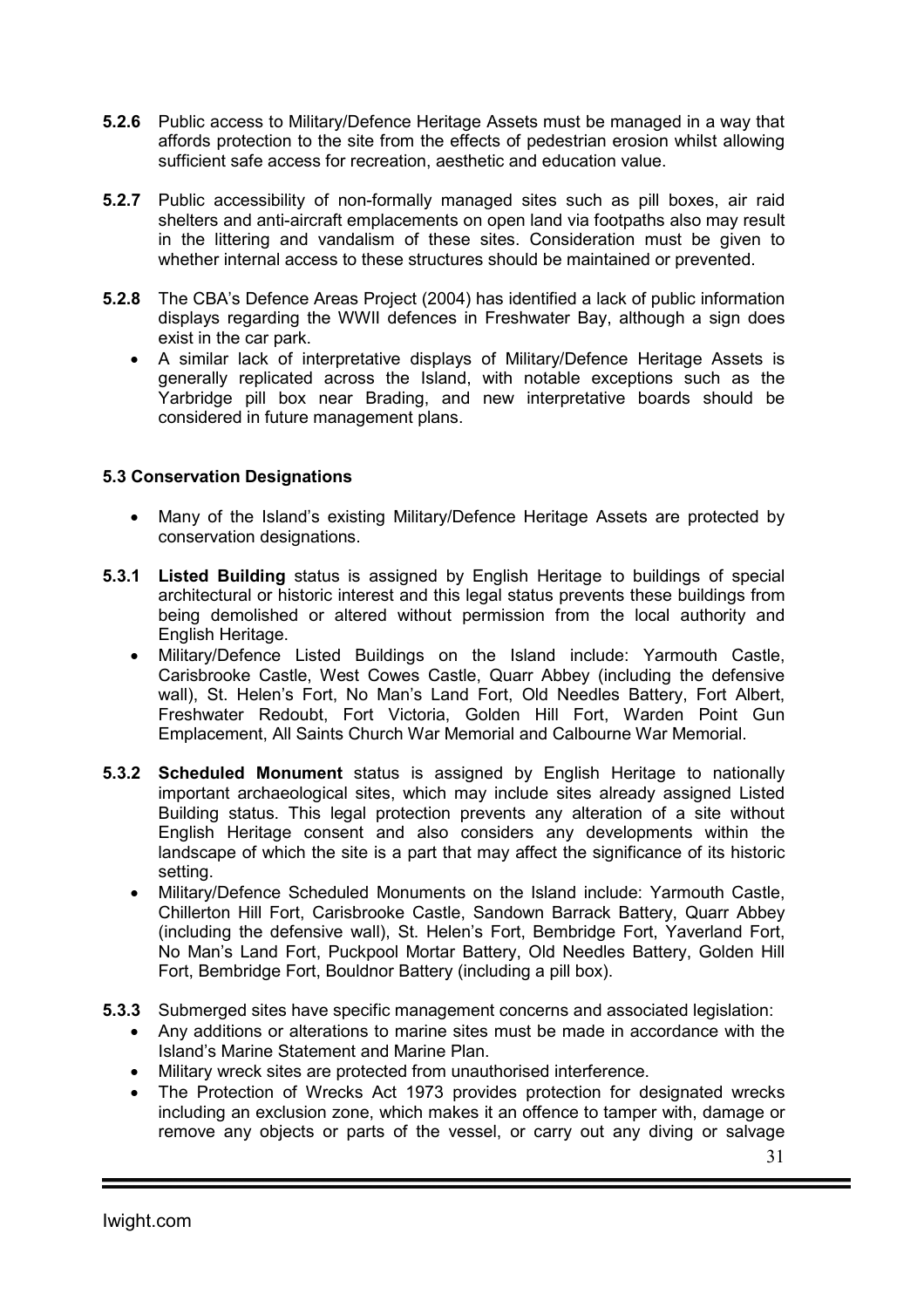operation within the exclusion zone without a license granted by the Secretary of State in consultation with the Advisory Committee on Historic Wreck Sites (ACHWS).

- Military wrecks receive extra protection from The Protection of Military Remains Act 1986 which makes it an offence to interfere with the remains of any sunken vessel without license, but vessels must be designated individually.
- Vessels may be designated as Protected Places, which does not prohibit diving but does prohibit tampering, damage or removal of objects, or they may be designated as Controlled Sites which affords the same protection but includes the need for a special diving license.
- 5.3.4 Military Aircraft Crash Sites dating from WWII comprise buried, submerged or surface remains, which are afforded specific legislation and have specific management concerns.
	- "All crashed British aircraft in the UK or its coastal waters are deemed Crown property, all Luftwaffe crash sites are considered captured property surrendered to the Crown, and for US aircraft the MOD acts as the representative" (HELM website accessed June 2010).
	- The 1986 Protection of Military Remains Act (PMRA) requires anyone wishing to excavate or recover an aircraft to apply for a license administered by the Joint Casualty and Compassionate Centre (JCCC).
	- Applications are likely to be refused where there is a risk of disturbing either ordnance or human remains (HELM website accessed June 2010).
	- Submerged Protected Places include HMS Acheron that lies off the Island and HMS Swordfish of St. Catherine's Point.
- 5.3.5 Designated Conservation Areas have been established on the Island to protect an area's special architectural or historic interest, including character enhancement, planning controls and a statutory requirement for development impact assessments. These conservation areas are given legal protection by Section 69 of the Planning Act 1990.
	- Military/Defence Heritage Assets within Conservation areas on the Island include: Yarmouth Castle; Carisbrooke Castle; West Cowes Castle; Freshwater Redoubt; Shanklin Chine pill box; the Military Road from Gate Lane to Watcombe Bay; a machine gun emplacement on the esplanade at Seaview; a WWII tank trap in Newport; and many of the Island's war memorials.
- 5.3.6 The Isle of Wight Council has also established a Local List of Buildings, Structures, Parks and Gardens of Architectural Interest, which seeks to recognise Heritage Assets that are not included under national legislation but are locally significant and should be taken into consideration when planning decisions are made.
	- Cliff End Battery, Freshwater Causeway pill box and Afton pill box are all on the Island's Local List.
- 5.3.7 The National Register of Historic Parks and Gardens is managed by English Heritage and lists key designed landscapes to be considered when planning decisions are made.
	- The only Military/Defence Heritage Assets recorded on the HER that is situated within a Registered Park or Garden is a WWII gun emplacement on Stenbury Down within the grounds of Appuldurcombe.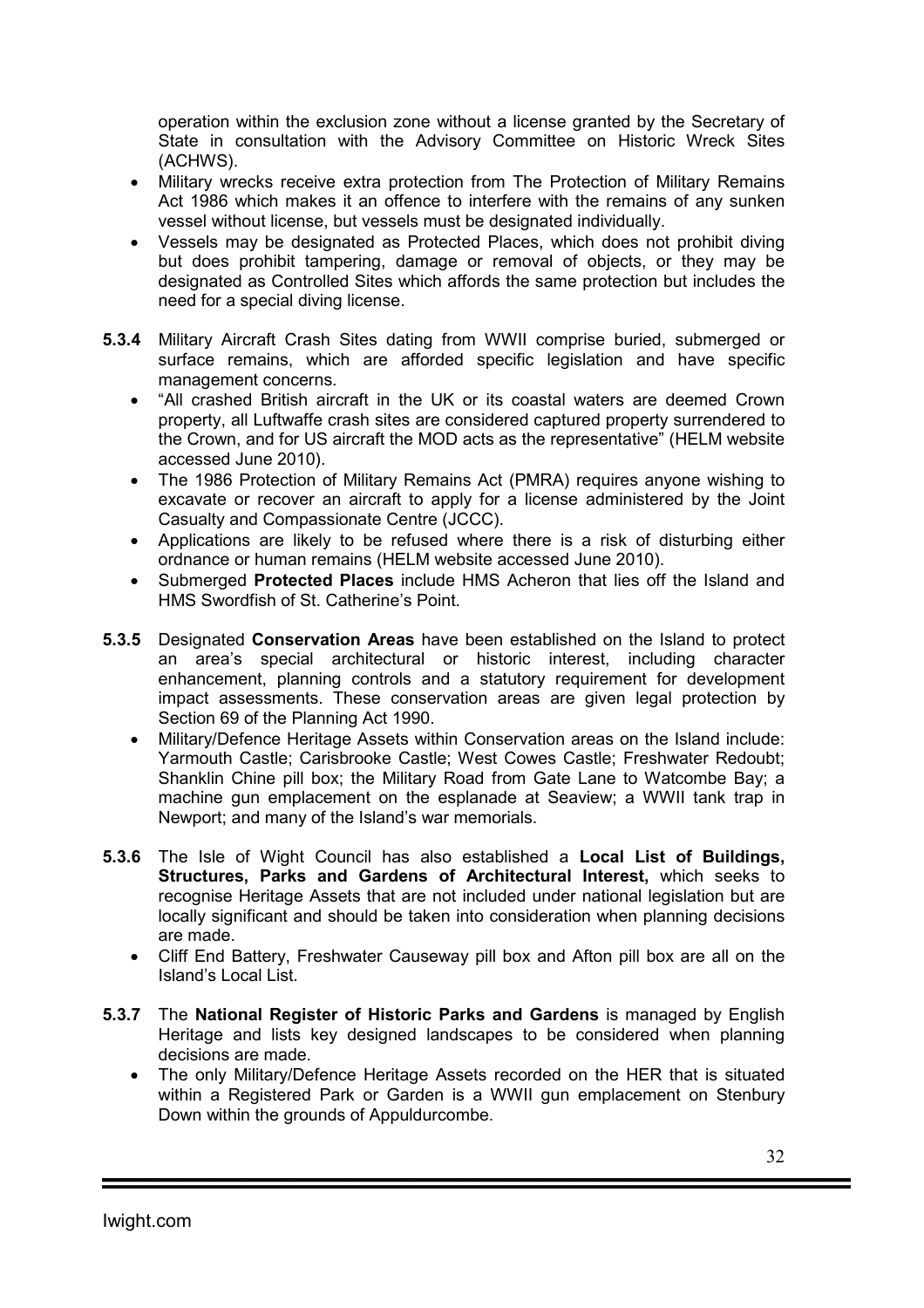- 5.3.8 Much of the Isle of Wight's coastline is an Area of Outstanding Natural Beauty (AONB), alongside some inland areas, and as the Island's military history is focused on the coastline many sites fall within the Island's AONB.
	- The primary purpose of the AONB is "the conservation and enhancement of natural beauty, landscape, natural and historic heritage", and the Countryside and Right's of Way Act 2000 places a duty on local authorities to produce AONB Management Plans and consider the purposes of AONBs.
	- The HER currently records 149 Military/Defence Heritage Assets within the Island's AONB.
- 5.3.9 Similarly many of the Island's Military/Defence Heritage Assets fall within Sites of Special Scientific Interest (SSSI), which are protected by national legislation and are managed by Natural England.
	- The Island's HER currently records 77 Military/Defence Heritage Assets within SSSI areas, including many of the Palmerston Forts.
	- The location of Heritage Assets within SSSIs may raise specific management issues. For example, protected newts are known to be living in the flooded chambers of Bouldnor Battery, a Scheduled Monument within a SSSI, and the site must thus be managed to meet both historical and ecological concerns.
- 5.3.10 Ecological protection is also provided at a local, non-statutory, level on the Island in the form of Sites of Importance for Nature Conservation (SINC) and this should be considered when planning future management of historic assets.
	- Fort Victoria, Fort Warden and Golden Hill Fort are within SINCs.

## 6.0 FUTURE MANAGEMENT

The Island's HEAP Objectives and Actions are set out in a separate document.

In addition, the Island's Military/Defence HEAP Type report has identified a number of additional actions which should be carried out by the Isle of Wight Council and all organisations who are responsible for management of Heritage Assets of the Isle of Wight:

| <b>M/D Action 1</b> | Produce a prioritised list of Military/Defence Heritage Assets without<br>statutory protection or recognition on the Local List and where<br>appropriate nominate assets for either statutory or non-statutory<br>status. |
|---------------------|---------------------------------------------------------------------------------------------------------------------------------------------------------------------------------------------------------------------------|
| <b>M/D Action 2</b> | Prepare a prioritised list of those Military/Defence Heritage Assets that<br>are not to be protected and preserve these by record where safe to do<br>SO.                                                                 |
| <b>M/D Action 3</b> | Ensure all classes of Military/Defence Heritage Assets and their<br>condition are comprehensively recorded on the HER and monitor<br>these.                                                                               |
| <b>M/D Action 4</b> | Where complex Military/Defence Heritage Assets are identified an<br>assessment of surviving components, significance and condition<br>should be carried out including auxiliary buildings.                                |
| <b>M/D Action 5</b> | Produce a prioritised list of Military/Defence Heritage Assets with<br>public access but without interpretation boards.                                                                                                   |
| <b>M/D Action 6</b> | Investigate funding opportunities for new interpretation boards at key<br>identified Military/Defence Heritage Assets.                                                                                                    |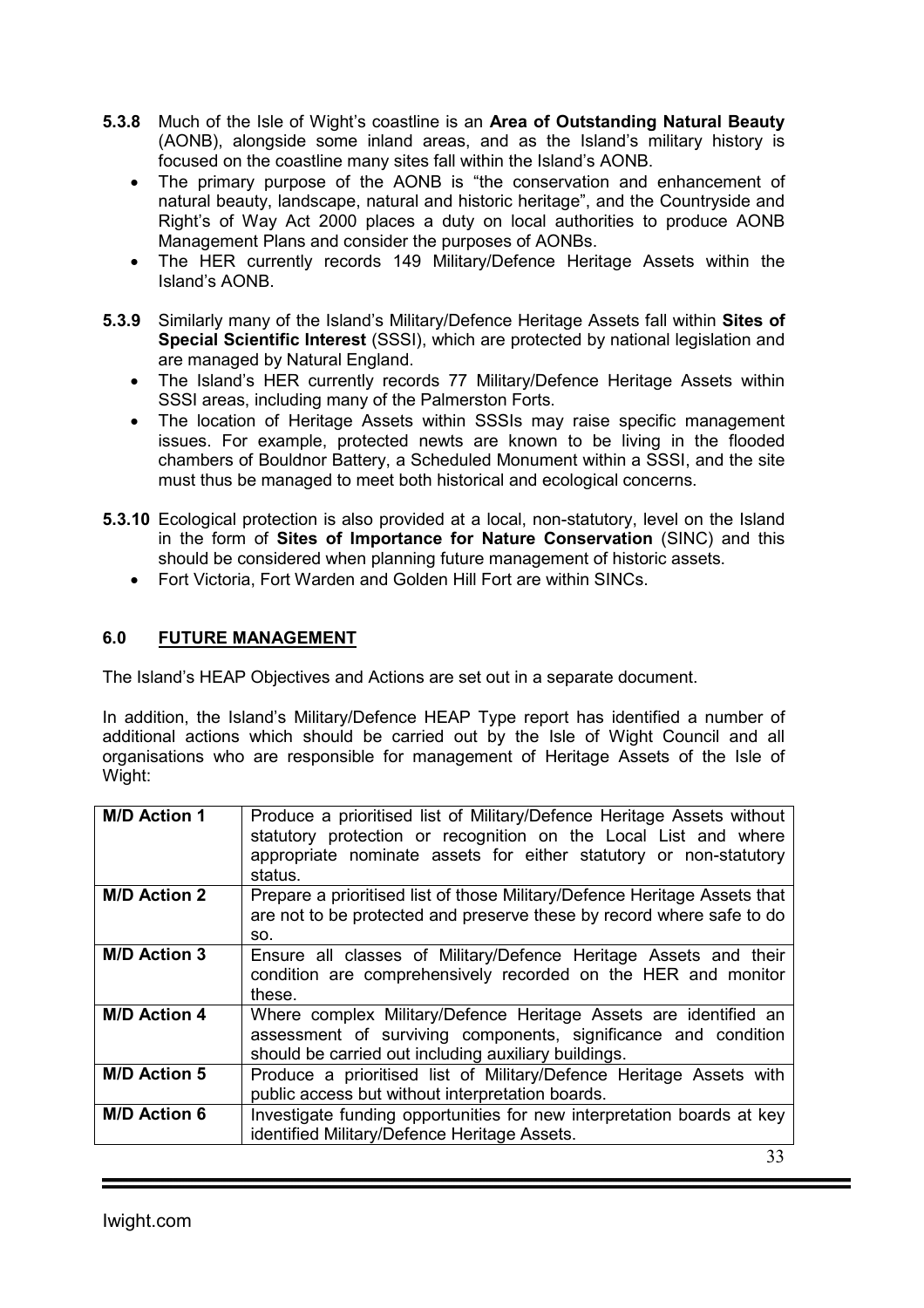| <b>M/D Action 7</b>  | Investigate funding opportunities for interpretive materials, in the form<br>of educational leaflets or boards, regarding the Palmerston Forts in the<br>Solent and on land that are visible from the Solent Ferries, to be made                                                                                      |
|----------------------|-----------------------------------------------------------------------------------------------------------------------------------------------------------------------------------------------------------------------------------------------------------------------------------------------------------------------|
|                      | available to their passengers, to educate visitors and encourage them<br>to visit the publicly accessible sites.                                                                                                                                                                                                      |
| <b>M/D Action 8</b>  | Encourage local societies and groups to arrange times with<br>landowners when sites on private land can be accessed and generally<br>encourage public access and tourism at Island Military/Defence<br>Heritage Assets.                                                                                               |
| <b>M/D Action 9</b>  | The CBA's (2004: 8) Defence Areas Project at Freshwater Bay<br>recommends a 'pillbox walk' be set out to help promote the public's<br>use of existing trails. This should be encouraged where possible<br>through local community initiatives as should other Military/Defence<br>walks in other areas of the Island. |
| <b>M/D Action 10</b> | A survey of the Island's war memorials should be completed and a<br>prioritised list of those that are in the most need of refurbishment and<br>cleaning should be made with funding sought from the War Memorials<br>Trust to carry out any necessary work.                                                          |
| <b>M/D Action 11</b> | Support Isle of Wight Council's oral histories project to collect<br>memories of those who have living memories of WWII                                                                                                                                                                                               |
| <b>M/D Action 12</b> | Encourage Local History groups to begin a Military/Defence Heritage<br>Assets recording programme to identify assets in residential areas<br>currently not recorded on the HER.                                                                                                                                       |

## 7.0 GLOSSARY OF TERMS

The glossary is based wherever possible on English Heritage's National Monument Type Thesaurus.

Allan Williams Turret - A rotating, domed, steel turret set over a circular pit used as a gun emplacement.

Anglo-Saxon - The archaeological period in Britain between 410AD and 1066AD.

**Barracks** – A building used to house members of the armed forces.

**Battery -** A site where guns, mortars or searchlights are mounted.

**Bastioned Trace Fort** – A fort with projecting bastions, which came into use from the 16<sup>th</sup> century onwards.

**Beacon** - A site or structure on which a signal, especially a fire, could be placed as a warning or means of communication.

'Black Arrow' – A British satellite carrier rocket.

**'Black Knight'** – A British launch vehicle to test the Blue Streak missile.

**Brennan Torpedo -** A land based installation armed with wire -guided and powered "Brennan torpedoes" which were in operation between 1890 and 1906. These torpedoes were invented by Louis Philip Brennan. The stations were used to defend the coast from enemy shipping.

Burh – An Anglo-Saxon fortified town or other defended site, not necessarily urban.

Castle - A fortress and dwelling, usually medieval in origin, and often consisting of a keep, curtain wall and towers etc.

Chain Home Station - Part of the WWII air defence radar system, whereby in 1939 a chain of radar stations were established along the south and east coast of Britain. The equipment was based upon apparatus developed for ionospheric research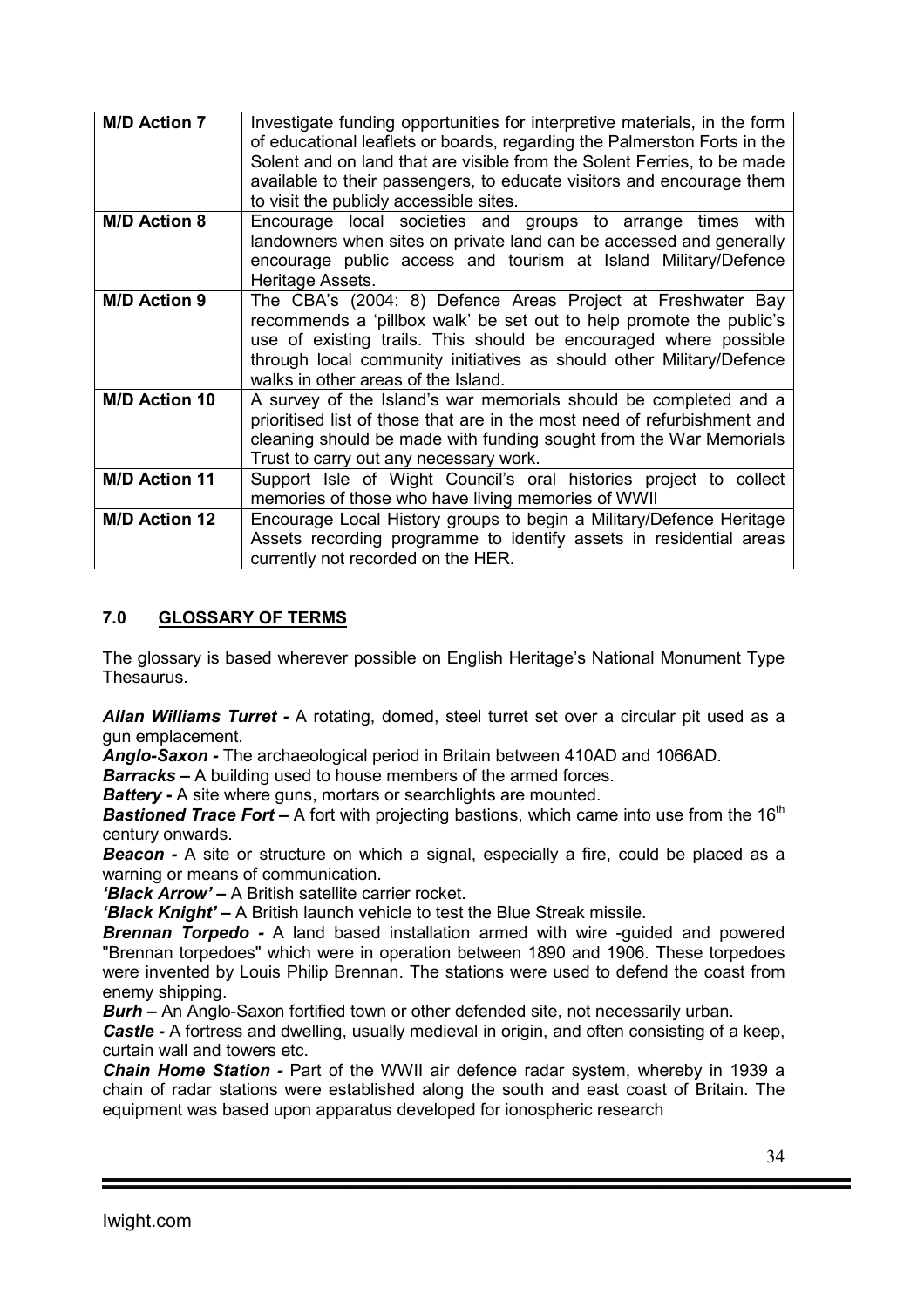Chines - Steep-sided river valleys where a river or stream flows through coastal cliffs to the sea. The word 'chine' originates from the Saxon 'cinan' meaning a gap or yawn. The term is used only in Hampshire, Dorset and the Isle of Wight.

Cold War – Period of political, military and economic conflict existing after WWII.

**Fabric of Heritage Assets -** The extant physical character of an asset or the features that give an area its historic character.

**Fort** - A permanently occupied position or building designed primarily for defence.

Geo-archaeological - The study of the natural physical processes that affect archaeological sites such as geomorphology, the formation of sites through geological processes and the effects on buried sites and artifacts post-deposition. Frequently involves studying soil and sediments as well as other geographical concepts to contribute an archaeological study.

Henrician – The period relating to the rule of Henry VIII.

Hill-Fort - A hilltop enclosure bounded by one or more substantial banks, ramparts and ditches. Use more specific type where known.

Heritage Assets – Any surviving archaeological remains dating to all periods between the Palaeolithic and Modern periods which make up the Historic Environment Resource.

**Home Guard** – Members of the British citizen army in wartime.

**Iron Age -** The archaeological period in Britain between 800 BC and 43 AD.

**Linesman Radar** – A dual purpose civil and military radar network in the UK used during the Cold War.

Medieval – The archaeological period in Britain from the Norman Conquest 1066 to the mid  $16<sup>th</sup>$  century.

Military *–* A national organisation authorised to use force to defend the country.

Mary Rose - A Tudor warship which sank off the coast of

Portsmouth in 1545 AD. The ship was raised to the surface in 1982 and ongoing studies by archaeologists have revealed much information about shipping and life of that period.

Motte and Bailey - An early form of castle consisting of a flat-top steep-sided earthen mound, supporting a wooden tower, and a bailey.

Norman - The archaeological period in Britain just after the Norman Conquest of 1066 AD.

Operation Neptune – The Normandy landings during WWII commencing in 1944.

Palmerston Forts/Follies/Defences - A group of Victorian forts and associated structures built around the coast of Britain following the 1860 Royal Commission of the Defence of the United Kingdom and supported by Lord Palmerston, the then Prime Minister.

Peel Tower - An un-crenulated, strong, fortified dwelling, of between two and four storeys. Occupied only in times of trouble from the mid 14th to the 17th century.

**Perception of a Heritage Assets - The different ways people value historic features and** their setting.

**Pill Box -** An often squat building with thick, loop holed walls and a flat roof, designed to accommodate a variety of weapons, usually strategically positioned to cover a vulnerable point in a defensive system. Many were built to standardized designs.

**Pill Box Type 22 –** A hexagonal pillbox, with an internal anti-ricochet wall and loopholes for fives light machine guns and one rifle. Originally designed to have 15in bullet proof walls many were built with 42in thick shellproof walls. Designed by DFW branch 3.

**Pill Box Type 23 -** A rectangular pillbox with an enclosed square plan section for three light machine guns and an adjacent open area housing a mounting for a light anti-aircraft weapon. Designed by DFW branch 3.

**PLUTO (Pipe Lines Under The Ocean)** – A British operation to supply oil under the English Channel between England and France to supply the allied forces during WWII following Operation Neptune (D-Day).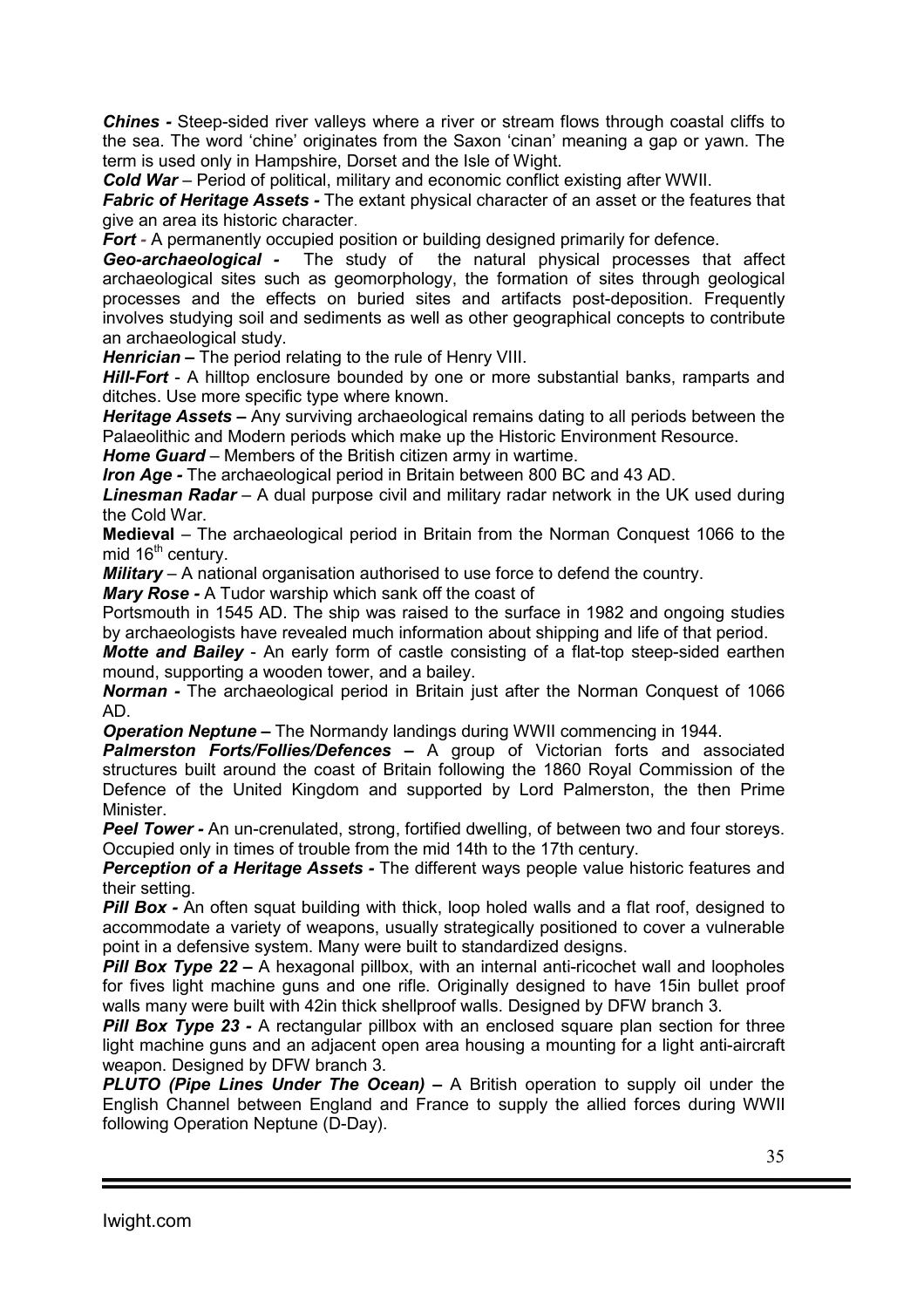Rampart –

Planning Policy Standard 5 (PPS5) -

Roman – The archaeological period in Britain between 43 AD and 410 AD.

ROTOR – A large and elaborate air defence radar system built by the British Government in the early 1950s.

Royal Observer Corps – A civil defence organisation forming a Rapid Reporting System mostly made up of civilian volunteers.

Searchlight Emplacement - A site in which one or more searchlights and their accompanying structures were positioned to locate enemy aircraft or surface vessels for the benefit of batteries and night fighter aircraft.

**Setting of a Heritage Asset -** The physical surroundings of an historic feature or area influencing how it is understood and appreciated.

Signal Station - A signal station incorporating equipment for visually conveying coded communications.

**Significance of a Heritage Asset –** The qualities that summarises why a place is a historic asset which is the sum of its architectural, historic, artistic or archaeological interest.

**Slit-Trench -** A short trench used to protect troops or to provide defensive fire from, often dug for practice purposes.

Spigot Mortar Emplacement – A pit or emplacement surrounding a concrete pedestal, or 'thimble', which was used to mount a spigot mortar. Deployed by the Home Guard during WWII as an anti invasion measure.

**Tank-Trap -** Reinforced concrete blocks, walls or ditches designed to obstruct the progress of a tank or armoured vehicle.

**Tudor** – The historical period of the Tudor Dynasty that ruled the Kingdom of England from 1485-1603.

Wrens – The popular term for the Women's Royal Naval Service formed during WWI and reformed during WWII.

## 8.0 REFERENCES

ACC 86/51 - Account by Edwin Smith of the excavation of the Roman building at Gurnard, written in 1883.

Albin, J. 1818. *Companion to the Isle of Wight*. London.

Basford, V. 1980. *The Vectis Report*. Newport.

Beresford, M. 1973. English Mediaeval Boroughs. London: David and Charles PLC.

Blome, R. 1673. Britannia: or, a geographical description of the kingdoms of England, Scotland, and Ireland, with the Isles and Territories thereto belonging. London: Tho. Roycroft for the Undertaker.

Cantwell, A. 1985. *Fort Victoria: a history*. Isle of Wight Council. Caws, S. and Brinton, R. 1984. *Coastal Wight*. Isle of Wight County Council.

Cocroft, W. D. 2001. Cold War Monuments: an assessment by the Monuments Protection Programme. English Heritage.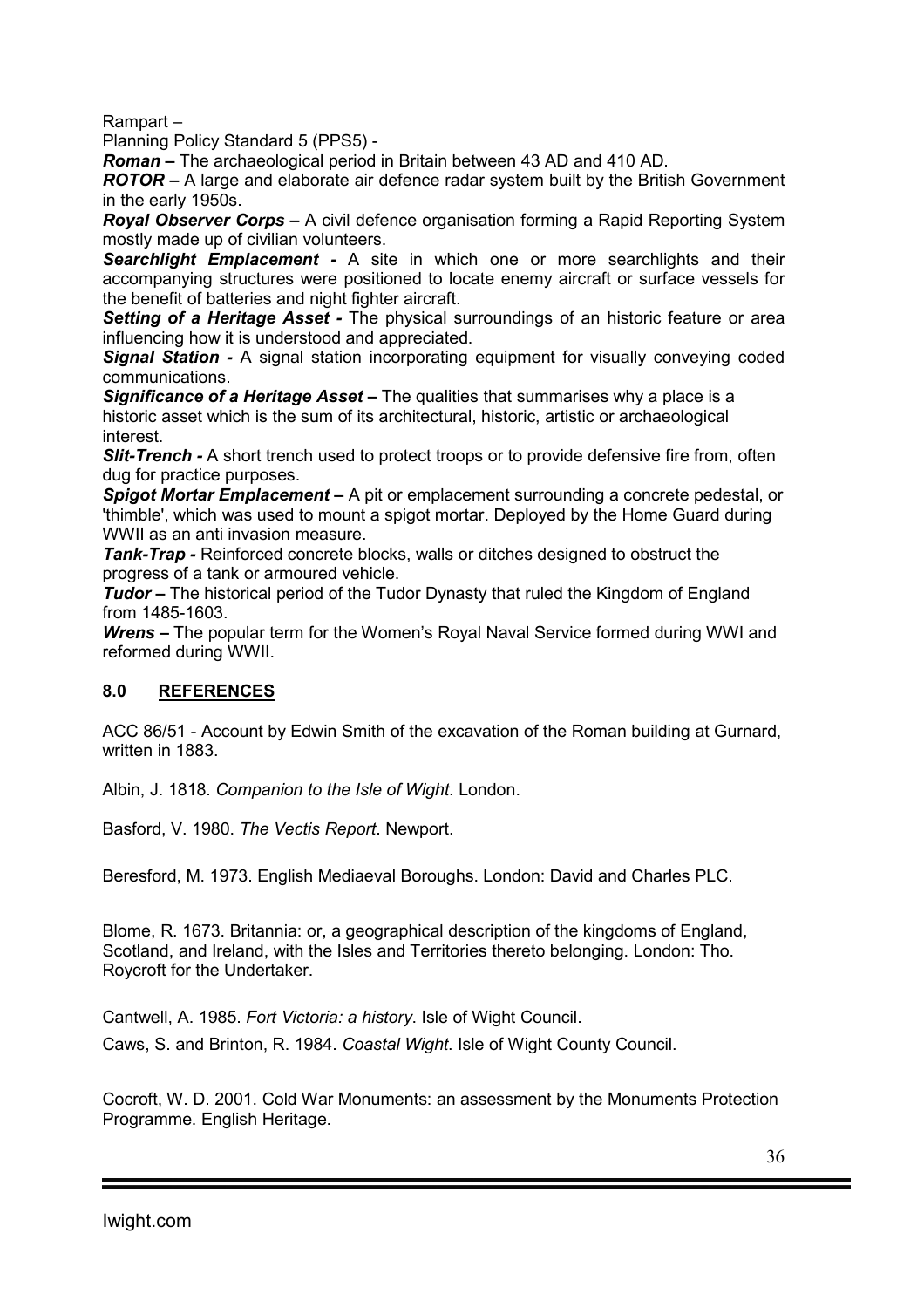Currie, C.K. 2003. An archaeological survey of earthworks on Castle Hill, Mottistone, IOW. *Hampshire Field Club and Archaeological Society*, 58: 24-32.

Dean, M. 1994. Radar on the Isle of Wight. Historical Radar Archive. Licoln: Scampton.

Dobinson, C. S. 1996a. Twentieth century fortifications in England: anti-aircraft artillery. Site gazetteer, WWI. Volume 1.2 Council British Archaeology.

Dobinson, C. S. 1996b. Twentieth century fortifications in England: anti-aircraft artillery. Site gazetteer, WWII. Volume 1.4 Council British Archaeology.

Dobinson, C. S. 2000a. Twentieth Century Fortifications in England: Supporting Paper AA/1. Searchlight sites in WWII, a sample list. Council British Archaeology.

Dobinson, C. S. 2000b. Twentieth Century Fortifications in England: Volume XI 2, The Cold War. Appendices. Council British Archaeology.

Edwards, R. 1999. An Extensive Urban Survey of the Isle of Wight's Historic Towns. Historic Newport: Archaeological Assessment Document. English Heritage/Hampshire County Council.

Gilliam, A.T. 2002. Wight Air Wrecks. London: The History Press LTD.

Hague, D.B. and Christie, R. 1975. Lighthouses: their architecture, history and archaeology. London: Gomer Press.

HMSO, 1921. The Report of the Joint War Committee of the British Red Cross Society and the Order of St John.

Hooper, P. 1998. Official letters addressed to Colonel William Sydenham, Governor of the Isle of Wight, 1643-1659; BL Add. Mss. 29319 f.113, mentioned in Our Island. The Isle of Wight 1640-1660. London: Cross Publishing.

Jones, J. 1989. *Isle of Wight Curiosities: a guide to follies, curious tales, unusual people and architectural eccentricities*. Dovecote Press.

Kenyon, J. R. 1979. An aspect of the 1559 survey of the Isle of Wight: The 'State of all the Quenes matie Fortresses and Castelles'. *Post Medieval Archaeology*